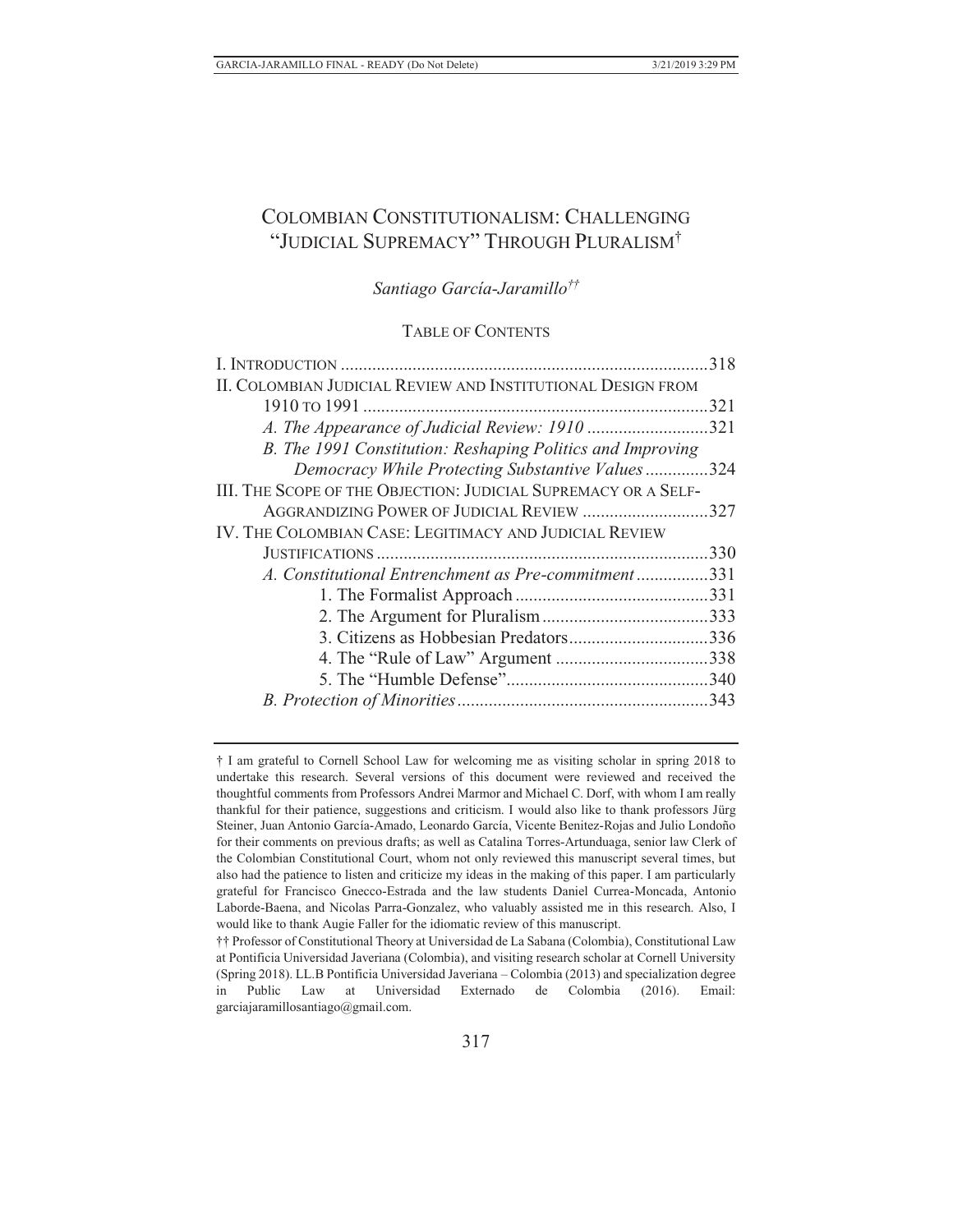|--|

| V. AN ALTERNATIVE INTERPRETATIVE CLAIM: A HUMBLE              |  |
|---------------------------------------------------------------|--|
|                                                               |  |
| VI. RETHINKING INSTITUTIONAL DESIGN: A THOUGHT EXPERIMENT 358 |  |
|                                                               |  |
|                                                               |  |

#### I. INTRODUCTION

The Colombian Constitutional Court has been highly regarded by comparative constitutional law scholars as one of the most powerful Courts in the world.<sup>1</sup> Although the Colombian Constitutional Court has been considered a landmark for progressive decisions, there are some underlying concerns that should be considered. The main aim of this paper is to shed some light over those concerns, and to propose an alternative interpretation of the Colombian Constitution that can mitigate the effects of a self-aggrandizing power of judicial review at the expense of the democratic institutions.

The main point is that a healthy, open, and critical attitude towards institutional design should be adopted, even when the institution is entrenched in the legal and cultural tradition of a country. Specifically, it should allow one to question the current institutional arrangements on normative grounds, as to be able to find its limitations. What is being discussed is not new at all, in fact, it is simply a reminder of Hume's opening statement in his essay, "That politics may be reduced to a science," in which he called for, when assessing a Constitution, the necessity to evaluate the institutional design it incorporates and not to rely, exclusively, on the character and conduct of governors.<sup>2</sup> The analysis proposed here is aimed at valuing the importance of institutional considerations in justifying political and legal actions. Such an assessment will focus on whether one institution renders a better outcome than another, and on the intrinsic values of the procedures that will yield different outcomes.<sup>3</sup>

<sup>1</sup> *See generally* Stephen Gardbaum, *What Makes for More or Less Powerful Constitutional Courts?,* 29 DUKE J. COMP. & INT'L L. (forthcoming Fall 2018); David Landau, *Political Institutions and Judicial Role in Comparative Constitutional Law*, 51 HARV. L.J. 319 (2010).

<sup>2</sup> DAVID HUME, *That Politics May be Reduced to a Science, in* ESSAYS: MORAL, POLITICAL, AND LITERARY 14 (Eugene F. Miller ed., Liberty Fund, Inc. 1986) (1742).

<sup>3</sup> *See* JOSEPH RAZ, *On Authority and Interpretation of Constitutions, in* BETWEEN AUTHORITY AND INTERPRETATION: ON THE THEORY OF LAW AND PRACTICAL REASON 323 (2009); *see also*  Thomas Christiano, *The Authority of Democracy*, 12 J. POL. PHIL. 266 (2004).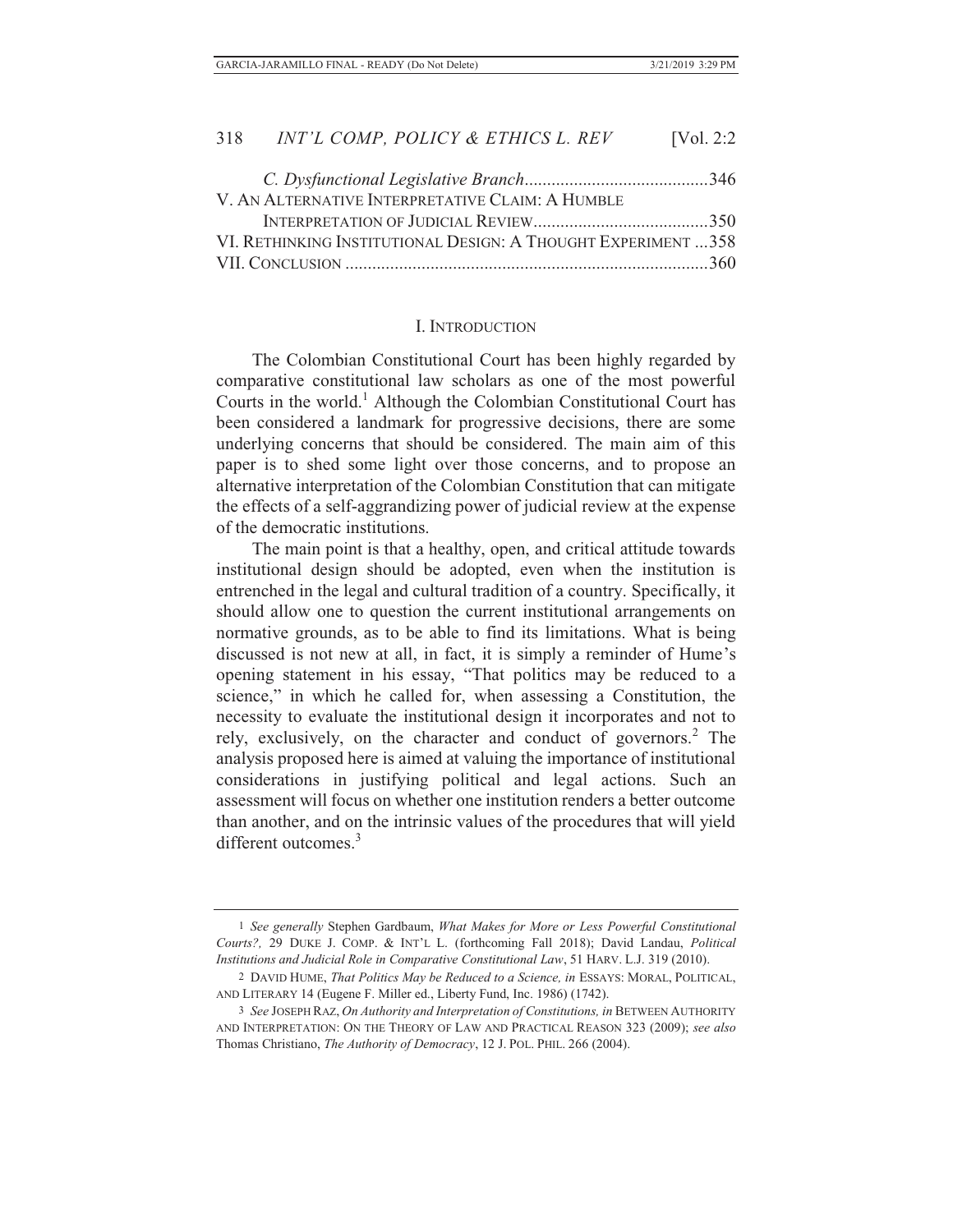The 1991 Colombian Constitution contains a wide-ranging catalogue of rights, which includes the "classical" liberal rights, as well as socio-economic rights, and an unenumerated rights clause. This constitution is widely valued because it encompasses personal autonomy, pluralism, human dignity and democracy. These rights and values have been developed mainly by the Courts, thus leaving democratic institutions and mechanisms in the background. As a result, there is a need to think how the institutional design should work to fit the demands associated with such values. Although discussions on the design of institutions are mainly contextual and empirical, $4$  and, as it will be shown, judicial review has been in Colombian constitutionalism for a long period of time, it is also worth taking a normative approach to show the different choices that can be made regarding political institutions and processes. In this respect, I propose a thought-experiment to shed light on the moralpolitical claims to the possibility of changes in the institutional design of countries moving toward a system of "judicial supremacy," as will be defined below.

Furthermore, it seems that Constitutional law has overshadowed the idea of constitutionalism as a means of empowering the people through the exercise of democracy. Such an idea has had a logical consequence: while the interest for research in the judiciary branch has increased, the interest in examining the legislative and the executive branch have decreased.<sup>5</sup> In order to justify this interest, it has been a common place in countries such as Colombia, Canada and Israel, to argue that these are the times of the "*new constitutionalism*,"<sup>6</sup> in which judges are the center of constitutional arrangements, and that they, and perhaps only them, are called to undertake the task of transforming and shaping a just society by

<sup>4</sup> *See generally* ANDREI MARMOR, *Constitutional Interpretation, in* INTERPRETATION AND LEGAL THEORY (2nd ed. 2005) [hereinafter MARMOR, *Constitutional Interpretation*].

<sup>5</sup> *See* JEREMY WALDRON, LAW AND DISAGREEMENT, OXFORD UNIVERSITY PRESS (2004); TOM GERALD DALY, THE ALCHEMISTS: QUESTIONING OUR FAITH IN COURTS AS DEMOCRACY-BUILDERS (2017); Santiago Garcia-Jaramillo and Camilo Valdivieso-Leon, *Transforming the Legislative: A Pending Task of Brazilian and Colombian Constitutionalism*, *in* 5 REVISTA DE INVESTIGAÇÕES CONSTITUCIONAIS, CURITIBA 43-58 (2018).

<sup>6</sup> One should be cautious when defining "new constitutionalism", as its meaning is debated. If it means that constitutions are written in the language of principles thus entailing some sort of moral content, and that a judicial branch is responsible for its interpretation, one must argue that Colombia has been experiencing some sort of this new constitutionalism since 1910. For a critical approach towards new constitutionalism, see generally Michael Mandel, *A Brief History of the New Constitutionalism, or "How We Changed Everything So that Everything Would Remain the Same"*, 32 ISR. L. REV. 250 (1998); RAN HIRSCHL, TOWARDS JURISTOCRACY: THE ORIGINS AND CONSEQUENCES OF THE NEW CONSTITUTIONALISM (2004). For an assessment on new constitutionalism, see generally CARLOS BERNAL PULIDO, EL NEOCONSTITUCIONALISMO A DEBATE (2006).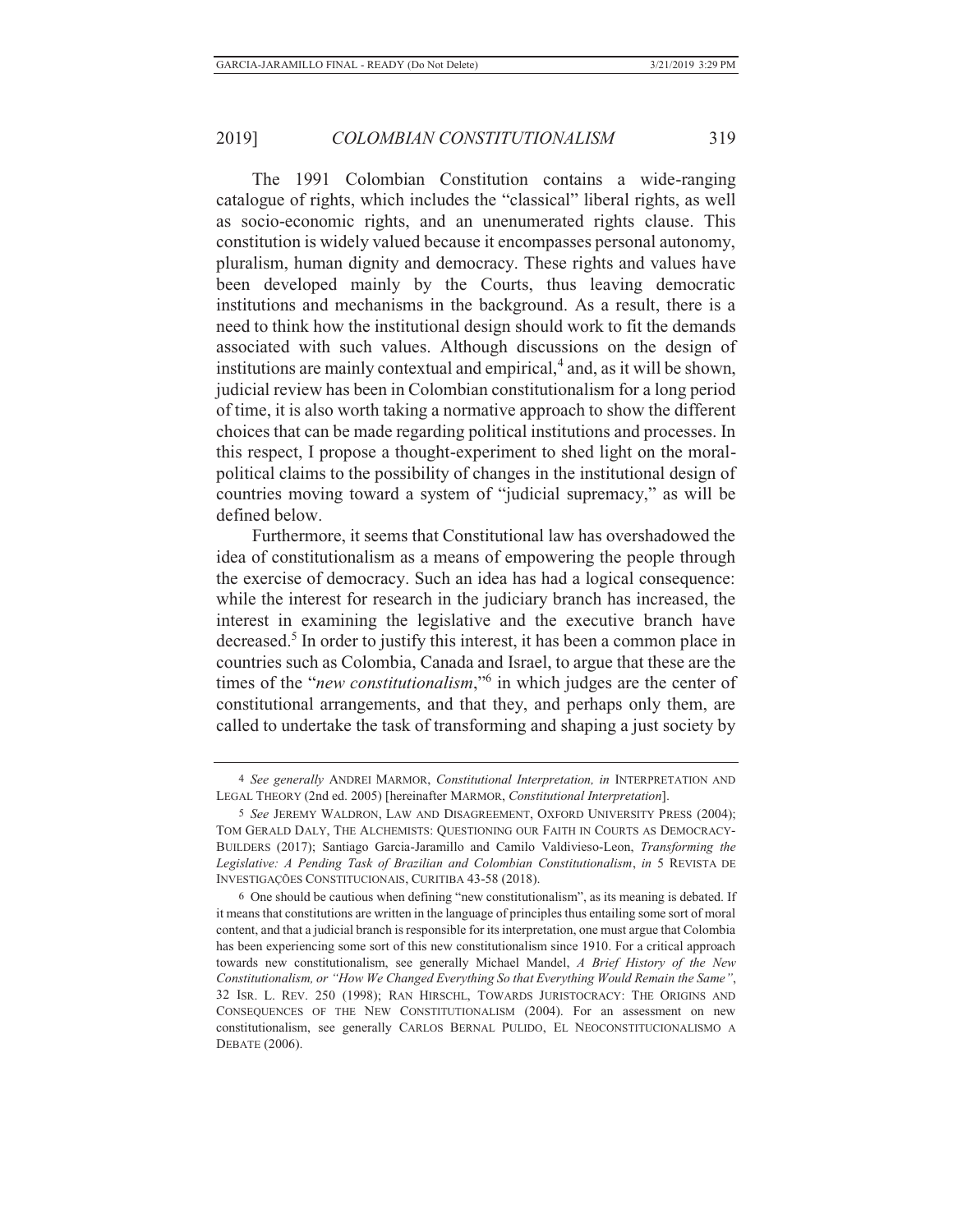applying the moral concepts included in the Constitution.<sup>7</sup> In following this approach to constitutionalism, one might be tempted to take the place of judicial exclusivists, and to see the Constitution as a "truly mysterious" document not being accessible to the layperson, but rather understandable only by experts on Constitutional law or experts in morality.<sup>8</sup>

New Constitutionalism<sup>9</sup> then seems to entail what in the United States has been called *judicial supremacy*. 10 In contrast with the extensive debate on judicial review and judicial supremacy in American constitutional jurisprudence, Colombian constitutional history—and its institutional designs containing many contextual peculiarities—has not

<sup>7</sup> *See* Ran Hirschl, *The Political Origins of the New Constitutionalism*, 11 IND. J. GLOBAL LEGAL STUD. 71, 72 (2004) (this theory taken mainly from German Constitutional Law is not free of criticism. For instance, prominent German scholar, Ernst-Wolfgang Böckenförde argued that understanding the Constitution as the basic legal order of the community, gives the Constitution ". . . an all-around guiding function, and the balancing out of the various legal positions, to the extent that substantive legal content is at issue, is a task of the Constitutional Court. Since the guidelines of constitutional law are to that extent indeterminate, the Constitutional Court becomes, in its work of concretizing their scope, the master of the Constitution*.*"), ERNST-WOLFGANG BÖCKENFORDE, *Fundamental Rights and Constitutional Principles*, *in* CONSTITUTIONAL AND POLITICAL THEORY: SELECTED WRITINGS 235, 265 (Mirjam Künkler & Tine Stein eds. 2017). For a positive assessment of the Constitution as establishing an objective order, *see generally* ROBERT ALEXY, A THEORY OF CONSTITUTIONAL RIGHTS (2010).

<sup>8</sup> LAURENCE H. TRIBE & MICHAEL C. DORF, ON READING THE CONSTITUTION 1 (1993) (Tribe and Dorf are commenting on a speech given in 1984 by Justice Stevens, where he depicted the Constitution as a "mysterious document."), *see id.* (the authors argue that if the Constitution is to be perceived as a truly mysterious document, one might be tempted to think that to understand it, one needs to seek "the guidance of the high priests to discern its meaning. And who are the high priests of constitutional interpretation if not the Justices of the Supreme Court"), *id.*

<sup>9</sup> It is hard to define what precisely is to be understood as "new constitutionalism." It is usually used to describe constitutions including long right's charters, judicial review, and opened-ended constitutional provision. *See generally* Mauro Barberis, *¿Existe el neoconstitucionalismo?, in*  FILOSOFÍA DEL DERECHO CONSTITUCIONAL: CUESTIONES FUNDAMENTALES (Raúl Márquez Romero & Wendy Vanesa Rocha Cacho eds., 2015); CARLOS BERNAL PULIDO, EL NEOCONSTITUCIONALISMO Y LA NORMATIVIDAD DEL DERECHO (2009); MIGUEL CARBONELL & LEONARDO GARCÍA, EL CANON NEOCONSTITUCIONAL (2010); MIGUEL CARBONELL, NEOCONSTITUCIONALISMO (2003).

<sup>10</sup> *See* Charles Black, *The Presidency and Congress*, 32 WASH & LEE L. REV. 841 (1975) (some scholars doubt the existence of such a thing in the United States. According to this argument, there are many escape hatches for the political actors from a constitutional interpretation made by the Court. For instance, some have argued that it is possible for Congress to restrict or remove jurisdiction from the Courts for some cases, thus acting as a democratic check on the Court, as suggested by Charles Black); BARRY FRIEDMAN, THE WILL OF THE PEOPLE: HOW PUBLIC OPINION HAS INFLUENCED THE SUPREME COURT AND SHAPED THE MEANING OF THE CONSTITUTION 274-277 (2009); MARK TUSHNET, TAKING THE CONSTITUTION AWAY FROM THE COURTS (1999) (another argument states that it is doubtful that the Court is as counter-majoritarian as it is usually portrayed); Michael C. Dorf, *The Majoritarian Difficulty and Theories of Constitutional Decision Making*, 13 U. PA. J. CONST. L. 283, 283 (2010).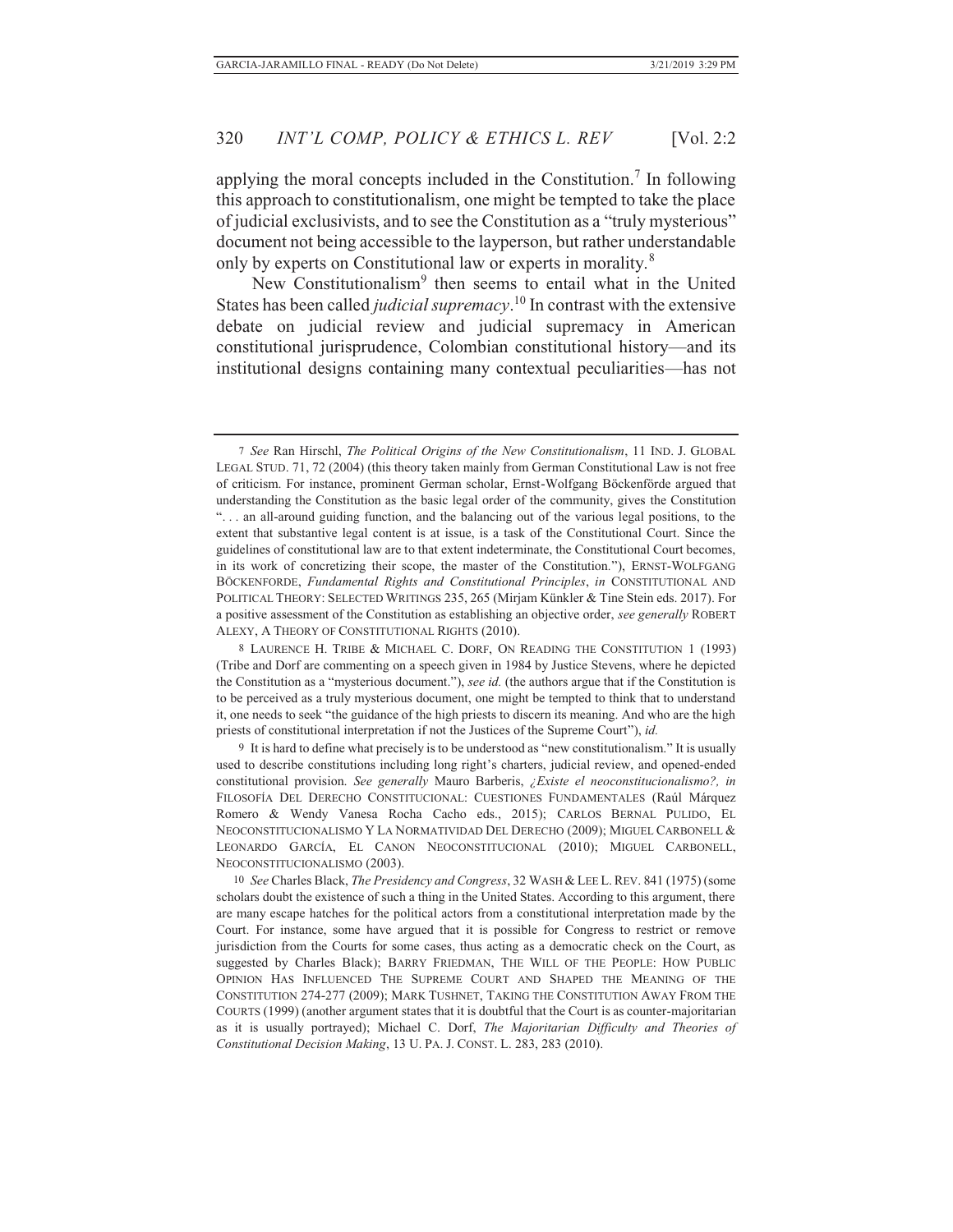been met with equivalent intensity in the same discussions.<sup>11</sup> It is not possible to completely isolate the Colombian Constitution from the normative discussions on judicial review and institutional design that have been vigorously developed in the United States, especially when taking into consideration that Colombia also has a long tradition of judicial review that is part of its constitutional culture, and that many of the features of this "new constitutionalism" have been developed by recourse to foreign theories of judicial review.

Since the institution of judicial review is entrenched in the Colombian cultural and legal framework, this paper first addresses the question of how this institutional arrangement appeared in the Colombian constitutional tradition. Next, I develop a definition of judicial supremacy for the Colombian case, that can be helpful in thinking through many other constitutional democracies. Finally, after acknowledging that judicial review is here to stay, I present an alternative claim towards constitutional interpretation and the role of constitutional courts.

# II. COLOMBIAN JUDICIAL REVIEW AND INSTITUTIONAL DESIGN FROM 1910 TO 1991

### *A. The Appearance of Judicial Review: 1910*

Colombia has a long tradition of judicial review dating to the late 19th and early 20th century.12 Even if some works have argued that

<sup>11</sup> Hirschl, *supra* note 7, at 73 (in fact, while the recourse to "new constitutionalism" is usually used to explain the powers of the Court, such explanations mainly fit what Ran Hirschl calls the "conventional theories of constitutional transformation." He explains that theories of "constitutional transformation" can be grouped into four categories: (1) evolutionist grounds ("an inevitable by-product of a new and near-universal prioritization of human rights in the wake of World War II"); (2) functionalist grounds ("the only institutional mechanism that enables opposition groups to monitor distrusted politicians and decision makers" in polities facing political polarization); (3) institutional economic models ("mechanisms to mitigate systemic collective action concerns such as commitment, enforcement, and information problems"); and (4) the "democratic proliferation" thesis); *id.* at 73, 74, 79, 82 (it is not the aim of this paper to explain the origins of Colombian new constitutionalism, but in order to raise some doubts on the conventional theories of justification, it can be considered that in 1944 constitutional Scholar Tulio Enrique Tascón stated, "[W]ith the establishment of judicial review of the legislation [in 1910] Colombia marked an advance in the public law of the world, and therefore, it is not the democratic constitutions of the postwar period – as Professor Boris Mirkine Guetzevitch mistakenly believes – to which this culmination of the rationalization of power is due"); TULIO ENRIQUE TASCÓN, HISTORIA DEL DERECHO CONSTITUCIONAL COLOMBIANO 216 (1951).

<sup>12</sup> *See* JORGE GONZÁLEZ, ENTRE LA LEY Y LA CONSTITUCIÓN: UNA INTRODUCCIÓN HISTÓRICA A LA FUNCIÓN INSTITUCIONAL DE LA CORTE SUPREMA DE JUSTICIA 1886-1915, at 83  $(2007)$  ("In 1910, ... the Legislative Act No. 3 of 1910 prescribed that the Court had the responsibility of guarding the integrity of the Constitution . . . that however does not mean that in Colombia there was no type of constitutional control over the actions of the legislative branch.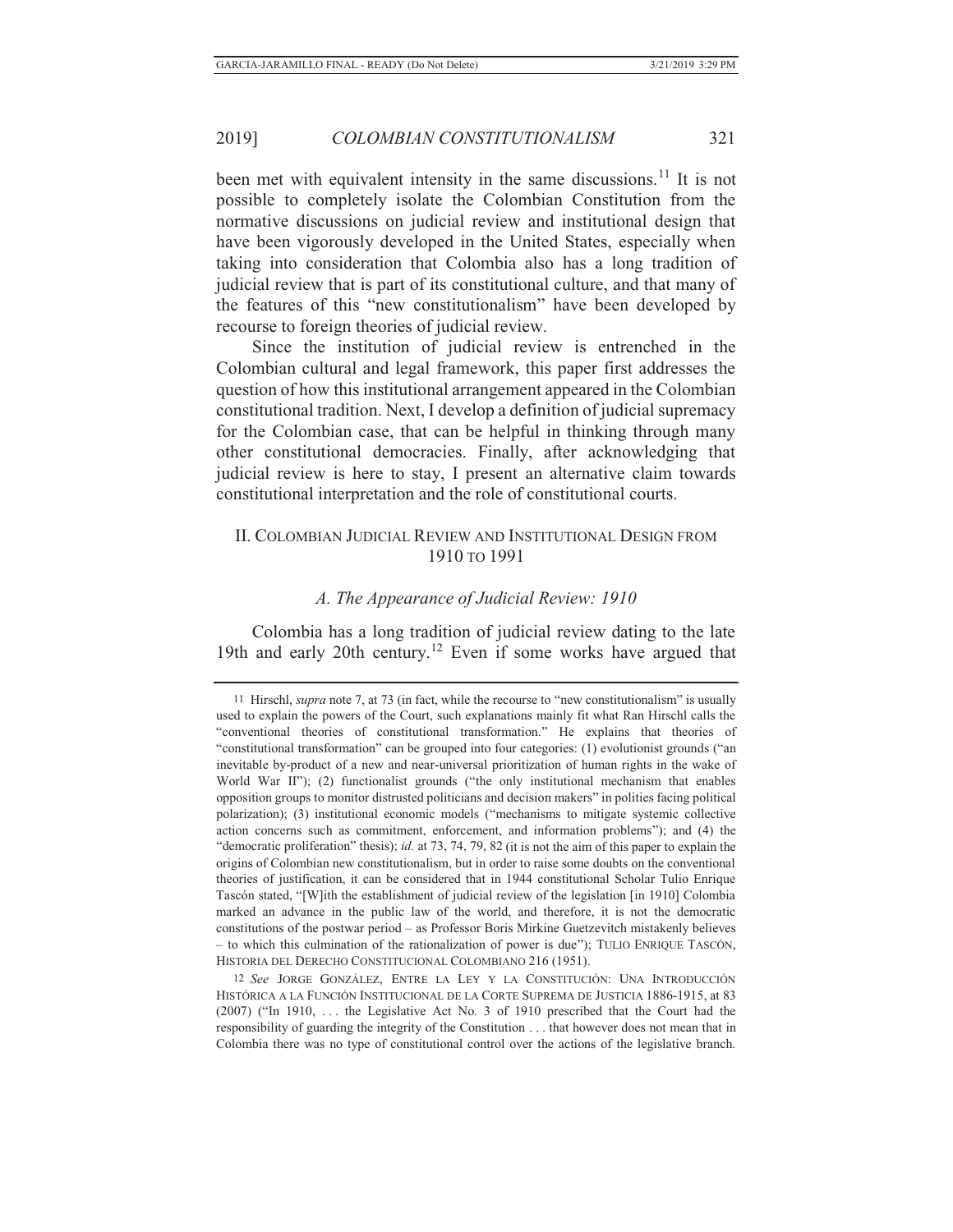judicial review has its roots prior the  $1886$  constitution,<sup>13</sup> it is not until the 1910 amendment when it was formally established in the constitutional text and the power to exercise it given to the Supreme Court.<sup>14</sup>

In 1910, judicial review was formally entrenched in the Colombian Constitution.15 During that year, the House of Representatives transformed into a constitutional assembly and undertook major constitutional reforms aimed at healing the wounds left by the Reyes regime between the liberal and the conservative political parties.16 The discussions in the assembly addressed almost every important political topic at the time, and the arrangements of the new institutional design made up most of the discussions.<sup>17</sup> As far as the records show, there was great interest amongst the representatives to the Assembly to strengthen the democratic regime, to establish some fundamental rights as barriers against the encroachment of government, and to introduce strong limits

14 *See* Luz Estella Nagle, *Evolution of the Colombian Judiciary and the Constitutional Court*, 6 IND. INT'L & COMP. L. REV. 59, 68 (1995).

15 *See id.* (the first discussion on implementing judicial review began in 1909 in the House of Representatives, when the conservative regime of Rafael Reyes came to an end. Many of these projects were discussed in 1909 and were the basis for the discussions in the 1910 Assembly. For example, Proyecto de Acto Legislativo Reformatorio de la Constitución Nacional, art. 67, as proposed by Representative Nicolas Esguerra; Proyecto de Acto Legislativo Reformatorio de la Constitución Nacional, arts. 17, 18, as proposed by Representatives Carlos E. Restrepo, Esteban Jaramillo, Antonio José Cadavid and Lizandro Restrepo; Proyecto de Acto Legislativo Reformatorio de la Constitución Nacional, art. 4 as proposed by Joaquín A. Collazos and Manuel Bonilla; Proyecto de Acto Legislativo Reformatorio de la Constitución Nacional, art. 15 as proposed by Jose Vicente Concha—a conservative—although in his proposal of judicial review was limited only to acts of the executive branch, since he believed that judicial review of legislation would alter the balance of power. It should be noted that reference to the Constitutional Assembly should not be taken as a call to take an originalist approach toward constitutional interpretation. In this paper, they are only recourse to reaffirm that questions of institutional design and the moral consequences they entailed were taken seriously when discussing the Constitutional entrenchment).

16 The two traditionally hegemonic Colombian political parties were both founded in the XIX century and dominated national and regional elections until the appearance of the 1991 Constitution. *See generally* DAVID BUSHNELL, THE MAKING OF MODERN COLUMBIA: A NATION IN SPITE OF ITSELF (1993).

17 *See generally* Records and Annals of the 1910 Colombian Constitutional Assembly.

According to section three of the twenty-second article of Statute 61 of 1886, the Supreme Court of Justice could decide on Bills that were approved by Congress and objected by the Executive branch on grounds of unconstitutionality…Therefore, it is necessary to clarify that what was achieved by the constitutional reform of 1910 is a mechanism of control accessible to the citizen and not only Executive branch.").

<sup>13</sup> *See generally* ALFONSO LÓPEZ MICHELSEN, INTRODUCCIÓN AL ESTUDIO DE LA CONSTITUCIÓN DE COLOMBIA (1983); CARLOS RESTREPO PIEDRAHITA, TRES IDEAS CONSTITUCIONALES: SUPREMACÍA DE LA CONSTITUCIÓN, CORTE CONSTITUCIONAL Y OMBUDSMAN (1978).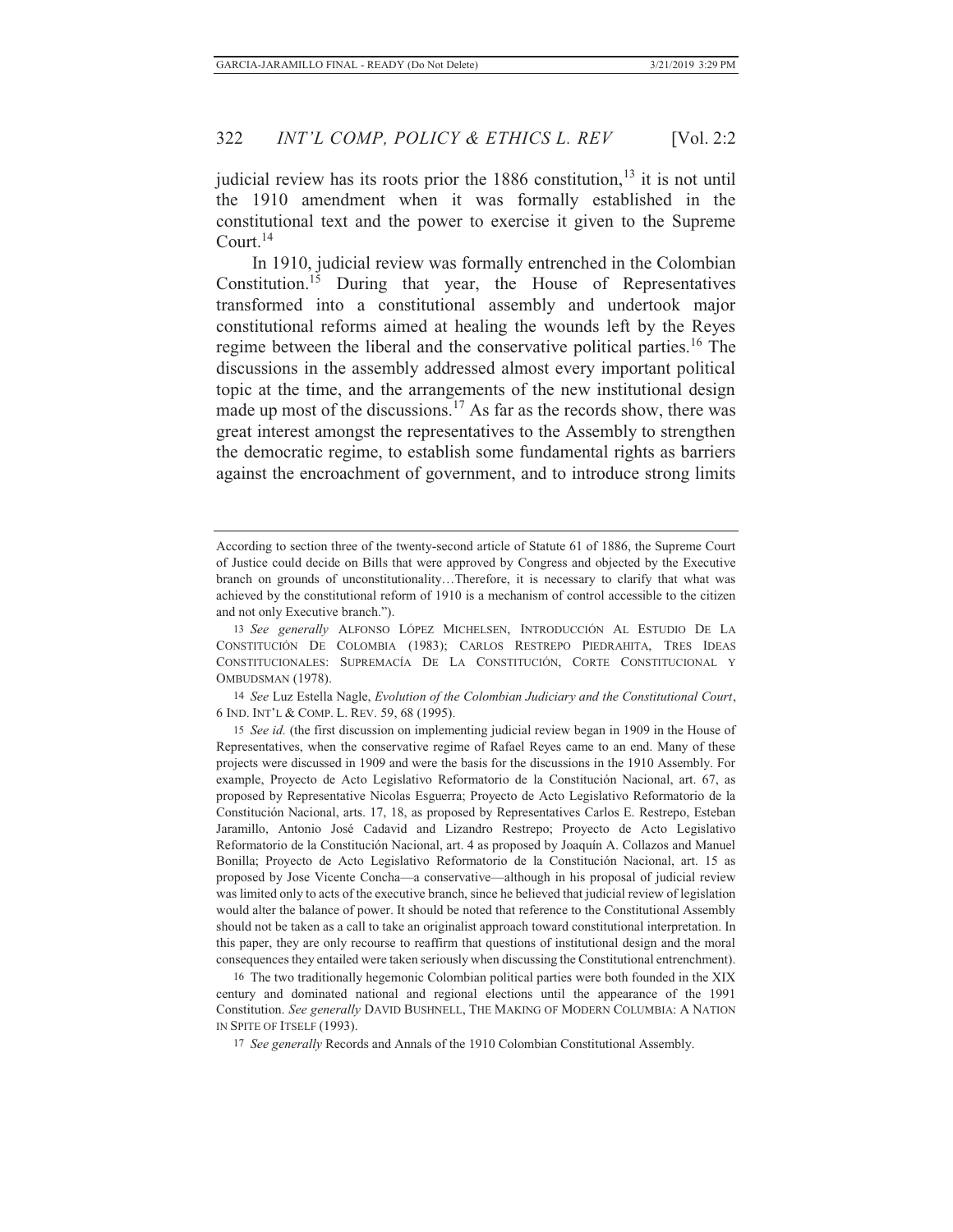to the executive branch.18 Similarly, there were many voices calling for a strong protection of "minorities"<sup>19</sup> at the time; such protection sought to be achieved through the design of election constituencies and Congress procedures.20

In the context of these amendments, Legislative Act No.  $3^{21}$ introduced, among other things, the constitutional supremacy clause,  $22$ the public unconstitutionality action, $^{23}$  the power of the Supreme Court to exercise judicial review of legislation, $24$  and the "unconstitutionality" exception."<sup>25</sup> Unfortunately, most of the records of the discussions are lost—transcriptions of the debates were poorly kept—but the most passionate defenders of judicial review during the assembly were the liberal delegates who were excluded from government during the times of the Reyes regime. At this stage, some delegates proposed a weak form of judicial review, which aimed to leave the last word on the meaning of the Constitution to an accountable and democratically elected institution: the Colombian Congress.<sup>26</sup>

18 *Id.*

20 *See* Records of National Assembly, September 29, 1910, No. 62, 49 (some delegates set forward the argument that the institutional design had to ensure the protection of the minorities in order to be approved "[t]hat the minorities are represented is, perhaps, for me, the principal point of discussion . . . . It would help that, taking into consideration the existence of two congressional forums, in which the minorities will be represented (and if it is not so, then it cannot happen), that such representation is mandated by the law." There is also an interesting point in the discussions where one member of the assembly, asked for the institutional design to be made by bearing in mind that any of the political parties could eventually become also a minority: "Of course we accept the inclusion of the role of minorities since you arrogantly uphold your pompous status of being the majority just because you prevail in the elections and have the privilege to do so. However, the esteemed gentleman Esguerra has cautioned that no one knows today who the minority will be tomorrow"); Records of National Assembly, October 7, 1910, No. 67, 532 (in this sense, also the record from the sessions of July 28, 1910, show an interesting debate aimed to entrench a provision stating that a third of the representation of Congress, the Supreme Court, and any collegiate institution, should be granted to the "minorities").

21 L. 03/10, octubre 31, 1910, DIARIO OFICIAL [D.O.] (Colom.).

22 *Id.* art. 40.

- 23 *Id.* art. 41.
- 24 *Id.* art. 41.
- 25 *Id*.

26 There were some discussions in the assembly on whether to approve a strong or weak model of judicial review. Some projects advocated for giving to the Supreme Court the power to suspend the effects of law when a citizen argued that it violated the Constitution, while leaving the last word to Congress on the law's constitutionality. For instance, one of the projects stated: "By petition of any citizen or the Nation's Ombudsperson, it is the duty of the Supreme Court, subject to unanimous vote, to suspend the laws insofar as they are in violation of civil rights, and in any case obligated to inform the succeeding Congress for that body to ultimately decide on the declared

<sup>19</sup> It is a truism that the "minorities" they had in mind do not encompass what we understand today with such a term, but it would have been interesting to see how constitutional history would have evolved with such design.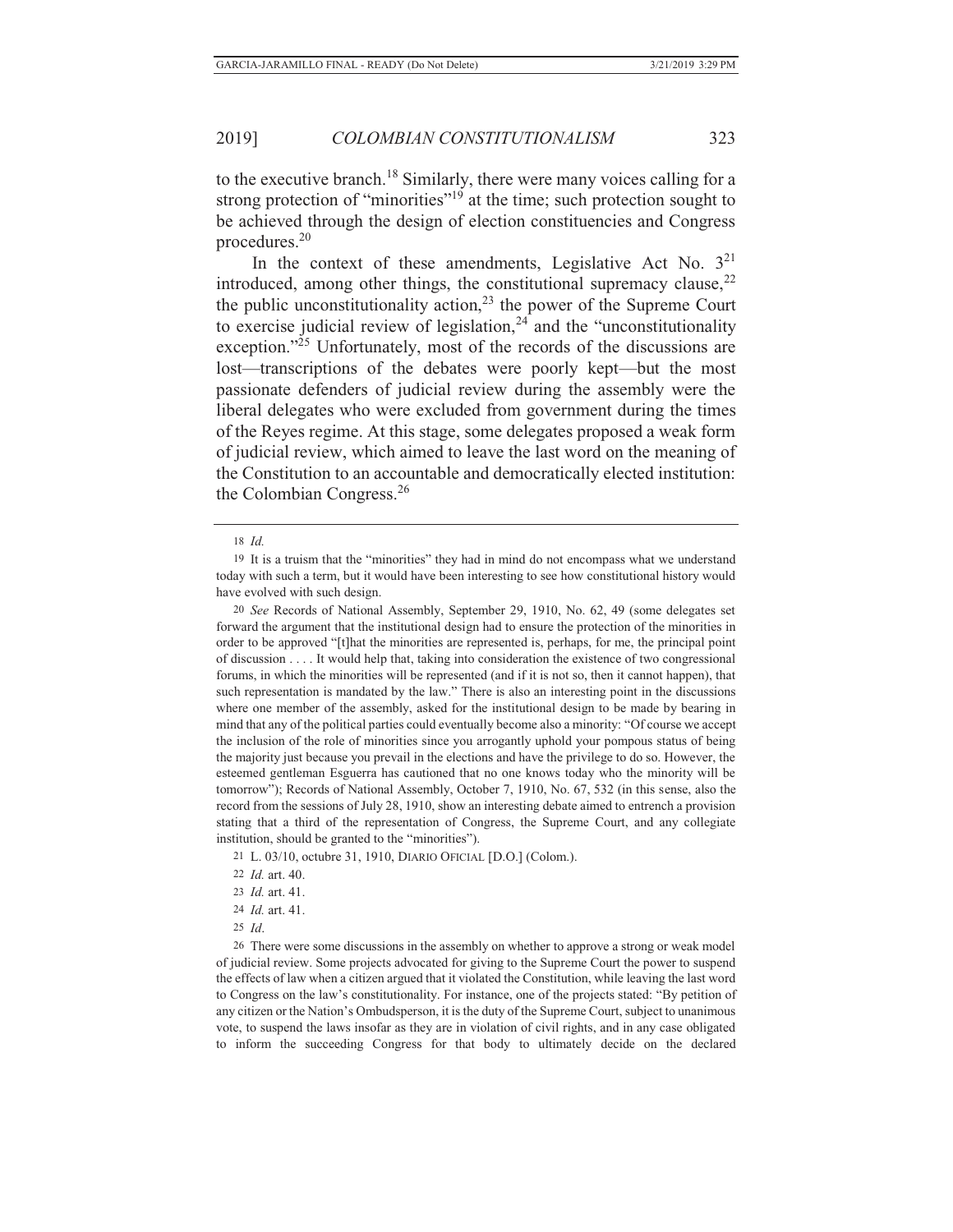One might try to justify the appearance of judicial review in 1910, by partially appealing to the "Standard Argument" for judicial review, as described by Wilfrid Waluchow, which argues for the protection of individual interests and the protection of a minority group.<sup>27</sup> Perhaps it is not a coincidence that most of the defenders of judicial review were liberal politicians, and thus it is possible to understand this particular arrangement, as Ginsburg explains, as an "*insurance model of judicial review*," in which the "constitutional designers thus adopt a system of judicial review by independent courts to restrain future governments that they will not control,"28 or at least to pose stronger barriers against being completely cast away from politics, $2^9$  as they were under the Reyes regime.

However, this assembly left a model of judicial review with many features that deserve more thorough analysis. Specifically, its formal entrenchment within the constitutional text—and the possibility of being triggered by any citizen through an *actio popularis—*at first glance seems to reconcile constitutionalism and democracy, $30$  but that again would be too optimistic, or even a precipitated conclusion as it shall be discussed below.

# *B. The 1991 Constitution: Reshaping Politics and Improving Democracy While Protecting Substantive Values*

In 1991, a new Constitutional Assembly, which enjoyed the support of society, was summoned by President Cesar Gaviria.31 As in 1910, the

unconstitutionality." These discussions can be found mainly in the records from the Assembly of July 9 and 13 of 1910, *see generally* Records of National Assembly, July 9, 1910; *see generally*  Records of National Assembly, July 13, 1910. In the end it was the "strong model" of leaving the final word only to the Supreme Court that was approved (Assembly of September 19 and 20 of 1910), *see generally* Records of National Assembly, September 19, 1910; *see generally* Records of National Assembly, September 20, 1910.

<sup>27</sup> *See generally* WILFRID J. WALUCHOW, A COMMON LAW THEORY OF JUDICIAL REVIEW: THE LIVING TREE 150 (2009).

<sup>28</sup> *See* Tom Ginsburg, *Economic Analysis and the Design of Constitutional Courts*, 3 THEORETICAL INQUIRIES L. 49, 53 (2002).

<sup>29</sup> It is interesting to note that during the 1910 Assembly, there were discussions on how to choose the Supreme Court Members, and that some of them were confirmed by the Assembly, as can be seen in the record of the debates of May 21 and 23, and July 9 and 13, 1910.

<sup>30</sup> *See* Francisco G. Estrada & Santiago G. Jaramillo, *Por una colaboración armónica entre el juez constitucional y el poder político: Análisis desde la historia constitucional colombiana, in* 22 ANUARIO DE DERECHO CONSTITUCIONAL LATINOAMERICANO 53 (Marie-Christine Fuchs & Christian Steiner eds., 2016) (previously affirming the proposition of the formal entrenchment within the constitutional text reconciles constitutionalism and democracy).

<sup>31</sup> For a comprehensive account of this process, *see* JULIETA LEMAITRE, EL DERECHO COMO CONJURO: FETICHISMO LEGAL, VIOLENCIA Y MOVIMIENTOS SOCIALES 121-28 (2009).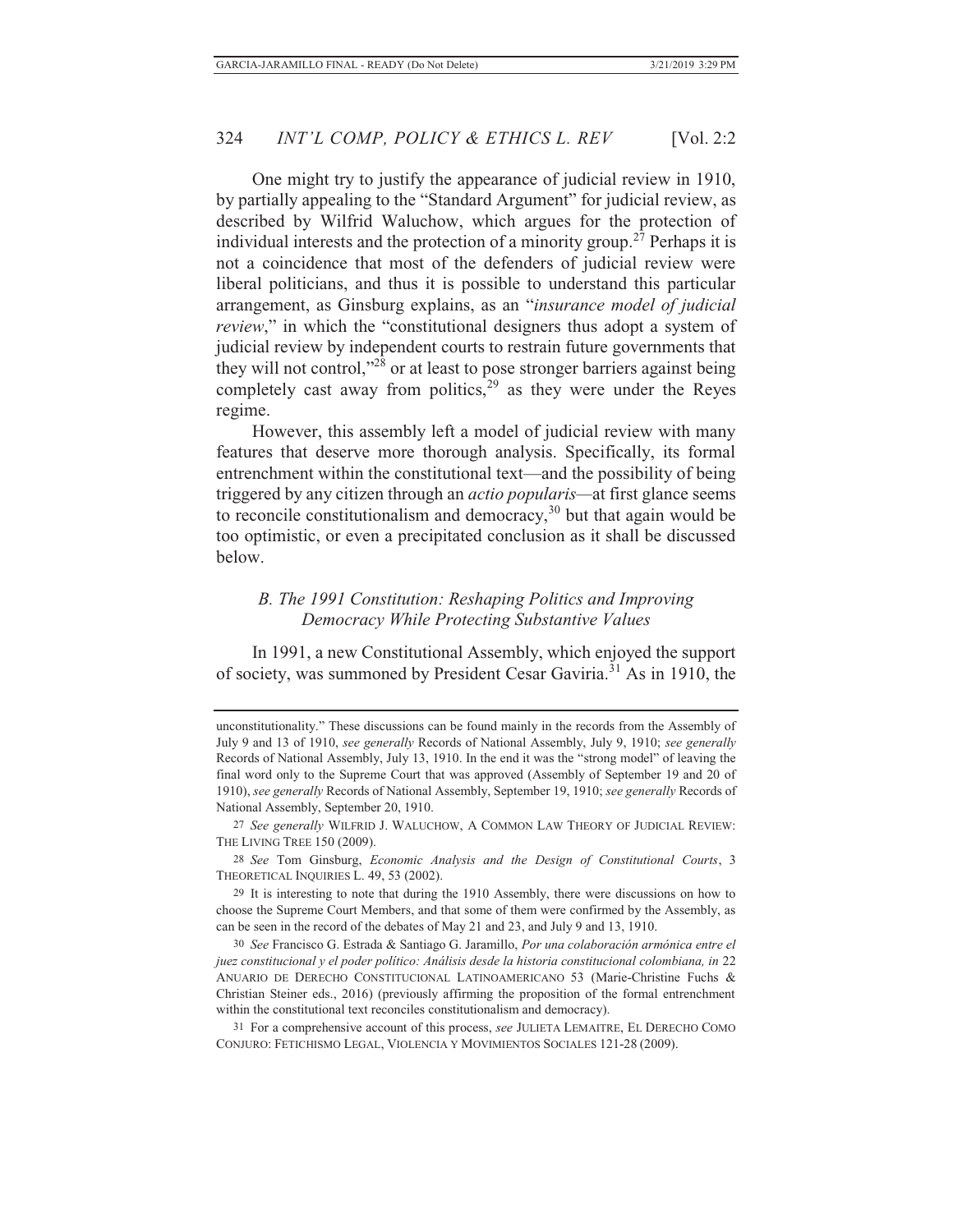context of the country was one of the main factors that determined the discussions of the representatives and the changes that were eventually included in the new constitutional text. At the end of the 20th century, Colombia faced great challenges at both the institutional and the social level, and the former 1886 Constitution was envisioned as an obstacle to change. $32$ 

In this sense, the 1991 Constitutional Assembly became an icon of peaceful transition, hope, and pluralism that sought to unite and create an inclusive dialogue between different sectors of the Colombian society that, until then, had been major enemies; even guerrilla groups, indigenous, and afro communities were given a seat at such assembly. Furthermore, the  $M-19$  — a former guerrilla group — won a significant portion of the assembly seats.<sup>33</sup> The constitutional text introduced a variety of changes directed mainly at the protection of individual rights, and clearly modified the institutional design of the time. New public entities, such as the Constitutional Court and the public ombudsman,<sup>34</sup> were introduced, as well as more inclusive judicial procedures for the enforcement and protection of fundamental rights, such as the *accion popular*, *accion de grupo*, and *accion de tutela*.

The institutional design adopted was complex: the Constitutional Court was created as a "powerful court," but entrusted with an exhaustive list of functions, such as judicial review of laws, judicial review on procedural grounds of constitutional amendments, and as a check on the executive branch during "times of emergency."35 Similarly, as the Court in charge of the fundamental rights adjudication, it undertook the review of the expedite protection of such rights via *accion de tutela* by other courts. However, the article which grants these powers contains an unusual formula in the constitutional text. It states that the Court shall exercise its powers in the "*precise and strict terms*" of such article.<sup>36</sup> Such a formula should be regarded as a rule of interpretation, perhaps one of the few rules of interpretation that the Constitution itself contains. This rule should be understood as implying that the enumerated powers of the Constitutional Court are the only ones the Court has, and that when such

<sup>32</sup> *Id.* at 124.

<sup>33</sup> In fact, it was the second most powerful political party at the Constitutional Assembly, just after the traditional Liberal Party, *see id.* 

<sup>34</sup> There is a complex institutional design in this point. There is an office of an Inspector General (*Procurador General*), who upholds the common good, and the Ombudsman Office (*Defensoría del Pueblo*), which is basically in charge of promoting human rights.

<sup>35</sup> CONSTITUCIÓN POLÍTICA DE COLOMBIA art. 214, 241.

<sup>36</sup> CONSTITUCIÓN POLÍTICA DE COLOMBIA art. 241.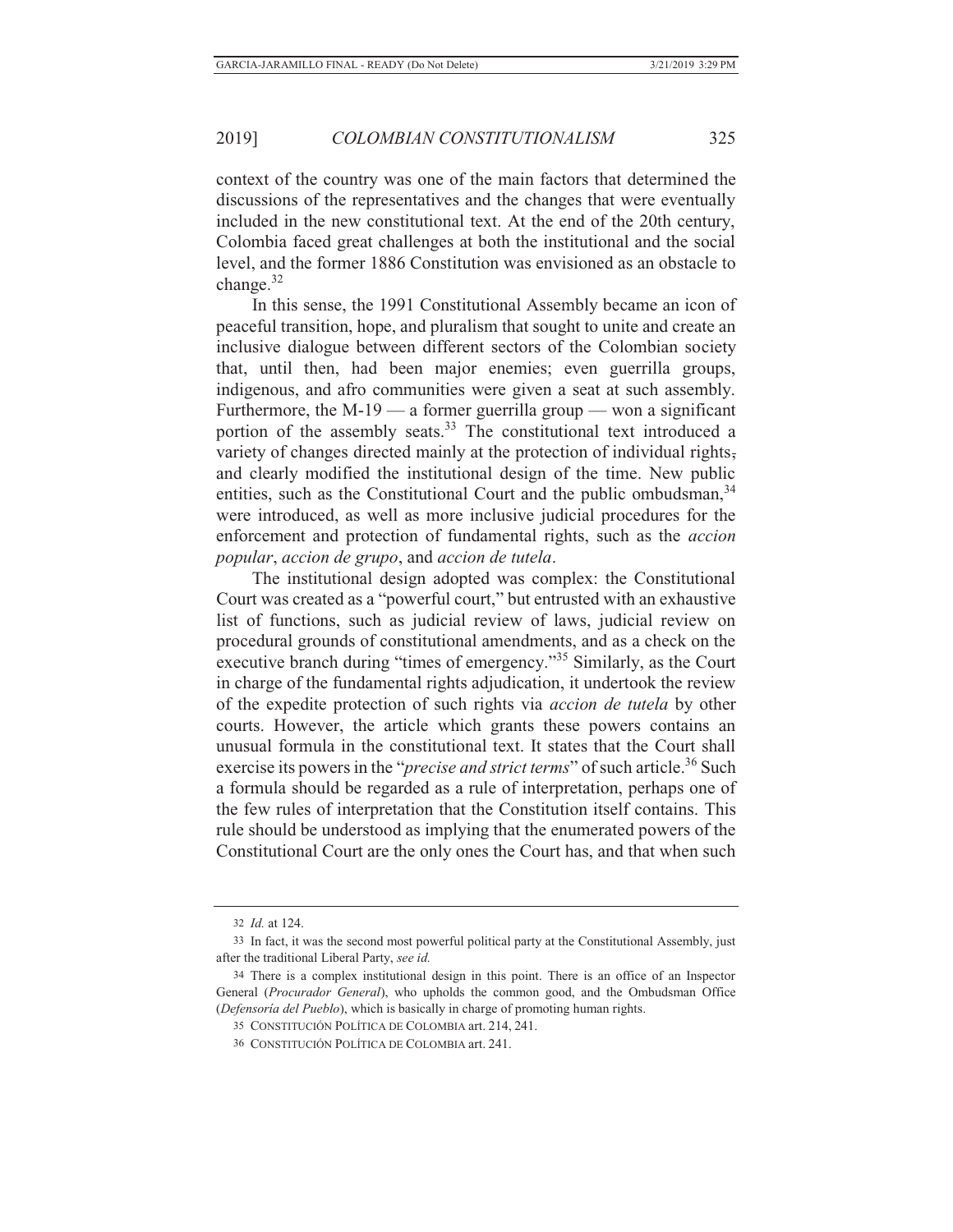article prescribes either substantial or procedural judicial review the Court should stay within those boundaries.

On the other hand, when the Constitution consecrated the principle of separation of powers, it also stated that the executive, legislative, and judiciary branches have "separate functions," but are bound to a "*harmonic collaboration*"<sup>37</sup> in order to fulfill the main goals and principles included in the Constitution. One can argue that "*harmonic collaboration*" is a contested term<sup>38</sup> whose content is not clear, and that reasonable disagreement will arise when interpreting it. The last thing that could be inferred from this formula is that the Constitution ascribed its institutional design to some form of judicial supremacy, or to any other branch, different from the people themselves. Such a principle of judicial supremacy cannot be logically derived from a Constitution that seeks to promote democracy<sup>39</sup> rather than to act just as an antidote<sup>40</sup> to it.

38 *See* W. B. Gallie, *Essentially Contested Concepts*, 56 PROC. OF THE ARISTOTELIAN SOC'Y 167 (1956); Andrei Marmor, *Meaning and Belief in Constitutional Interpretation*, 82 FORDHAM L. REV. 577 (2013) [hereinafter Marmor, *Meaning and Belief in Constitutional Interpretation*].

39 1991 Constitutional Assembly Records, Delegate Eduardo Espinosa Facio-Lince (1991) at Volume 26. P. 26 (referencing the historical opportunity before the Constitutional Assembly to shift the course of the Nation, Delegate Eduardo Espinosa deliberates on the urgent changes to be made: "It is essential for the country that the diverse set of political actors, social classes, and ethnicities represented in the Assembly, establish a framework that will enable our constitutional order to consecrate a more pluralistic, democratic, and egalitarian rule without altering the constituted powers…we submit a series of propositions that fundamentally part from the necessity to deepen and widen democracy in the tissues of our social relations so we can implant a social state of rule that guarantees the participation of all political and social groups of our nation…We understand democracy as the establishment of a State which enables the people to exercise their sovereignty. It is clear that our present normative framework does not allow such exercise; therefore, it is necessary to entrench basic principles in our Constitution that will provide for the necessary structure").

40 *See* Mandel, *supra* note 6, at 252 (the term "antidote" is used as proposed by Michael Mandel).

<sup>37</sup> *See* Constitutional Assembly Records, Delegate Rodríguez Céspedes (1991) (not only was there a call for a "perfect balance between the three branches of government" in 1991 Constitutional Assembly Records, Delegate Hugo Escobar Sierra (1991) at Volume 25 p. 56, but there was also a call to suppress "the intervention of one branch in the other's functions." At P.6. In addition, there was also a plea to leave behind archaic political theories regarding the functioning of government, especially to leave behind the all too ". . . simplistic and basic three way division of power . . . the classic functions of legislating, enforcing the legislation, and applying judicially, that still remain in our constitutional texts which conserve the traditional spirit and old doctrine of the separation and three-way classification of power, has now transfigured into a none absolute separation of power entailing a rational and harmonic collaboration . . . the State, in practice, regarding its organization and functions, has surpassed the traditional doctrines and has modernized to a stage where the actual distribution of power in three branches of government, truthfully, has no place in theory or in practice in the modern State); 1991 Constitutional Assembly Records, Delegates Hernando Herrera Vergara, Carlos Lleras de la Fuente, Antonio Navarro Wolff, José Matías Ortiz, Abel Rodríguez (1991) at Volume 59. P.4.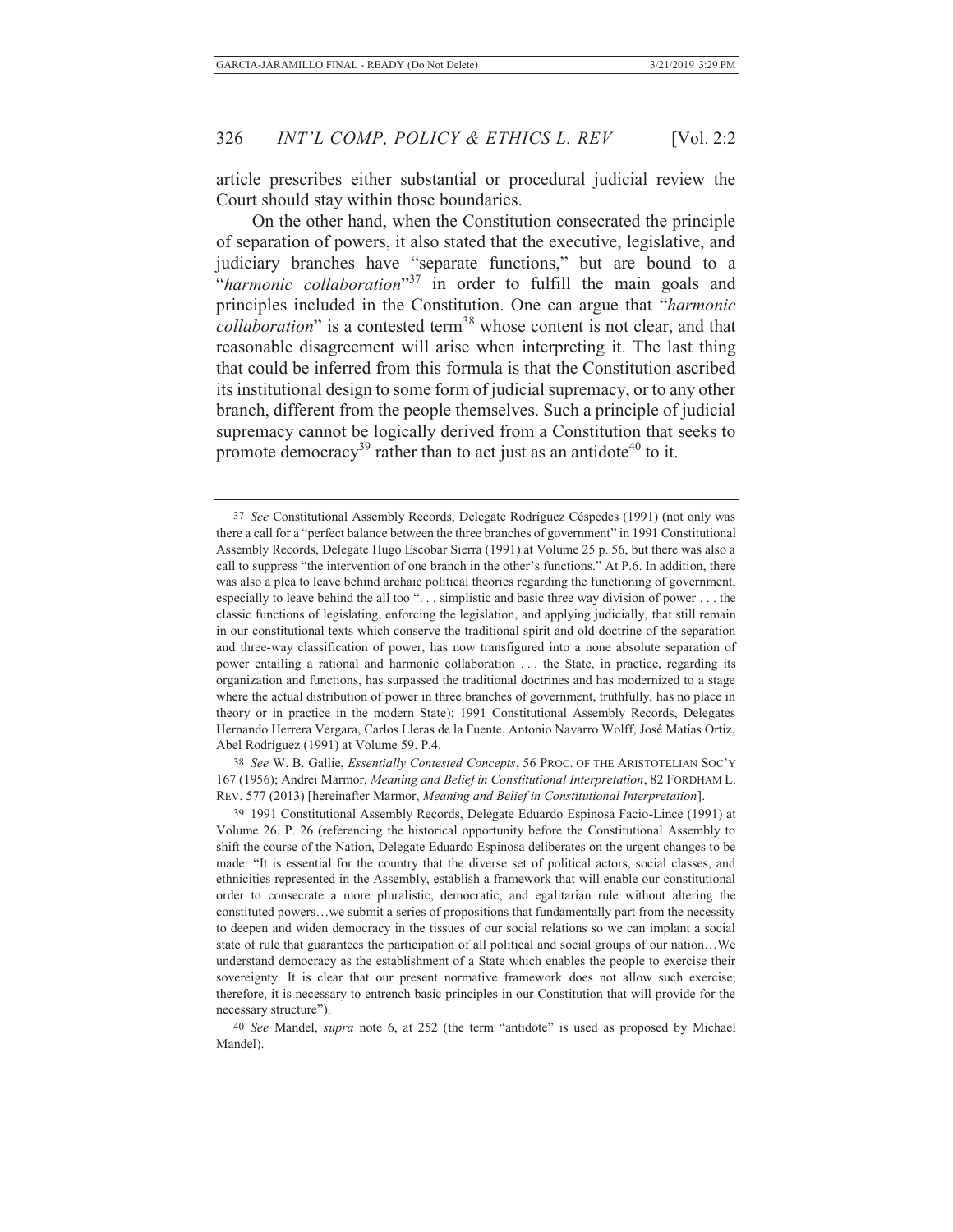Popular sovereignty cannot be regarded as a simple slogan if one appreciates that the Constitution imbeds democracy in its Preamble as a fundamental principle, and as an essential goal of the State. Moreover, the 1991 Constitution includes a wide range of tools for direct democracy to participate in the political process in all its stages, even to amend the Constitution. Finally, and most importantly, it leaves the people the power to review constitutional amendments passed by Congress when they refer to the fundamental rights and its constitutional guarantees, the popular participation procedures, or when they deal with the legislative  $branch$ <sup>41</sup>

## III. THE SCOPE OF THE OBJECTION: JUDICIAL SUPREMACY OR A SELF-AGGRANDIZING POWER OF JUDICIAL REVIEW

As it can be seen, in the Colombian institutional design, the constitutional court's boundaries are then well defined in the Constitution, which calls it to be in "harmonic collaboration"<sup>42</sup> with the other branches of government, whose powers are also enumerated in the text. It might be a truism to state that when the power of judicial review is granted, there is a supremacy of the judiciary over the democratic institutions; however, it is also important to note that some constitutional arrangements, like the Colombian, try to mitigate this by precluding the ways and scope to exercise judicial review, as well as by leaving some escape hatches, so that the final word on constitutional issues remains within democratic institutions $43$  or for the people.

If the Court acts within these boundaries, the principled objections against judicial review may simply not fade away, but will be mitigated to an extent provided that citizens would still have some "escape hatches" to exercise their sovereignty and to not "suffocate the political dimension

<sup>41</sup> *See* CONSTITUCIÓN POLÍTICA DE COLOMBIA [C.P.] art. 153 (it is important to note that while the constitution grants the Constitutional Court the power to review constitutional amendments on procedural grounds, it leaves the people to oppose through a referendum a constitutional amendment passed by congress, undertaking then a political and moral debate. However, since 2003, the Court has given to itself the power to undertake a substantive review of constitutional amendments); Corte Constitucional [C.C.] [Constitutional Court], julio 9, 2003, Sentencia C-551/03 (Colom.), *translated in* COLOMBIAN CONSTITUTIONAL LAW: LEADING CASES 341 (Manuel José Cepeda Espinosa & David Landau eds., 2017).

<sup>42</sup> *See* 1991 Constitutional Assembly Records, Delegates Hernando Herrera Vergara, Carlos Lleras de la Fuente, Antonio Navarro Wolff, José Matías Ortiz, Abel Rodríguez (1991) at Volume 59. P.4.

<sup>43</sup> *See Canada's Notwithstanding Clause — What's That Again?*, CBC NEWS, (Sept. 10, 2018, 5:06 PM), https://www.cbc.ca/news/canada/canada-constitution-notwithstanding-factsheet-ford-1.4817751 (an example of this is the Canadian notwithstanding clause).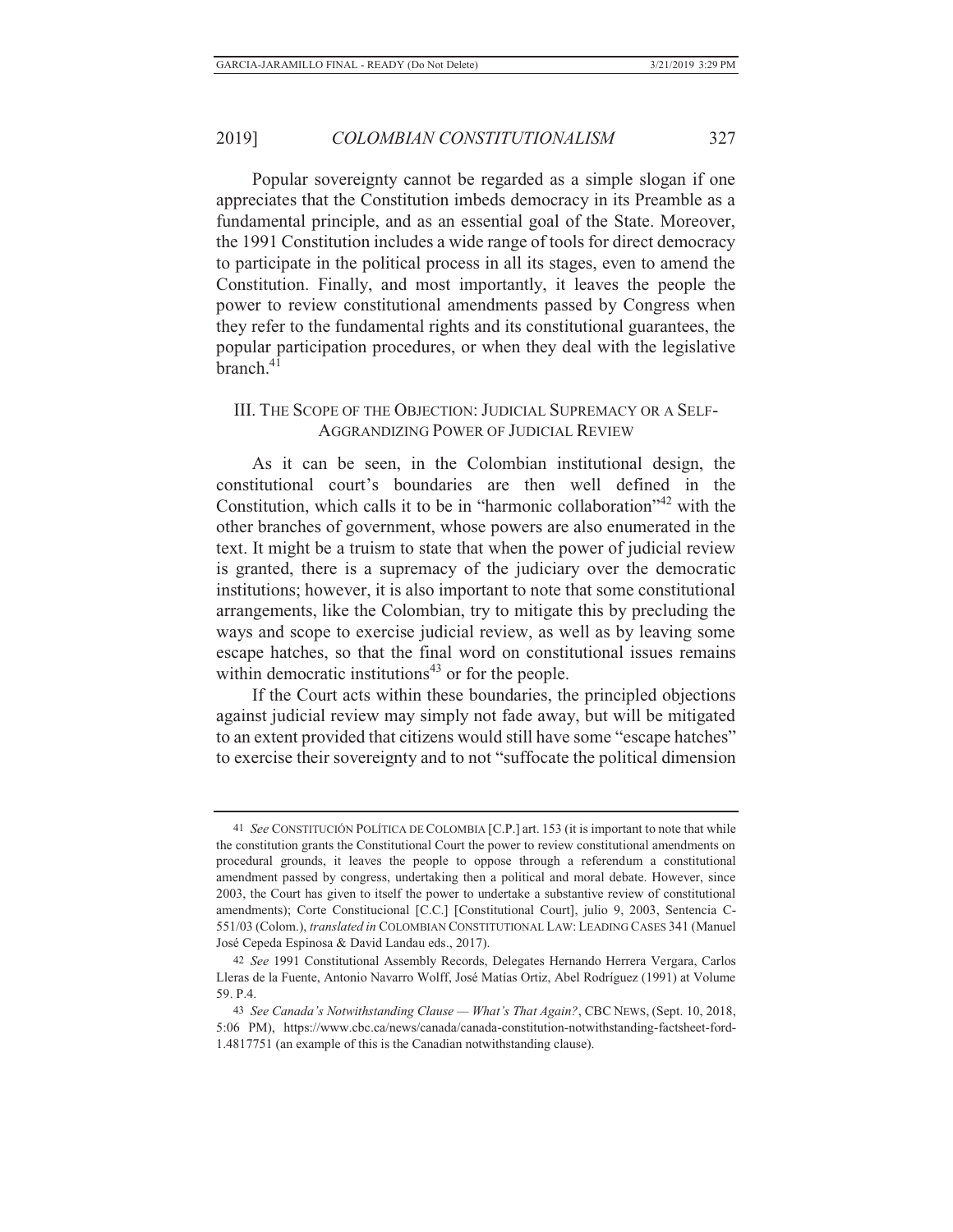of the Constitution."44 In fact, it is possible to think on an institutional design that includes judicial review but provides considerable opportunity for a shared constitutional interpretation, where a cooperative process is undertaken by all the constitutional actors with humility and respect for the pronouncements of the others.<sup>45</sup> Thus, a system of what I will characterize as judicial supremacy entails: (1) the Courts defining for themselves the scope of their powers at the expense of the democratic procedures, even when such powers have been enumerated and delineated by the Constitution in strict and precise terms, (using the Colombian constitution's wording); (2) a system where the Court does not enroll into a process of "dialogue" or "harmonic collaboration" with the other branches of government, but rather defines by itself what the final meaning of a Constitutional provision is, as well as the sole means to concretize such provisions; and (3) where the Court undertakes the substantial review of constitutional amendments, thus closing the "escape hatches" to mitigate judicial review decisions.

Over the years, the Colombian Constitutional Court has expanded the scope of its powers.<sup>46</sup> For example, when undertaking the review of the Constitutional amendments, it has expanded them from procedural grounds—as explicitly granted in the Constitution—to substantial grounds. This does not take into account that the Constitution included a check on the power granted to the legislature to amend the Constitution, by a recourse to a referendum to be summoned by the people. On the other hand, due to this expansion in the scope of judicial review, the Constitution is less regarded as a framework that can be developed by the legislature and even by other judicial actors, but rather a document which contains the answers to all sort of problems, from administrative to civil and commercial law to arbitration, thus leaving the final word on these matters to the Constitutional Court, even when the Constitutional arrangements leave these questions to be defined by other judicial and non-judicial actors.47

<sup>44</sup> Robert C. Post & Reva B. Siegel, *Popular Constitutionalism, Departmentalism, and Judicial Supremacy*, 92 CAL.

L. REV. 1027, 1041 (2004).

<sup>45</sup> *See* Michael C. Dorf & Barry Friedman, *Shared Constitutional Interpretation,* 2000 SUP. CT. REV. 61 (2000).

<sup>46</sup> *See generally* CONSTITUCIÓN POLÍTICA DE COLOMBIA [C.P.] art. 235, 237(3).

<sup>47</sup> *See id.* art. 235, 237(3) (it should be noted that Colombia has a complex design regarding the judiciary branch. At the highest level, there is a Council of State, broadly in charge of review of administrative action, and a Supreme Court in charge of litigation regarding civil, labor and criminal litigation).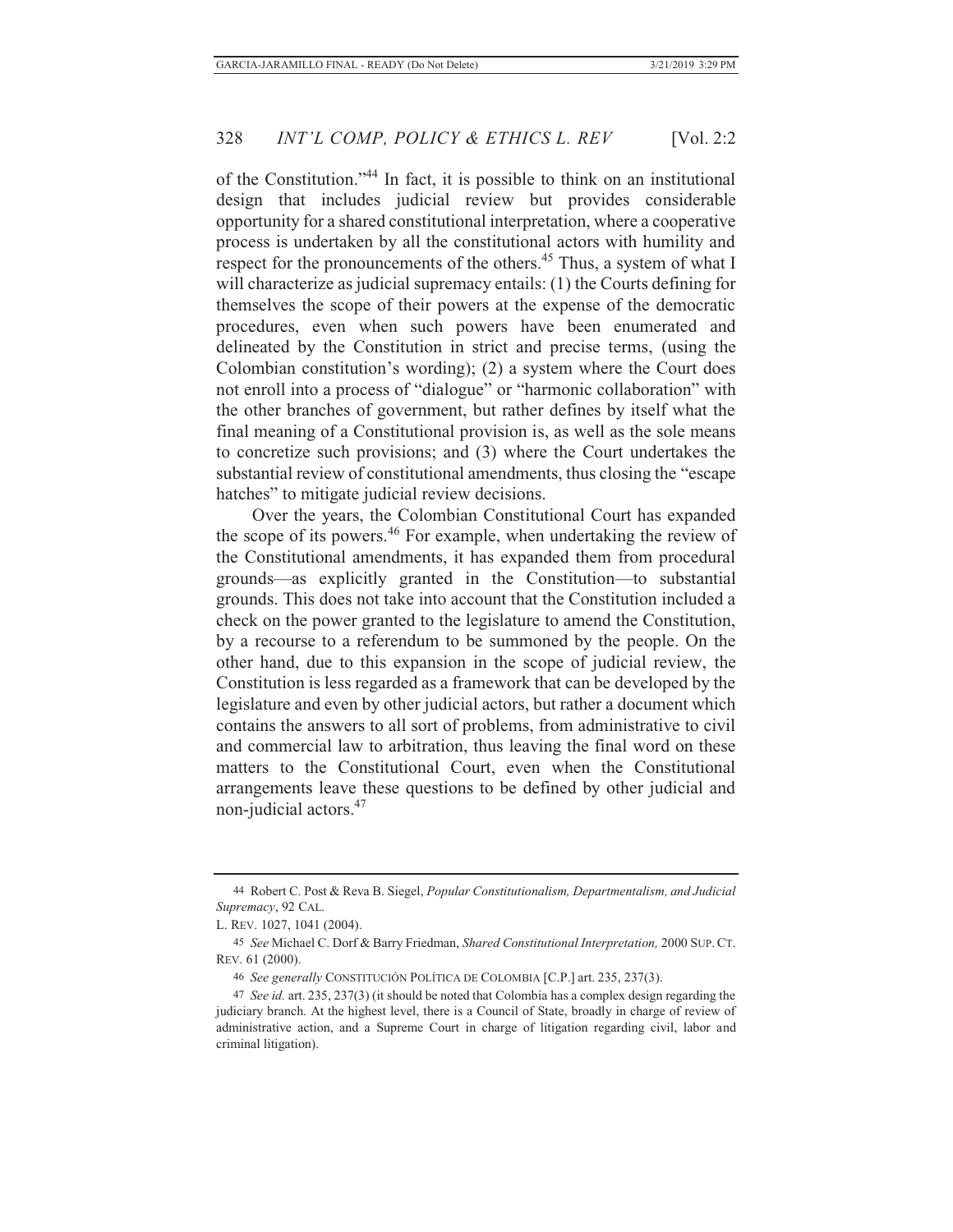It is possible to imagine a system in which courts can act as "guardians" of the deliberative conditions of the democratic process, for example by assessing the equal consideration of arguments presented in the legislative branch by its members, or by undertaking a limited review aimed at reinforcing the equality of participation of disenfranchised minorities or social groups. It is possible, also, to imagine a Court that can defer policy-making to government agencies, or Congress, when a question that falls within their boundaries reaches the Court, thus acting as a guardian of the contours of powers set in the Constitution, while leaving substantial room for institutional dialogue about the meaning of the Constitution outside of a single branch. For instance, when deciding cases that may involve public policy making, the Colombian Court has moved between these boundaries, at times deferring to policy makers and calling their attention to exercise their powers to mitigate fundamental rights violations<sup>48</sup> and acting as a guardian on the exercise of their constitutionally assigned functions, while at other times formulating specific policies to concretize a constitutional goal, thus defining its scope and the means to reach it.<sup>49</sup>

Additionally, Post and Siegel argued that even in a system entailing what has been called "judicial supremacy," citizens cannot be prevented from acting to alter the meaning of the Constitution by recourse to a variety of mechanisms, such as popular mobilization.<sup>50</sup> The Colombian institutional design paid a lot of attention to this by including ways in which citizens can influence the meaning of the Constitution—even at the Court's level—when including the *actio popularis*, and the possibility that any person can file *amicus curiae* in the judicial review process. The more the Constitution is portrayed as a complex document that encompasses a comprehensive moral theory, the harder it will be for the laymen to partake in the Constitutional debates and comply with the "requisites" that such an elevated view of the constitution demands.

<sup>48</sup> *See* Corte Constitucional [C.C.] [Constitutional Court], enero 22, 2004, Sentencia T-025/04 (Colom.), *translated in* COLOMBIAN CONSTITUTIONAL LAW: LEADING CASES, *supra* note 37, at 179-86 (the approach taken regarding the protection of rights of the displaced population, in the decision T-025 of 2004 has been regarded as an example of dialogue among the different branches of government. In this decision the Court, instead of making the policy by itself, summoned the different branches and call to undertake and exercise their constitutional powers in order to overcome a massive fundamental rights violation); *id.*

<sup>49</sup> F.L. MORTON & RAINER KNOPFF, THE CHARTER REVOLUTION & THE COURT PARTY 57 (2000) (this is similar to the Canadian case, where "[t]he Charter provides the occasion for judicial policymaking, but the document itself is not the most important explanation for that policymaking. Judges themselves have chosen to treat the Charter as granting them open-ended policymaking discretion").

<sup>50</sup> Post & Siegel, *supra* note 44, at 1030.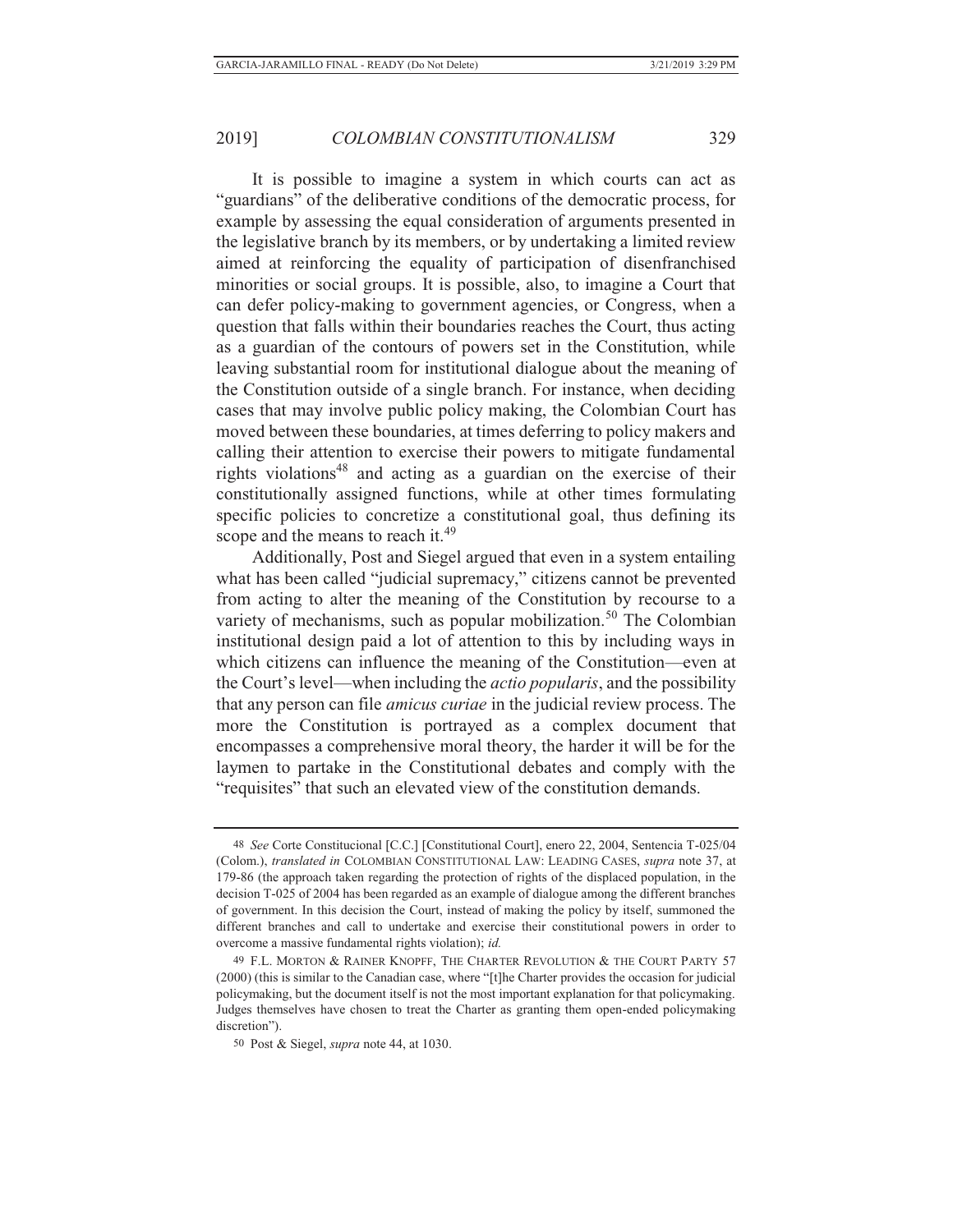All things considered, the definition provided here for "judicial supremacy," rejects the traditional construction of it as choice between binary concepts, where either you have "legislative/popular" or "judicial supremacy," but rather proposes an approach towards the term as a spectrum, considering how the judiciary self-aggrandizes its powers as to become a policy maker and to substantively pervade the ordinary democratic process,  $51$  and can have the negative impact of a passive citizenry that looks for lawyers to achieve social change through litigation, at the expense of popular mobilization and deliberative debate in democratic stages. Once the difference is traced, it makes a moralpolitical difference that ought to be considered.

### IV. THE COLOMBIAN CASE: LEGITIMACY AND JUDICIAL REVIEW **JUSTIFICATIONS**

The Colombian system of judicial review has been defended and justified using the same arguments as in the United States literature in favor of judicial review, therefore, taking a comparative approach toward such theories should be useful in order to question or defend this particular institutional design. The arguments here will critically examine such approaches not empirically but mainly from a normative standpoint.<sup>52</sup>

<sup>51</sup> TOM CAMPBELL, PRESCRIPTIVE LEGAL POSITIVISM: LAW, RIGHTS, AND DEMOCRACY 111- 32 (2004) (this approach avoids what Tom Campbell defines as "negative activism" where judges do not apply clear constitutional provisions arguing some sort of "self-restraint." Providing a comprehensive account of Campbell's approach to the term activism).

<sup>52</sup> RAZ, *supra* note 3, at 323-72 (one can expect all sorts of arguments to avoid the discussion that follows. The first imaginable argument will be that institutional design is context dependent as well as an empirical question. By the same token, a more sophisticated argument can be tempted to say that since judicial review is entrenched in the Constitution there is no need to undertake this discussion, somehow by recourse to Raz's *underdetermination* argument that the constitution is valid because it was so adopted. However, as it was pointed out, Raz himself does not deny the need for the question on institutional design which not only requires examining the structure of state organs and the division of powers enshrined in the Constitution but also the moral soundness of that structure. It is also tempting to state that that the Normal Justification Thesis is enough to legitimate an institution as judicial review. However, as Waldron, Marmor, and Christiano have shown, the question for legitimacy for authority does raise some questions which necessarily entail taking democracy into account); *see* ANDREI MARMOR, *Authority, Equality and Democracy*, 18 RATIO JURIS 315 (2005), *reprinted in* LAW IN THE AGE OF PLURALISM 57 (2007); JEREMY WALDRON, *Legislation, Authority, and Voting*, *in* LAW AND DISAGREEMENT 88 (1999); Christiano, *supra* note 3.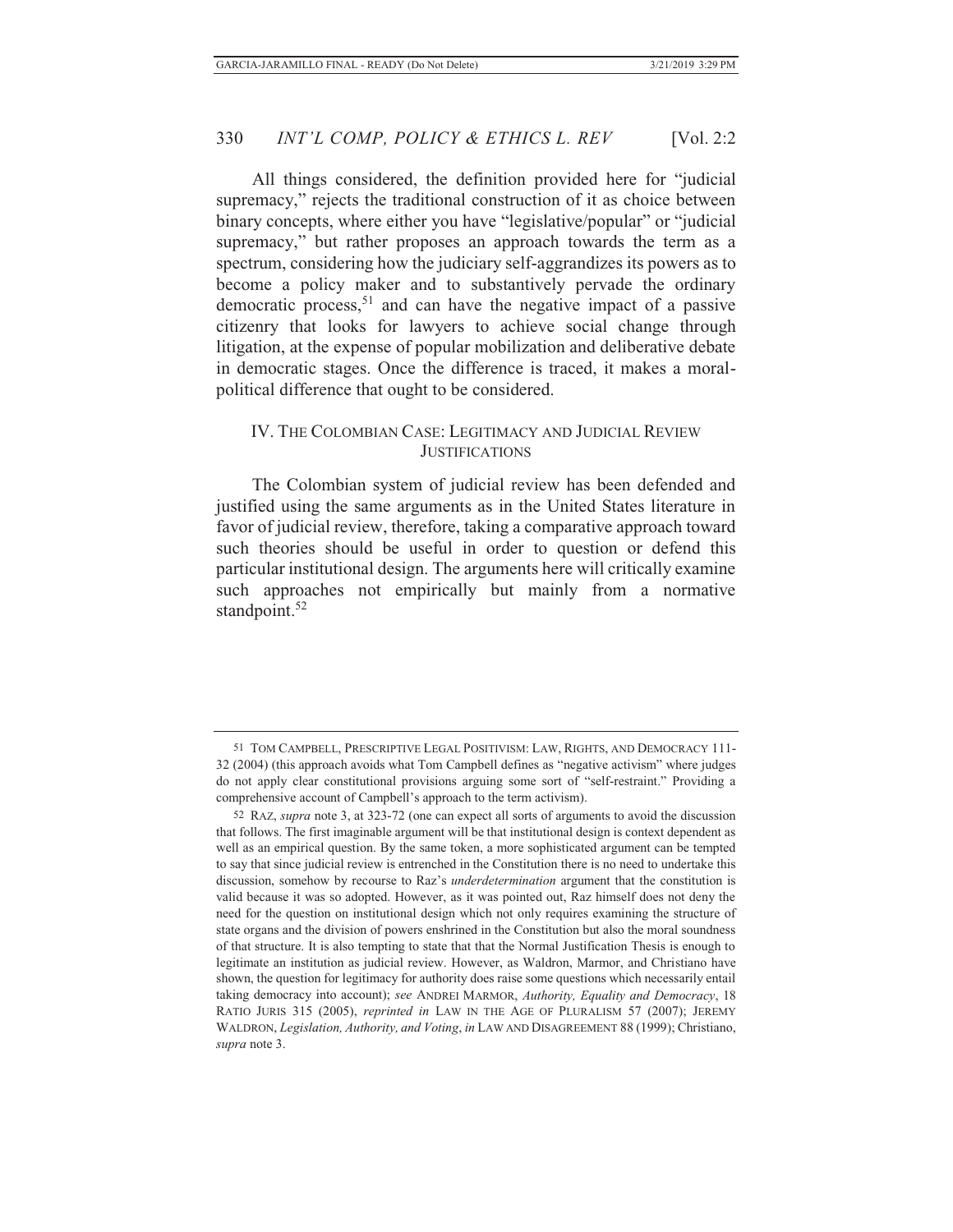### *A. Constitutional Entrenchment as Pre-Commitment*

A frequently used argument to defend judicial review is to show that it is a necessary consequence of having a written and rigid constitution. It is easy to imagine a defender of judicial review stating that a constitution is not a simple parchment barrier against power, and that an authority is needed to be the guardian of the procedures and values it entails. The defender may ask "who if not the courts can be that authority." Congress is, after all, full of politicians who only care for their reelection, and the executive branch is dependent on the moods of the majority. The written constitution argument can be complemented by calling upon the importance of the separation of powers and checks and balances in a democratic regime that takes pride in being a subject to the rule of law.

#### 1. The Formalist Approach

Colombia has had many written constitutions.<sup>53</sup> An important work in constitutional law proposes that throughout most of our history political struggles were defined by imposing a Constitution against those who were defeated.<sup>54</sup> Despite that fact, not all the written constitutions included judicial review because the solemnity of written text alone does not entail it. There is no necessary consequence between having a written constitution and having judicial review. Even defenders of such institution as Dorf and Morrison argue that "in a constitution without judicial review, members of Congress themselves would have both a legal and a moral duty to abide by the limits written in a Constitution."<sup>55</sup> One should relax efforts aimed at showing judicial review as a necessary consequence of a written constitution.

The same goes for constitutional supremacy. A defender of judicial review may assert that due to the fact that the constitution is the "supreme law of the land"—or as the Colombian Constitution states the "norm of norms"—it ought to have some judicial protection as to secure it as the paramount of all laws. This can be a tempting argument to justify the existence of judicial review. Dorf and Morrison, however, argued:

<sup>53</sup> *See* William C. Banks & Edgar Alvarez, *The New Colombian Constitution: Democratic Victory or Popular Surrender?*, 23 U. MIAMI INTER-AM. L. REV. 39, 48-61 (1991) (for instance, nine at the national level enacted in 1821, 1830, 1832, 1843, 1853, 1858, 1863, 1886 and 1991).

<sup>54</sup> *See* HERNANDO VALENCIA VILLA, CARTAS DE BATALLA: UNA CRÍTICA DEL CONSTITUCIONALISMO COLOMBIANO (1987).

<sup>55</sup> MICHAEL C. DORF & TREVOR W. MORRISON, THE OXFORD INTRODUCTIONS TO U.S. LAW: CONSTITUTIONAL LAW 27-28 (2010).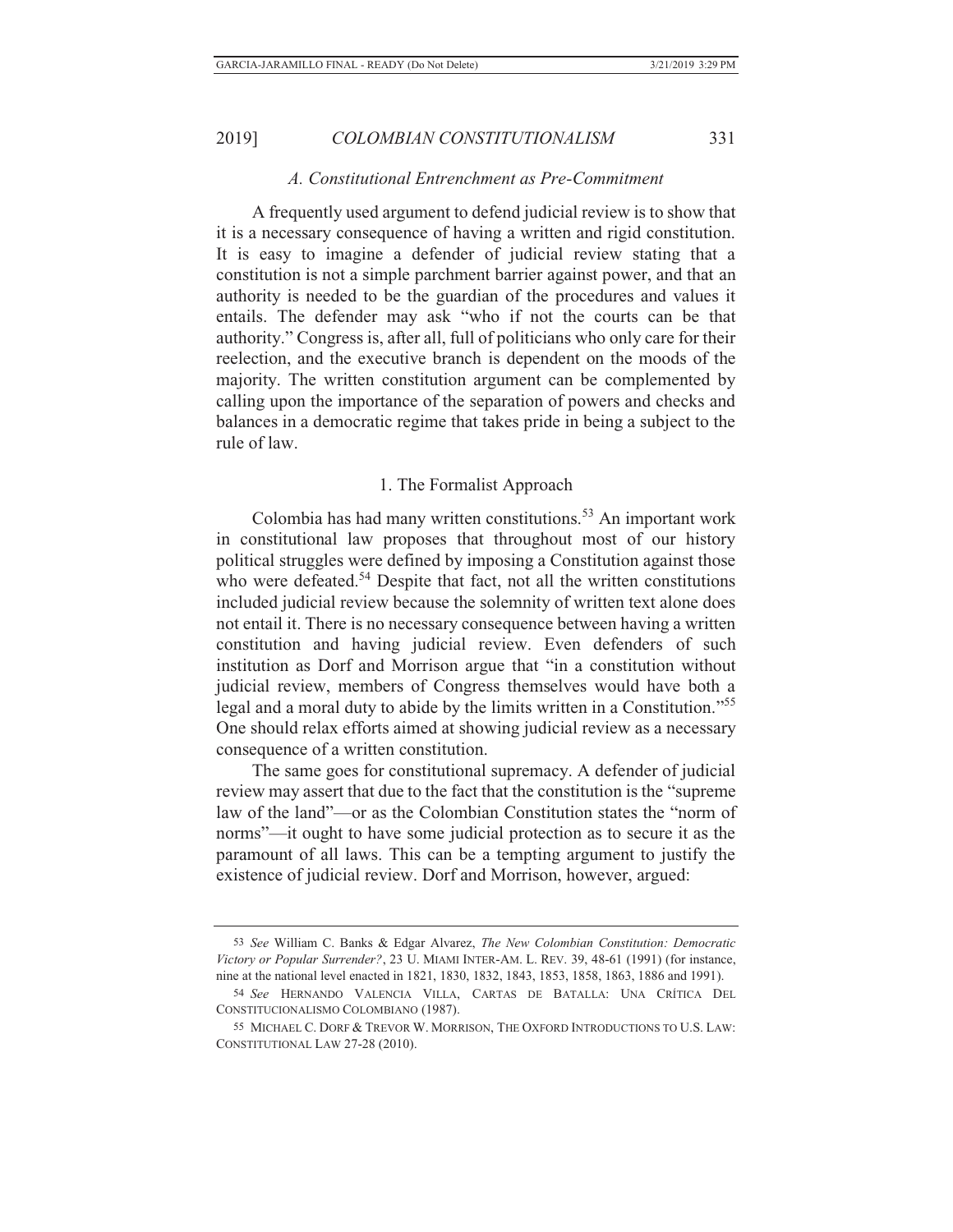[S]upremacy by itself does nothing to establish judicial review. A written constitution (like the Dutch one) that vests final interpretative authority over the constitution in the legislature would still be supreme over ordinary law: In deliberations over whether to pass a bill, the argument that the bill conflicts with the constitution would, if accepted, provided dispositive grounds for rejecting the bill  $\ldots$ .<sup>56</sup>

Based on these arguments, critics and defenders of judicial review seem to agree. Marmor states the following:

Even if it is true that as a matter of law, constitutional provisions prevail over ordinary legislation, and it is also true that there must be some institution which has the power to determine, in concrete cases, whether such a conflict exists or not, it simply does not follow that this institution must be the supreme court  $\dots$ 

Therefore, authorities acting under powers granted in the Constitution have the obligation to act within the scope of such authority, for "actions not authorized by law cannot be the actions of the government as government."58

Why then in Colombian constitutionalism is judicial review portrayed as a *necessary* feature of constitutional supremacy? The answer to this question comes from a peculiar law of our constitutional history; the 1886 Constitution did not originally include a supremacy clause, but the Law 153 of 1887 included a clause stating that a law passed after the enactment of the Constitution was presumed to be constitutional, and as a result it should be enforced even if it seemed to contradict the 1886 Constitution.59 It was in 1910, in the same amendment where judicial review was adopted, when an express supremacy clause was added to the 1886 Constitution.<sup>60</sup> The fact that judicial review and the constitutional supremacy clause were adopted at the same historical time forces one to consider that one entails the other.

In the end, neither the written character of the Constitution, nor its supremacy, can be regarded as concluding arguments to justify judicial

<sup>56</sup> *Id*.

<sup>57</sup> MARMOR, *Constitutional Interpretation*, *supra* note 4, at 150.

<sup>58</sup> JOSEPH RAZ, *The Rule of Law and Its Virtue*, *in* THE AUTHORITY OF LAW: ESSAYS ON LAW AND MORALITY 210, 212 (2d ed. 2009) (this argument can easily be defended with our long tradition of including the "principle of legality" in our Constitution, which states that government authorities can exercise only the powers expressly conferred to them by the law).

<sup>59</sup> L. 153/87, agosto 15, 1887, DIARIO OFICIAL [D.O.] (Colom.).

<sup>60</sup> L. 3/87, agosto 15, 1887, DIARIO OFICIAL [D.O.] (Colom.).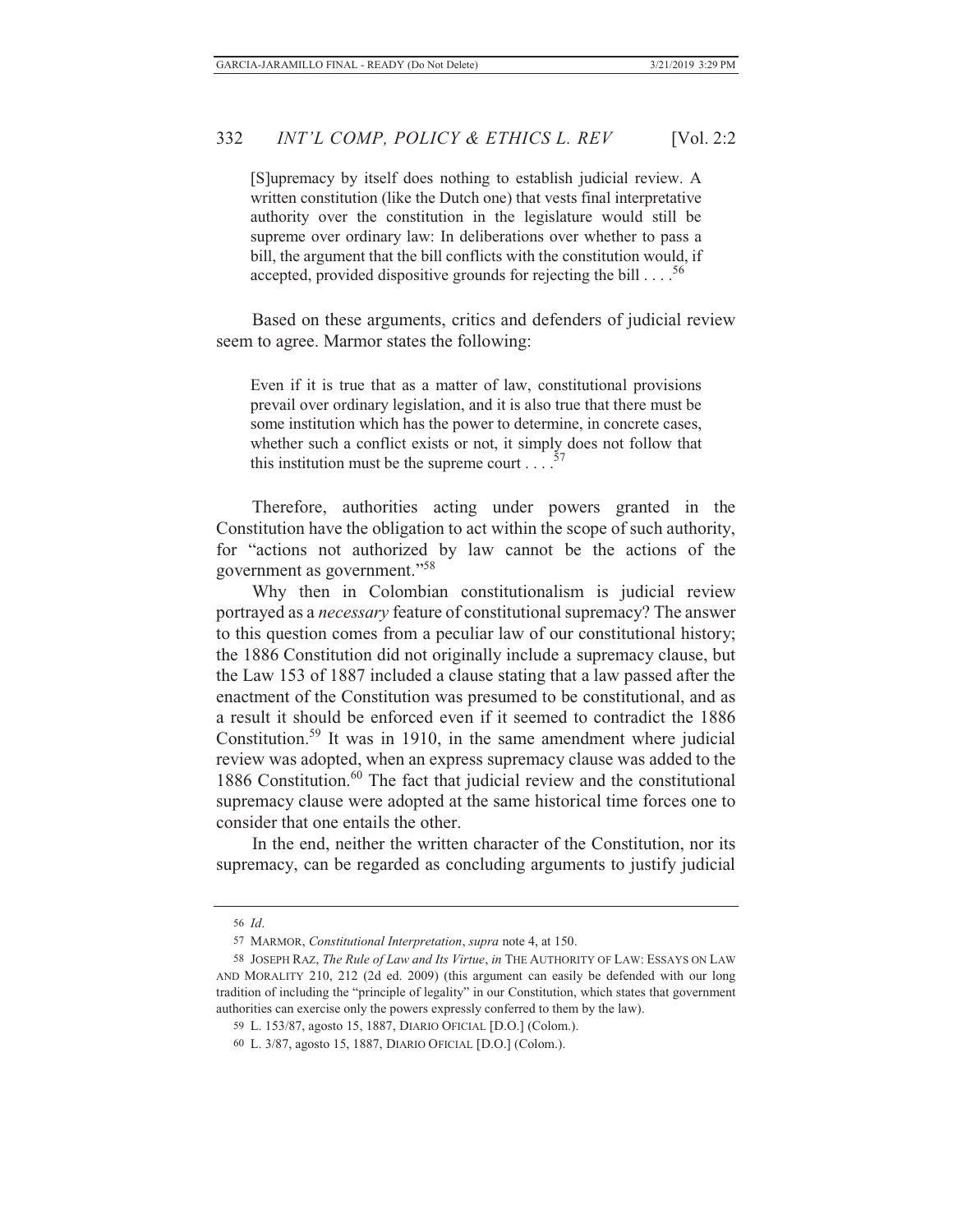review. The question of judicial review then turns more to a question of institutional design. As a matter of fact, judicial review was embedded in the 1910 amendment to the 1886 Constitution as well as in the 1991 Constitution. $^{61}$  Therefore, I will proceed to examine other justifications for this particular system of judicial review.

When addressing the question of judicial review as one of institutional design and whether having judicial review entrenched in the Constitution is desirable, it is easy for one's inquiries—perhaps most of the argument—to be empirical. As Marmor claims, when deciding to include judicial review in an institutional choice, "one major consideration must concern the likelihood that a supreme court will get the moral decision right, or at least, more frequently right than any other institutions."62 It far exceeds the aim of this paper to take an empirical approach to answer this question. $63$  However, from the normative grounds further considerations can be made.

### 2. The Argument for Pluralism

The first objection to judicial review that is commonly raised is the "argument of disagreement." According to this objection, the Constitution includes abstract rights and principles, which in a pluralistic society are subject to reasonable disagreement.<sup>64</sup> What follows is that given deep and pervasive disagreement about moral issues abstractly and broadly included in the Constitution, or even matters of public policy as in the Colombian constitution, $65$  there is no justification for removing them from the democratic process.<sup>66</sup> This argument, developed mainly by Jeremy Waldron, calls for the matters of principle to be settled by elected and accountable institutions such as the legislatures. $67$ 

<sup>61</sup> L. 3/10, octubre 31, 1910, DIARIO OFICIAL [D.O.] (Colom.); CONSTITUCIÓN POLÍTICA DE COLOMBIA art. 241.

<sup>62</sup> MARMOR, *Constitutional Interpretation*, *supra* note 4, at 154.

<sup>63</sup> Some works have undertaken this empirical analysis. For a positive assessment of the work done by the Constitutional Court, see generally CESAR RODRIGUEZ GARAVITO & DIANA RODRIGUEZ FRANCO, CORTES Y CAMBIO SOCIAL (2010); DANIEL BONILLA MALDONADO, CONSTITUCIONALISMO DEL SUR GLOBAL (2015); TOM GERALD DALY, THE ALCHEMISTS: QUESTIONING OUR FAITH IN COURTS AS DEMOCRACY-BUILDERS (2017).

<sup>64</sup> WALDRON, *supra* note 52, at 112.

<sup>65</sup> For instance, consider that the Colombian Constitution includes rights as housing, healthcare and education, which ought to be developed by the executive and the legislature, *see*  CONSTITUCIÓN POLÍTICA DE COLOMBIA [C.P.] art. 49, 51, 67.

<sup>66</sup> Ronald Dworkin, *The Forum Principle,* 56 N.Y.U. L. REV. 469, 470 (1981).

<sup>67</sup> WALDRON, *supra* note 52, at 91-93.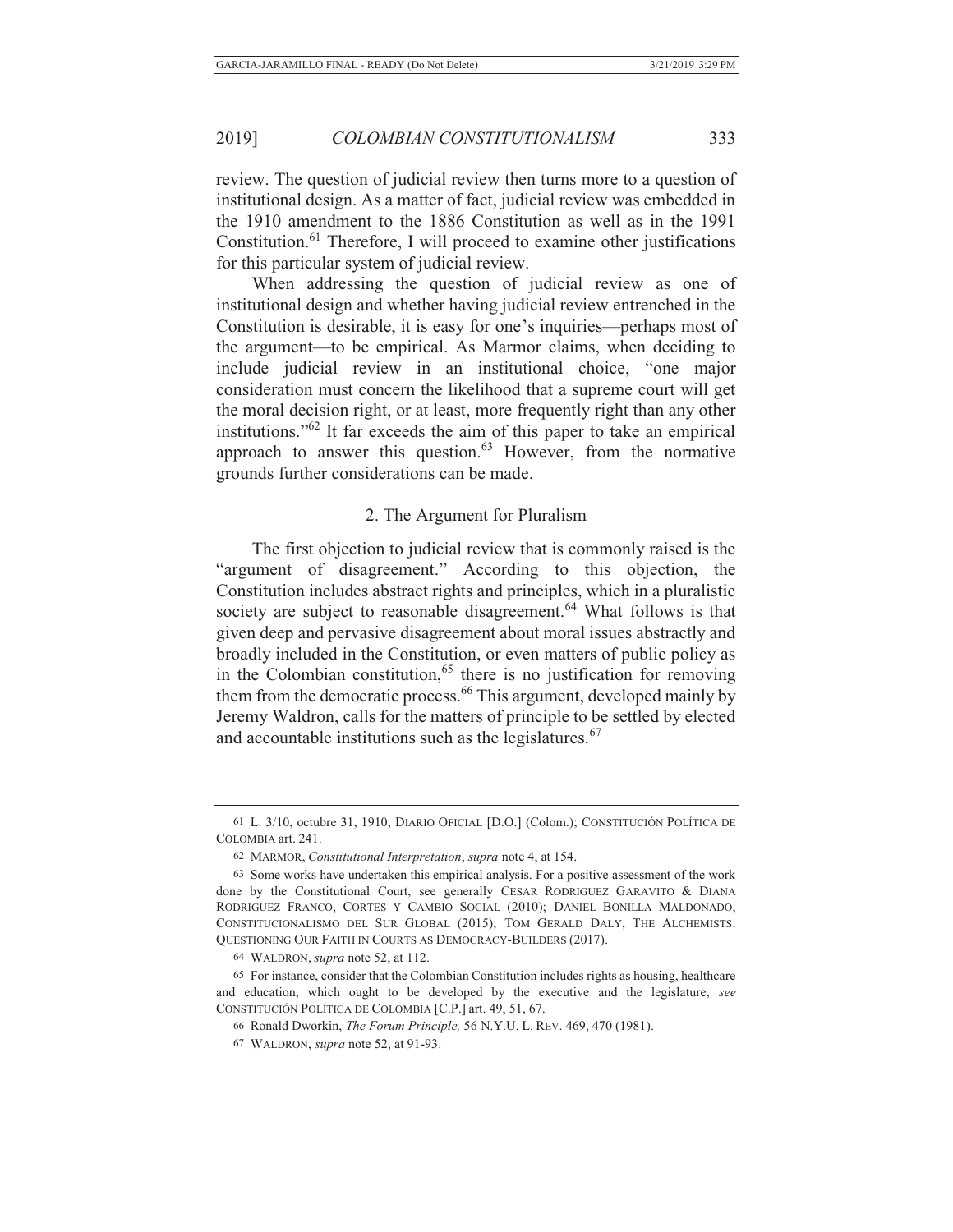This objection is frequently rebutted by showing Courts as defenders of the people's rights—with such rights being shown as trumps on the majority—to be enforced by a counter majoritarian institution such as the Constitutional Courts.<sup>68</sup> Then the need of having judicial review becomes self-evident. It is not the aim of this paper to push into the "counter majoritarian difficulty"; but rather to focus on the argument of pluralism. If there is one consensus amongst scholars, lawyers, social movements, and even politicians, it is the fact that the 1991 Colombian Constitution is the result of a pluralistic convention. $69$  Pluralism was raised as a constitutional value, precisely as a trump on the vision of a homogenous society that characterized our prior constitution. The 1991 Constitution is not only regarded as the result of a pluralist assembly, but also that pluralism itself was embedded as a fundamental principle. It shouldn't take a sophisticated sociological study to conclude that Colombia is made of a pluralistic society.

The 1991 Constitution includes a long declaration of rights, values, and principles that must be considered by the Court when exercising judicial review. As Marmor argues, the prevalence of the rights discourse is evidence of a pluralistic society, $\frac{70}{10}$  provided that:

[I]n homogeneous societies there is very little rights discourse; such societies normally share a common understanding of ultimate values, and consequently of the various duties people have, and they do not need this intermediary step from ultimate values to duties. Only in those societies where people do not share a common understanding of ultimate values, namely in pluralistic societies, that rights discourse is prevalent. $71$ 

One can consider the great number of rights, values, and principles included in the Colombian Constitution, as "*incompletely theorized* 

<sup>68</sup> *See, e.g.*, Jeremy Waldron, *Five to Four: Why Do Bare Majorities Rule on Courts?*, 123 YALE L.J. 1692 (2014) (Waldron raises some doubts on their truly counter majoritarian spirit, provided that the decisions at courts are reached by a majority rule, and in highly controversial cases by "bare majorities" 5-4); Jeremy Waldron, *A Majority in the Lifeboat*, 90 B.U. L. REV. 1043 (2010).

<sup>69</sup> Some groups did not partake of the convention. The highest representation at the convention came from the armed group FARC, and representation in the document was offered to armed groups at the time if they entered into peace talks with government.

<sup>70</sup> *See* ANDREI MARMOR, *On the Limits of Rights*, 16 L. & PHIL. 1 (1997), *reprinted in* LAW IN THE AGE OF PLURALISM, at 215, 216-20 (this is connected to the interest theory of rights, which is explained by Marmor in his work) [hereinafter MARMOR, *On the Limits of Rights*].

<sup>71</sup> MARMOR, *Constitutional Interpretation*, *supra* note 4, at 152.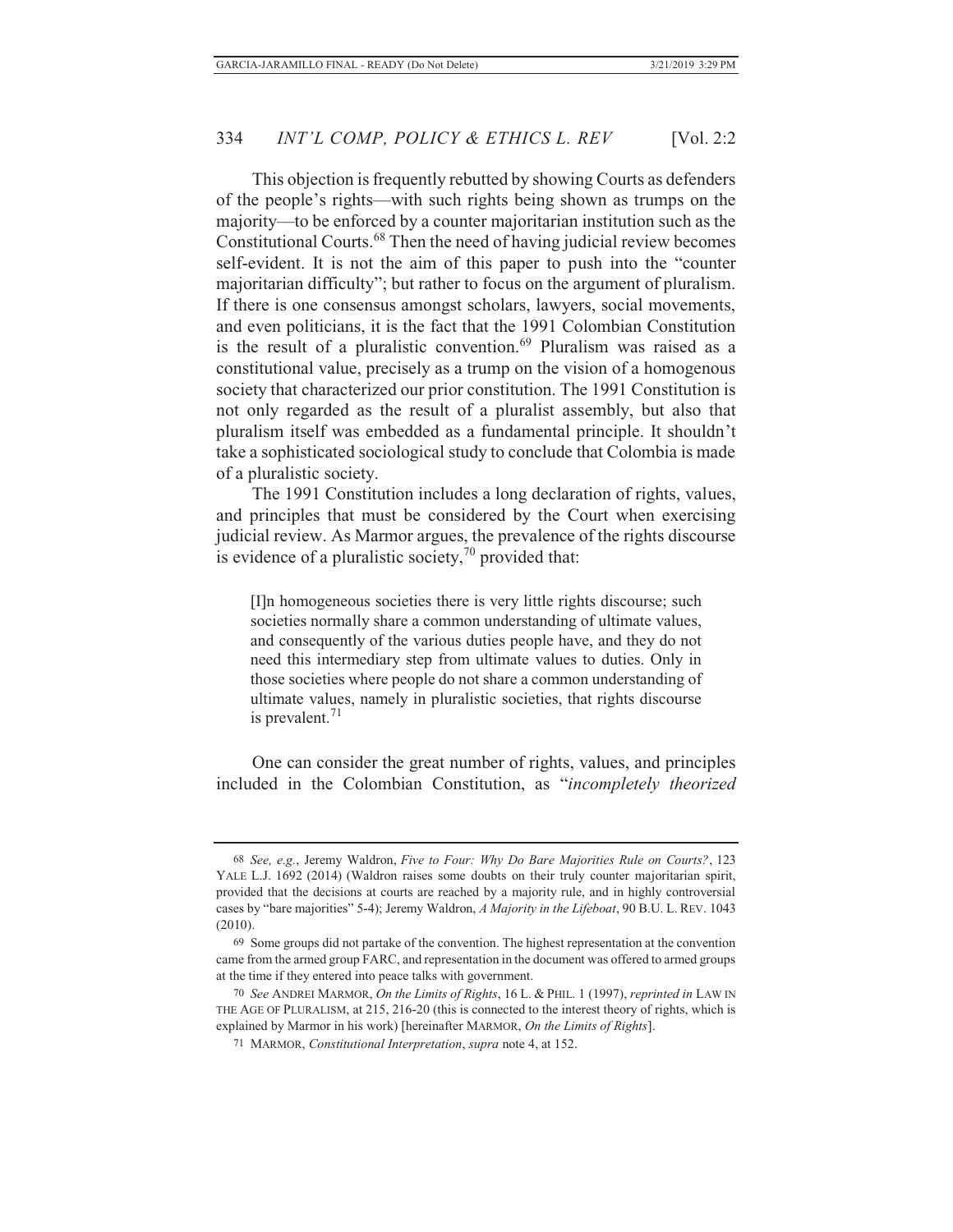*agreements*"<sup>72</sup> rather than the result of clear consensus, since in the narrative of pluralism "if rights discourse is prevalent in a given society, it is mostly because there is little agreement on anything else, in particular, on the ultimate values people cherish."73 The Constitution then is "undeniably plural and internally divided, but that should not be acknowledged as a sad reality, but may well be among its greatest strengths."<sup>74</sup> As a result, it is hard to picture a deep consensus on the contents and meanings of the rights and opened ended clauses entrenched of the Constitution. The question then turns from questioning the existence of such norms, $7<sup>5</sup>$  to questioning the role that different branches of government should approach in order to take them seriously.

Acknowledging pluralism and disagreement, as per the meaning of the open-ended clauses included in the Constitution,  $76$  cannot equate to not taking such rights seriously.<sup>77</sup> When making the institutional design for a political system, the question of how rights ought to be protected would be of primary consideration. The argument for pluralism tends to prefer settling questions of principle through the legislature<sup>78</sup> and the ordinary democratic process rather than in the courts, "[n]ot because they are more likely to be morally sound than the decisions of courts. But at

76 *See* MARMOR, *Authority, Equality and Democracy*, *supra* note 52, at 67 (this should not be taken as absolute truth. "[E]ven in the political domain, not everything is potentially subject to reasonable, principle disagreement. A great many functions of political decisions in a modern society concern the resolution of such issues as collective action problems, cost-benefit analysis, the creation of public goods, and other tasks which have very little to do with principle disagreement").

77 One cannot lose sight that political participation is also a fundamental right in the Colombian Constitution, *see* CONSTITUCIÓN POLÍTICA DE COLOMBIA [C.P.] art. 40.

78 *See* Jeremy Waldron, *Political Legitimacy and Judicial Review*, 27 DÍKAION 7, 27 (2018) (also, as some authors have pointed out, discussions at legislative level with the involvement of citizens and their representatives might instantiate a culture of tolerance among citizens. Jeremy Waldron has stressed this argument by following the thoughts of the philosopher Bernard Williams and pointing out the difference between being able to say to a losing opponent, "well, you lost" and saying to him, "you were wrong" or "you were proved wrong." The former saying, "well you lost," is compatible with recognizing his position as honest and honorable; it's like saying, "better luck next time"); *id.* (in his view, the first attitude, being associated with the democratic and majoritarian procedures, and the last one being more common with "moral victories" associated with the process of interpretation of abstract terms by courts, a process that might send a message that such decisions might be reached in a sort of timeless fashion, declaring a timeless moral truth, as it were; with the problem for civil tolerance, that such a message conveys to the losing party that it has got its profound moral principles wrong); *see also* MARMOR, *supra* note 4.

<sup>72</sup> *See* Cass R. Sustein, *Incompletely Theorized Agreements Commentary,* 108 HARV. L. REV. 1733 (1994).

<sup>73</sup> MARMOR, *Constitutional Interpretation*, *supra* note 4, at 153.

<sup>74</sup> TRIBE & DORF, *supra* note 8, at 26-27.

<sup>75</sup> *See* Jeremy Waldron, *A Right-Based Critique of Constitutional Rights*, 13 OXFORD J. OF LEGAL STUD. 18 (1993).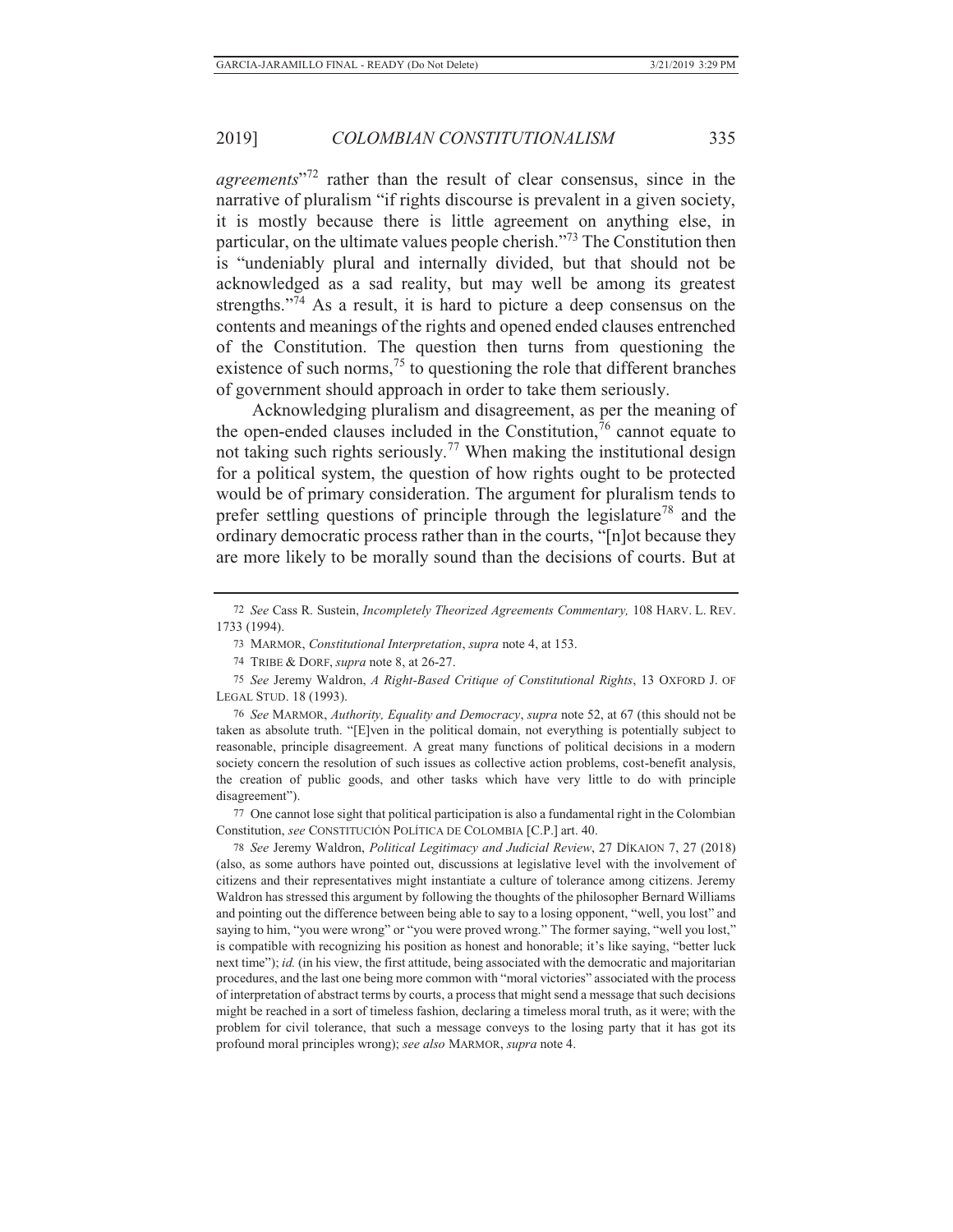least they have two advantages: for whatever its worth, they are democratic."<sup>79</sup> As Gavison has explained, in drifted democracies, courts can help to promote these discussions by having a limited role, as to be guardians of the rules of deliberation but not by taking most of the substantive decisions.<sup>80</sup> From this vision, it is hard to see how a constitutional project devoted to respect and promoting pluralism can at the same time imply a system of judicial supremacy.

# 3. Citizens as Hobbesian Predators

It also common to defend judicial review based on the argument of the "*Hobbesian predator*." This argument basically states that from time to time many people may become evil to themselves, and thus the Courts are ready to save the people from themselves by enforcing the precommitment entrenched in the Constitution.

Portraying the citizens as Hobbesian predators, however, will be hard to reconcile with a Constitution seeking to promote the democratic participation of its citizens. Moreover, it is hard to accommodate with a system that has an *actio popularis* for triggering judicial review. If the layperson is not worthy of trust, why then did we entrench in the Constitution democracy in the preamble, as a founding principle, and as an aim of the State? Furthermore, if the layperson is to be distrusted for taking the constitution seriously, why are they given the opportunity to trigger judicial review, and to defend the constitution through an *actio popularis*? Is this not at least an implicit recognition that the citizens are capable of taking the Constitution and rights seriously? If the people can propose one interpretation of the constitution to the Court, to be considered when striking down legislation, it is because their views also matter. This provides reason to believe that constitutional principles are not to be comprehended solely as the courts have understood them, $81$  to think otherwise is to picture fellow citizens as so degenerate that they do not deserve the right of participating in questions of principle.

These particular features of the Colombian constitutional system and its judicial review design, far from treating people as "Hobbesian predators," portrays citizens as members of a civil polity who deserve respect. From a moral perspective this has deep implications, as Marmor argues:

<sup>79</sup> MARMOR, *Constitutional Interpretation*, *supra* note 4, at 153.

<sup>80</sup> Ruth Gavison, *The Role of Courts in Drifted Democracies,* 33 ISR. L. REV. 216 (1999).

<sup>81</sup> TUSHNET, *supra* note 10, at 70.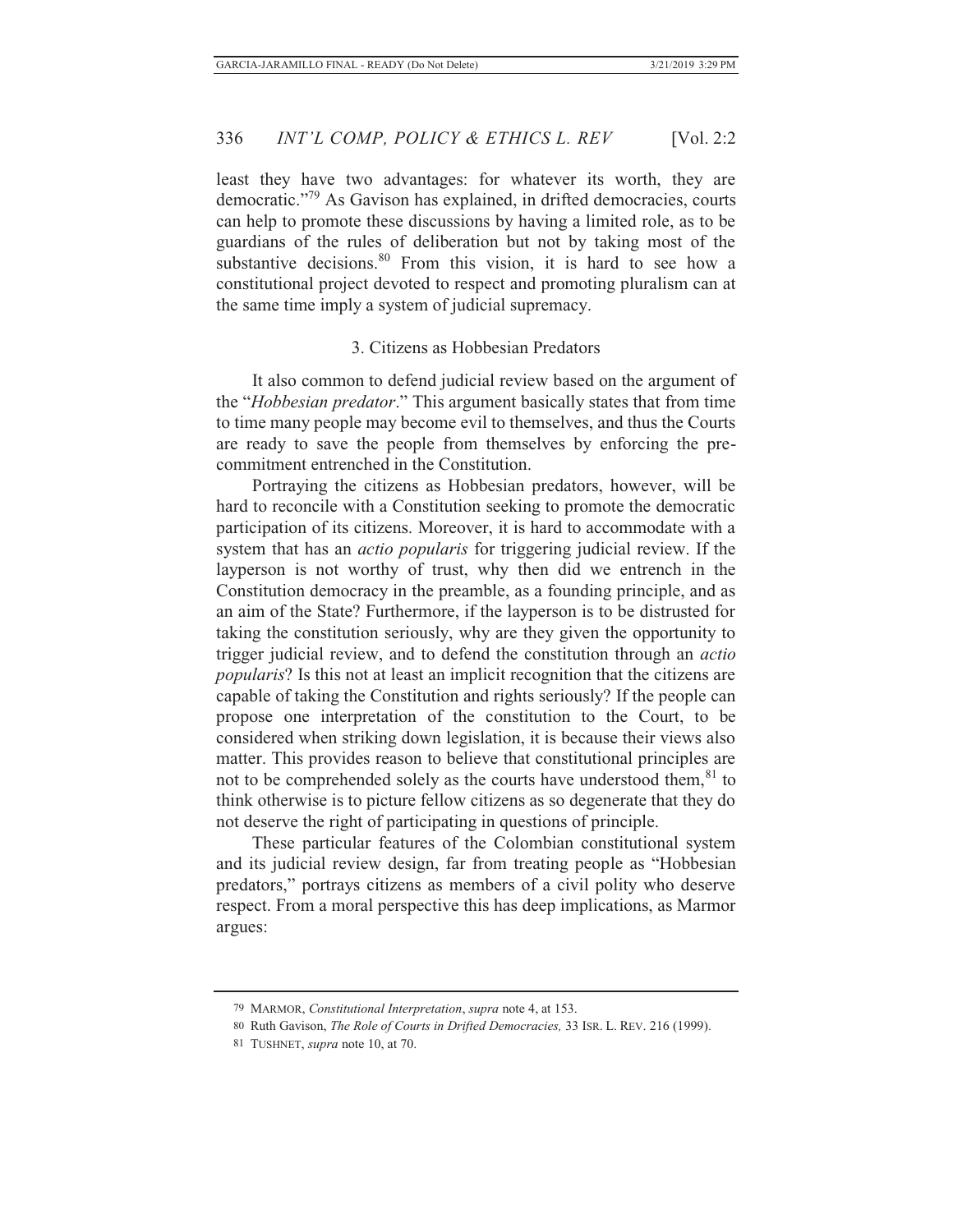[C]itizens are bearers of rights and duties vis-a-vis the state and each other. Any liberal conception of citizenship should be committed to the view that citizens of a body politic should be regarded as having equal rights. Once we recognize a right that people should have as citizen of a body politic, we are committed to holding that at least in principle, they should have it equally. $82$ 

If the Colombian Constitution is committed to promoting political rights, then it must also be committed to their equal distribution among citizens.

It is tempting to say that the equal distribution of rights can be achieved by a system like the Colombian one, where constitutional litigation is opened to every citizen. Also, the Constitutional Court is opened to laypersons, since there are no standing requisites to trigger judicial review,<sup>83</sup> consequently giving citizens an equal distribution of power in the deliberation stage. $84$  However, the equality associated with a sound democratic process should not be underestimated: for it is committed not only to the equality of opportunity in the deliberation– equal opportunity to influence a decision—but also to the equality in the stage of decision through an equal share of power.<sup>85</sup>

To support this argument, it should be noted that one of the main aims of the Colombian Constitution was to strengthen the democratic process. Such an aim can easily be ascribed to a theory of democracy based on egalitarian grounds.<sup>86</sup> Democracy then "can be seen as a commitment to an equal distribution of political power, and therefore, we can speak as a right to democracy, that is, as long as the latter is

<sup>82</sup> MARMOR, *Authority, Equality and Democracy*, *supra* note 52, at 63.

<sup>83</sup> *See* Corte Constitucional [C.C.] [Constitutional Court], Octubre 4, 2001, Sentencia C-1052/01 (Colom.) (since 2002 it is rather hard to file an unconstitutionality action. The Colombian Constitutional Court, in the decision C-1052, established some argumentation requisites, which make this action less accessible to citizens without some "lawyer skills").

<sup>84</sup> *Id.* (citizens can set the agenda of the Court by means of the Public Unconstitutionality Action, can give arguments to the Court not only in the action but also by the public exercise of the Amicus Curiae that is opened to any citizen, not only to lawyers. In spite of this fact, the Court has made it more difficult to take standing before the Court through the Public Unconstitutionality Action by demanding some formal and technical demands on those actions, which may weaken the equal distribution of power associated with the equal opportunity of deliberation in constitutional issues).

<sup>85</sup> For a discussion on equality of influence as a principle of fairness at the deliberation stage, see generally RONALD DWORKIN, SOVEREIGN VIRTUE: THEORY AND PRACTICE OF EQUALITY (2002); MARMOR, *Authority, Equality and Democracy, supra* note 52, at 72-76.

<sup>86</sup> *See* MARMOR, *Authority, Equality and Democracy*, *supra* note 52, at 72-73.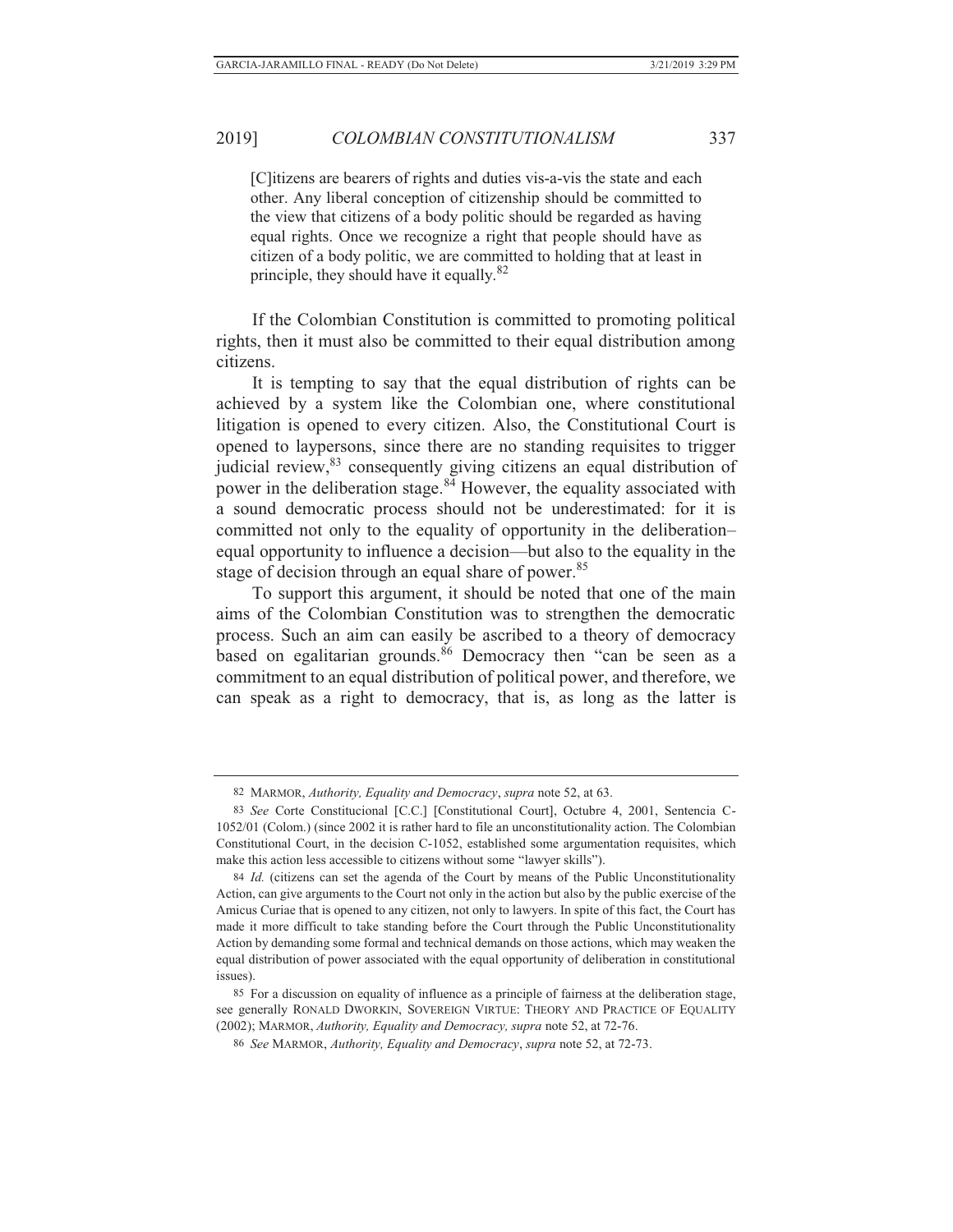understood as a right to a certain share in political power."<sup>87</sup> As a result, equal distribution of political power and opportunity to influence the debate and outcome of matters of principle seems to fit better within the ordinary democratic processes, especially in a Constitution that not only includes representative democracy, but also encompasses a wide range of institutional choices for its citizens to exercise direct democracy.<sup>88</sup>

# 4. The "Rule of Law" Argument

In less ambitious accounts, some scholars have argued that having constitutions, as well as an institution which interprets and secures it, may be instrumental to achieving predictability and stability of the constitutional regime and the legal order. $89$  It is undeniable that the judiciary branch, including the Constitutional Court, should pay attention to the principle of *res judicata*, and respect precedent, like *stare decisis*, even in systems that are not part of a common law system but develop strong judicial review.<sup>90</sup> However, when the interpretation is made over open-texture norms, the room for discretion of the judges certainly increases.<sup>91</sup> One must take into account that judicial deliberation like all legal discussion cannot be reduced to scientific processes of deduction and induction, including decisions on moral principles at the constitutional level.

89 *See* WALUCHOW, *supra* note 27, at 270-71.

90 *See generally id.* For a critical approach, *see* ANDREI MARMOR, *Are Constitutions Legitimate?*, 20 CAN. J. L. & JURIS. 69 (2007), *reprinted in* LAW IN THE AGE OF PLURALISM [hereinafter MARMOR, *Are Constitutions Legitimate?*]; *see* MARMOR, *Authority, Equality and Democracy, supra* note 52, at 89; *see also* ANDREI MARMOR, *Should Like Cases Be Treated Alike?*, 11 LEGAL THEORY 27 (2005), *reprinted in* LAW IN THE AGE OF PLURALISM, *supra* note 52, at 183 [hereinafter MARMOR, *Should Like Cases Be Treated Alike?*].

91 *See* H.L.A. HART, THE CONCEPT OF LAW 128-32, 135 (3d ed. 2012) (this is not necessarily a bad consequence since law also needs some flexibility, as proposed by H.L.A. Hart).

<sup>87</sup> *See* ANDREI MARMOR, *Do We Have a Right to Common Goods?*, 14 CAN.J. L. & JURIS. 213 (2001), *reprinted in* LAW IN THE AGE OF PLURALISM; [hereinafter MARMOR, *Do We Have a Right to Common Goods?*]; *see* MARMOR, *Authority, Equality and Democracy*, *supra* note 52, at 233, 244.

<sup>88</sup> *See* MARMOR, *Authority, Equality and Democracy*, *supra* note 52, at 71-73 (as Marmor explains, if the equal distribution of political power is deeply tied to the ideal of personal autonomy, then it is a question of principle, but also it is an issue of institutional design: "Can we think of any alternative political structure that could guarantee a fair distribution of people's conditions of autonomy, without also providing them an equal opportunity to shape the outcomes of political decisions? I do not think so"); *id.* at 72 (the Colombian 1991 Constitution seems to agree with this appreciation. It not only entrenched judicial review, but also democracy as a founding principle, and gave the people the resources to take an active participation on democracy, even to overturn constitutional amendments passed by its representatives).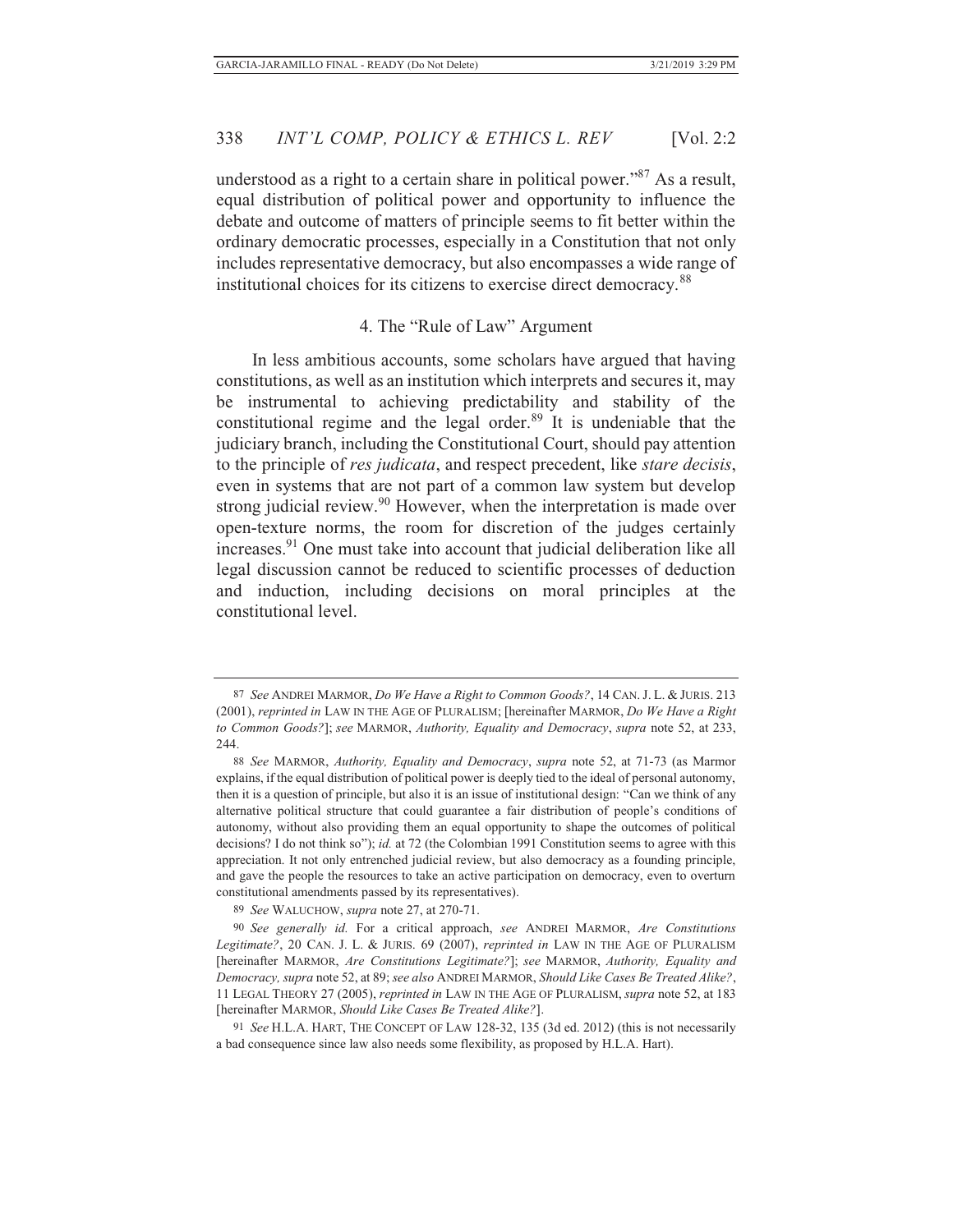Since judges disagree on matters of principle, it should be acknowledged that constitutional interpretation would be a difficult, maybe even unpredictable task. Judges might be tempted to recur to a comprehensive moral or philosophical theory,  $92$  thus leaving aside the fact that:

[A] certain moral fragmentation of values and incoherence is inescapable if we are to respect pluralism as such. The whole point of respect for value pluralism is that we do not want to have a legalpolitical system whereby the winner (be it the ruling majority or the Supreme Court, for that matter), imposes its comprehensive moral view on the population. $93$ 

On a less abstract level, stability and predictability may sometimes be at odds with judicial review. First, some constitutional systems have "short" terms for the members of their constitutional courts. For instance, the Colombian Constitution designed a system in which justices serve for an eight-year term, after which new justices can bring in new views regarding the Constitution.<sup>94</sup> On the other hand, it has become common to call judges either "liberal," "progressive," or "conservatives."<sup>95</sup> Is not

93 ANDREI MARMOR, *Should We Value Legislative Integrity?*, *in* LAW IN THE AGE OF PLURALISM 39, 49 [hereinafter MARMOR, *Should We Value Legislative Integrity?*].

94 *See* Constitución Política de Colombia [C.E.] art. 233 (this is not undesirable, and can even be a feature of pluralism, as Marmor argues "[A] political society cannot speak with one moral voice because its moral voice is essentially fragmented and, taken as whole, profoundly incoherent. An attempt to impose coherence on it can only mean that some comprehensive doctrines will win the day while others will be suppressed. This cannot be a liberal ideal"), MARMOR, *The Immortality of Textualism*, *supra* note 92, at 50 (from this point of view, shouldn't a pluralistic political arrangement value such fragmentation, as to promote an open and reasonable deliberation and an equality of participation in the decision-making?); *id.* (the question of institutional design comes back to mind, at least from a normative point of view; aren't the ordinary democratic processes more open to such deliberation and participation?).

95 *See* TUSHNET, *supra* note 10, at 155, 163 (explaining "people routinely counter arguments against judicial review by saying that judicial review is not the problem, but that particular judges are" but "we cannot justify judicial review by invoking the hope that it will produce the results we desire—whatever those results are—because we can guarantee what judges will do. We cannot

<sup>92</sup> *See* ANDREI MARMOR, *The Immorality of Textualism,* 38 LOY. L.A. L. REV. 2063 (2005), *reprinted in* LAW IN THE AGE OF PLURALISM [hereinafter MARMOR, *The Immortality of Textualism*] (using these theories demand special pause and carefulness. For instance, consider a constitution that includes "human dignity" as a founding principle. It would be tempting for a constitutional or supreme court, to define such principle under the Kantian account of human dignity, thus stating that people should never be used only as a mean to an end. However, that understanding can be at odds with other actions undertaken by the same Court. For example, when in a particular case—where the faith of a human being is stake—the Court based in the individual's faith educates the legislature on how to do its job, it is not hard to argue that such person is being used only as means to an end).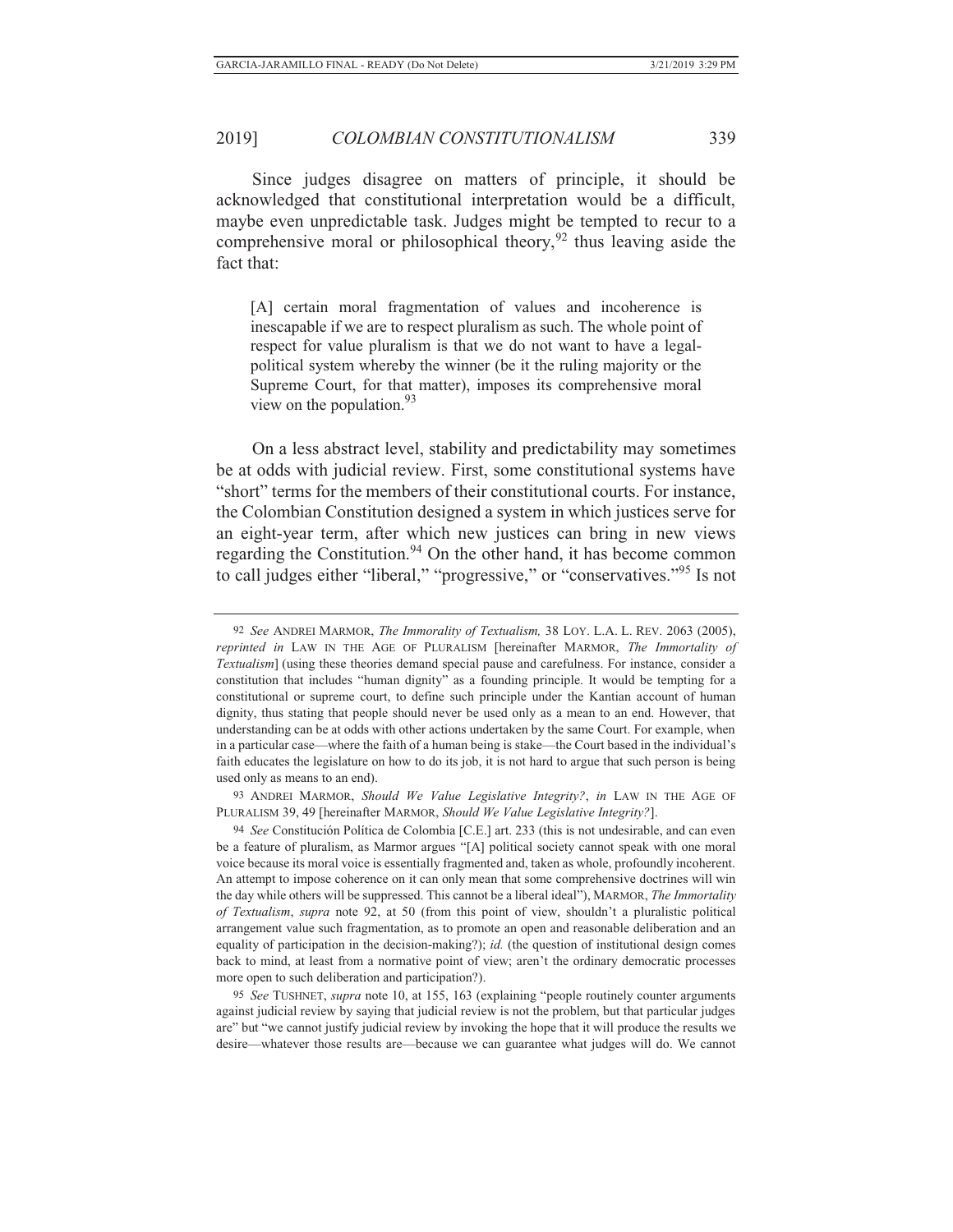this a sign of at least some lack of stability and predictability on their decisions? Such narratives seem to affirm that the meaning of the Constitution can change for no other reason than the composition of the Constitutional Court. If the decisions on the interpretation of the constitution rely only, or mostly, on the ideological approaches taken for the text interpretation, then stability and predictability as features of the rule of law would be seriously compromised. Finally, the slogan to which we tend to characterize the rule of law, as "*rule of laws not of men*,"<sup>96</sup> may become totally inverted. $97$  In this sense, if it is true that "changing judges changes law," then it is uncertain whether the law controls judges or the other way around.<sup>98</sup>

#### 5. The "Humble Defense"

Wilfrid Waluchow, while defending Canadian constitutionalism, argued that a constitutional pre-commitment is not the same as a consensus on the content of the substantive values and rights it entrenches.<sup>99</sup> As a result, the constitutional norms, considered flexible or as Waluchow himself portrays them, living trees—need to be developed, and the Courts appear to have some institutional advantages for doing so.<sup>100</sup> Waluchow argues that there is a "constitutional morality" in the community," being those authentic moral commitments of the

guarantee that judges will act 'appropriately' when we appoint them, or by offering them a constitutional theory so compelling that it will induce them to routinely support outcomes they think unwise. Under these circumstances, the argument against judicial review cannot be met simply by hoping for better judges").

<sup>96</sup> *See, e.g.*, ANDREI MARMOR, *The Rule of Law and Its Limits*, 23 L. & PHIL. 1 (2004), *reprinted in* LAW IN THE AGE OF PLURALISM 3 [hereinafter MARMOR, *The Rule of Law and Its Limits*]; TOM BINGHAM, THE RULE OF LAW (2010) (there are many different accounts on the rule of law); Richard H. Fallon Jr., *"The Rule of Law" As a Concept in Constitutional Discourse,* 97 COLUM. L. REV. 1 (1997); Jeremy Waldron, *The Concept and the Rule of Law,* 43 GA. L. REV. 1 (2008).

<sup>97</sup> This is not to imply that judges should not be allowed to have some discretion at interpreting the law. They have it, especially when interpreting open-ended and general provision like the ones a Constitution includes. But again, some caution is recommended. First, since Constitutions are packed with moral principles, judges are being called to make sound moral deliberation, while being no experts at it. On the other hand, pluralism calls the attention to the impossibility of having one comprehensive moral theory as to encompass the whole "social morality" or even the "constitutional morality"; as a result, judges may be called to take some restraint and defer such questions to more plural institutions.

<sup>98</sup> ERIC J. SEGALL, SUPREME MYTHS: WHY THE SUPREME COURT IS NOT A COURT AND ITS JUSTICES ARE NOT JUDGES xvii (2012).

<sup>99</sup> WALUCHOW, *supra* note 27, at 227.

<sup>100</sup> *See id*.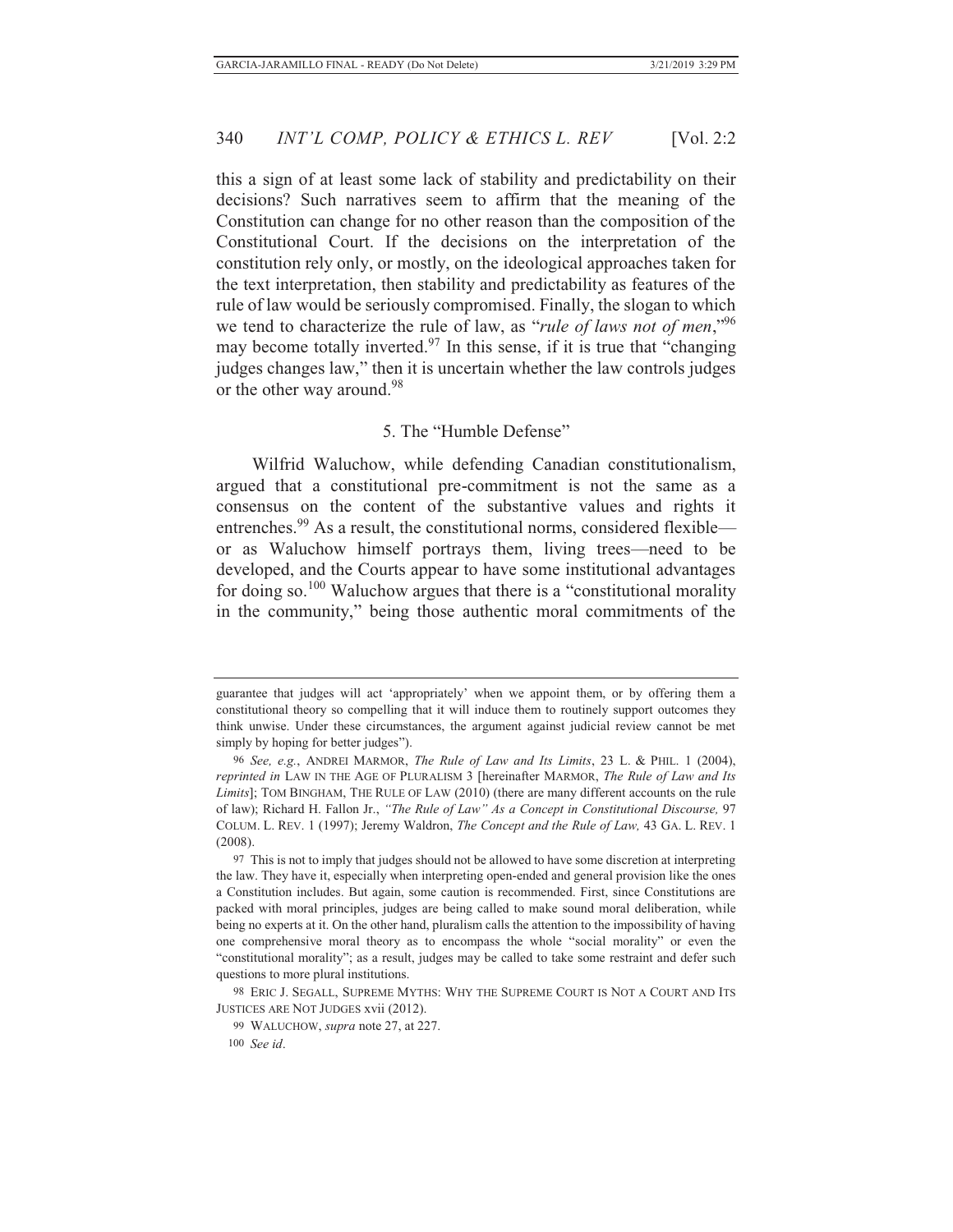people, which emerge from moral judgements in reflective equilibrium, and also, as a result of its social practices and its constitutional law.<sup>101</sup>

Although constitutional judges often base their decisions on moral grounds, that morality is the result of the commonly held commitments of the community that have been critically analyzed through a reflective equilibrium, not merely on moral opinions. Such commitments show a pledge to moral values that are deeply rooted in the society, even though in the upper layers of opinions there is disagreement on fundamental values. Waluchow argues that such differences are not as deep as authors like Waldron have tried to portray.<sup>102</sup> As Marmor explains, the purpose of this argument is to show that "constitutions purport to entrench matters of moral and political principles that reflect a deep level of consensus in the community."103 As a result, when the courts strike down legislation, they are considering a sort of "popular moral commitment," thus applying, not denying, the commonly held ethics and constitutional morality of the community. Morality then not only takes a role in defining the validity of a norm, but also enhances the democratic credentials of such review.

Although this vision is aimed at proposing a humble defense of judicial review, it is hard to reconcile value pluralism with this view of constitutional morality.104 Pluralism is grounded "on the observation that in pluralistic societies, people are deeply divided over their conception of the just and the good. And, crucially, that these moral controversies are, within certain limits, reasonable and therefore worthy of respect."<sup>105</sup> Denying the existence of these disagreements equates to ascribing to the constitution some comprehensive moral theory, which in the Colombian case equates to denying part of the constitution that we highly value: the fact that it "does not speak with one voice because there is no single voice that could possibly encompass the range of reasonable comprehensive moral doctrines held by the various segments of the society."<sup>106</sup>

Leaving the problem of pluralism aside, the defense of judicial review arguing that judges truly apply the deep consensus by finding the "constitutional morality of the community" can be problematic. Waluchow states that the concept of constitutional morality, in which Constitutional Courts should ground their decisions, is related to "the set

<sup>101</sup> *Id*.

<sup>102</sup> *See id.*

<sup>103</sup> MARMOR, *Are Constitutions Legitimate?*, *supra* note 90, at 112.

<sup>104</sup> *See* JOSEPH RAZ, *Autonomy and Pluralism*, *in* THE MORALITY OF FREEDOM 369 (1988).

<sup>105</sup> MARMOR, *Are Constitutions Legitimate?*, *supra* note 90, at 116.

<sup>106</sup> MARMOR, *Should We Value Legislative Integrity?*, *supra* note 93, at 51.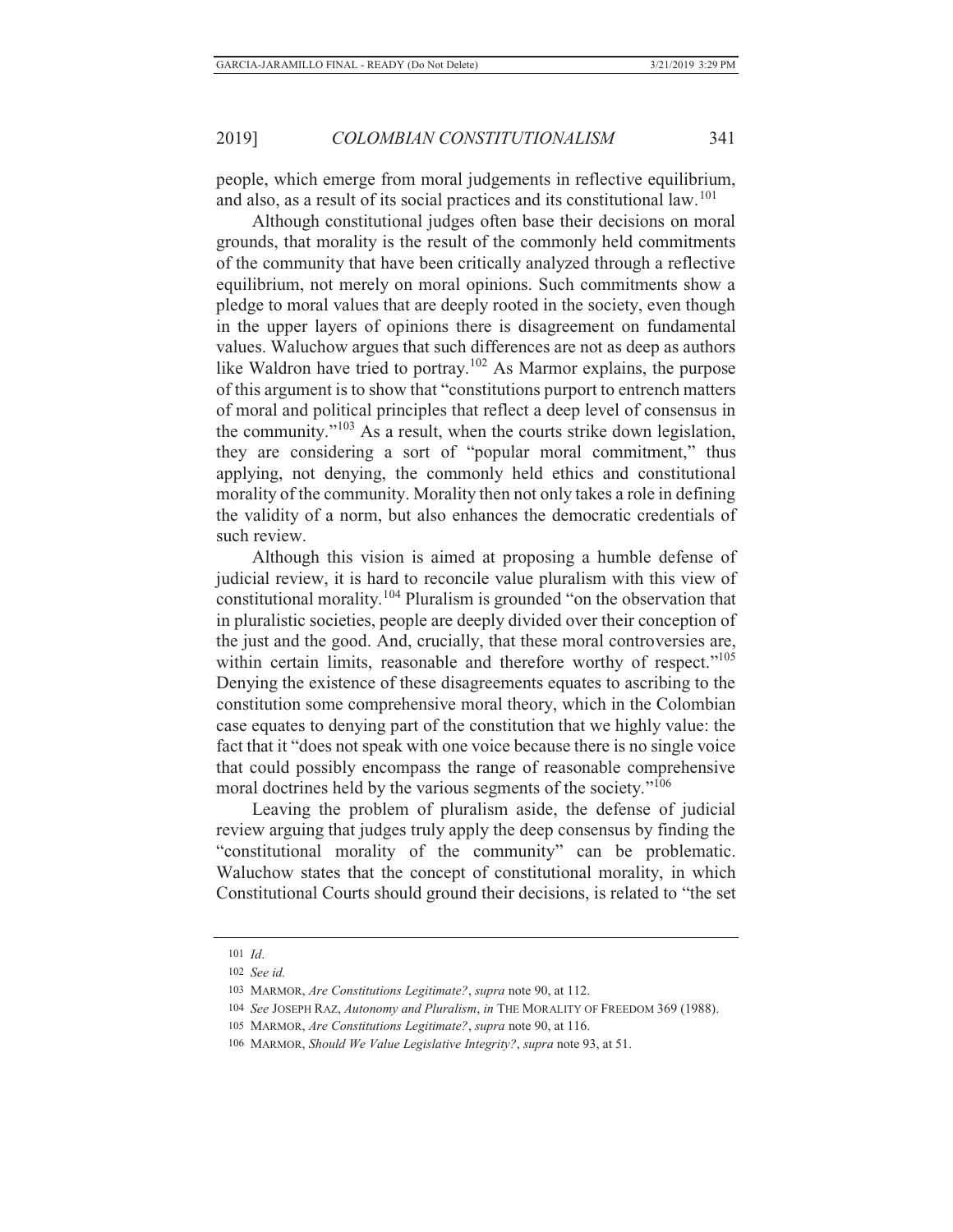of moral norms and considered judgements properly attributable to the community as a whole and representing its true commitments, but with the following additional property: They are in some way tied to its constitutional law practices."107 This conception justifies judicial review on the grounds that it must discover a communal moral self that stands as the common good. courts then should not depart from the majority but find their true commitments and enforce them.

First, "it is highly arguable that a nondemocratic process is best suited to reflect social consensus,"<sup>108</sup> but it also blurs the distinction between the legislature and the courts. As Marmor argues "the democratic legislature is the kind of institution which is bound to be sensitive to popular sentiment and widely shared views in the community. We do not need the Constitutional Courts to do more of the same."<sup>109</sup> There can be good reasons in favor of judicial review as a limited institution, as to correct some "peculiar pathologies" as "dysfunctional legislative institutions, corrupt political cultures, legacies of racism, and other forms of endemic prejudice," but this particular approach towards judicial review is grounded precisely in the comparative differences that can be made between the legislature and the judiciary.

However, it is valuable that Waluchow does not favor judicial supremacy and tries to construct a *humble* vision of constitutional judges.<sup>110</sup> Not only does he point out the fact that democratic procedures can be improved by amending them, but he also claims that there is always the possibility for the people and not the court to have the final word, either by exercising the "notwithstanding clause"<sup>111</sup> or by constitutional amendment.<sup>112</sup> It must be said that these important premises of Waluchow's defense of Constitutional Courts do not fit Colombian constitutionalism.

<sup>107</sup> WALUCHOW, *supra* note 27, at 227.

<sup>108</sup> Andrei Marmor, *Randomized Judicial Review*, *in* DEMOCRATIZING CONSTITUTIONAL LAW 13 (Thomas Bustamante & Bernardo Gonçalves Fernandes eds., 2016) [hereinafter Marmor, *Randomized Judicial Review*].

<sup>109</sup> MARMOR, *Constitutional Interpretation*, *supra* note 4, at 162.

<sup>110</sup> *See* WALUCHOW, *supra* note 27; MARMOR, *Authority, Equality, and Democracy*,*supra* note 52, at 1189 (Marmor raises some doubts that this is true).

<sup>111</sup> GRÉGOIRE C.N. WEBBER, THE NEGOTIABLE CONSTITUTION: ON THE LIMITATION OF RIGHTS 216 (2009) (Colombia does not have anything like the clause included in article 33 of the Canadian Constitution. However, one should note that even with the existence of that article some scholars have called for a model where the Constitution "is subject, on an ongoing basis, to renegotiation by the legislature by the courts").

<sup>112</sup> *See* WALUCHOW, *supra* note 27.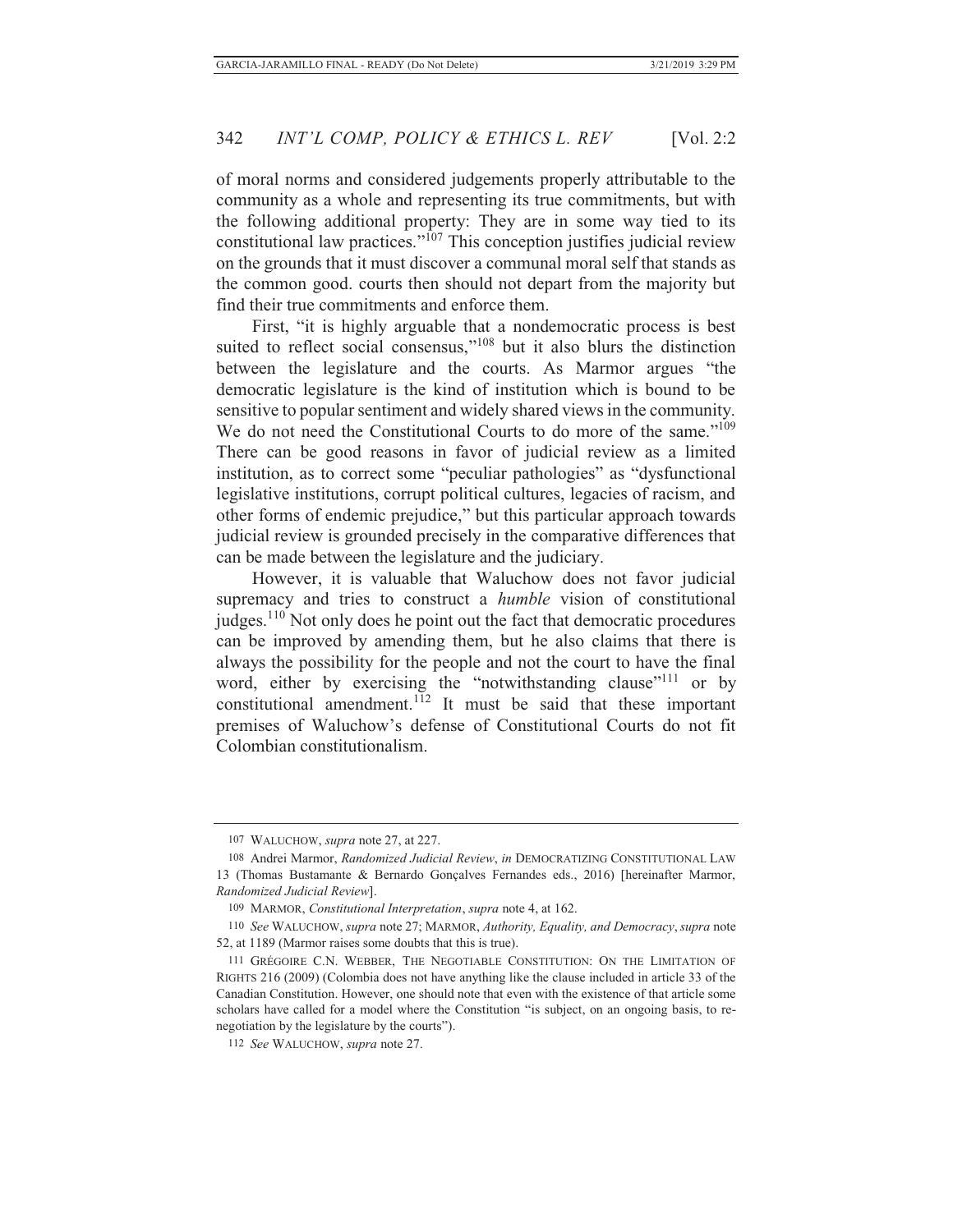### *B. Protection of Minorities*

The protection of minorities provides a strong argument in favor of establishing judicial review since the protection of vulnerable minorities<sup>113</sup> should be a primary concern of any democratic regime. Defenders of judicial review portray it as the most effective or unique way to achieve such protection. Constitutions include fundamental, moral rights, which are trumps against the majority.<sup>114</sup> As a result, Constitutional Courts should act as a counter-majoritarian institution, protecting vulnerable, insular, and persistent minorities from the "tyranny of the majority". Judges are depicted as being less vulnerable to pressures from popular sentiment, $115$  and their independence from the executive, the legislative branch, and from the electoral democratic process is seen as a valuable asset that enables them to more effectively protect minorities than any other branch of government.<sup>116</sup>

As mentioned at the beginning of this paper, the need to create an institutional design that considers the "minorities" in Colombia can be traced back to the 1910 constitutional assembly, which was thought to be achieved mainly by a proportional system for the Congress apportionment. However, it is true that today that concept has expanded as to protect many groups that were included in the 1991 Constitution as subjects of special protection, and to include groups that are disenfranchised of power or are subject to social prejudice.<sup>117</sup> In a

117 *See* Richard Parker, *"Here, the People Rule": A Constitutional Populist Manifesto* 27 VAL. U. L. REV. 531, 571 (1993) (even though, the existence of this groups should question us a society, it should not be used to portray the people as *Hobbesian predators.* Following some of Parker's

<sup>113</sup> CONSTITUTION POLITICA DE COLOMBIA [C.E.] art. 13 (defining the term minority is difficult, and many discussions have been raised around it. Proposing a definition will far exceed the aim of this paper, however for means of this section, we shall state that a minority here is regarded as a social group that is subject to strong social prejudice and lacks the possibility of a fair access to the regular democratic process. The Colombian Constitution for instance, in article 13, states some of the members of this category as those "discriminated and marginalized", and although these terms are also subject to reasonable disagreement, a reasonable contextual interpretation of these terms can be construed).

<sup>114</sup> RONALD DWORKIN, TAKING RIGHTS SERIOUSLY 185 (1977).

<sup>115</sup> MARMOR, *Are Constitutions Legitimate?*, *supra* note 90, at 112.

<sup>116</sup> *See id.* at 108-111 (this argument can be expanded to the distrust towards majority rule. As a result, it must have some inherent limits. From an instrumental point of view, it is argued that democracy is justified if it leads to good decisions; therefore, there is nothing just in a democratic decision-making process. Since democracy does not always work, it is good to have a nondemocratic institution if it is likely of yielding just results. From an intrinsic value standpoint, it can be acknowledged that the democratic decision-making process does have an intrinsic value by itself, but is inherently limited, and therefore those limits are safeguarded in a Constitution in order to be removed from the democratic process and entrusted through the distribution of power of such values to a non-elected institution like constitutional Courts. This depiction of the argument is shown and criticized by Andrei Marmor).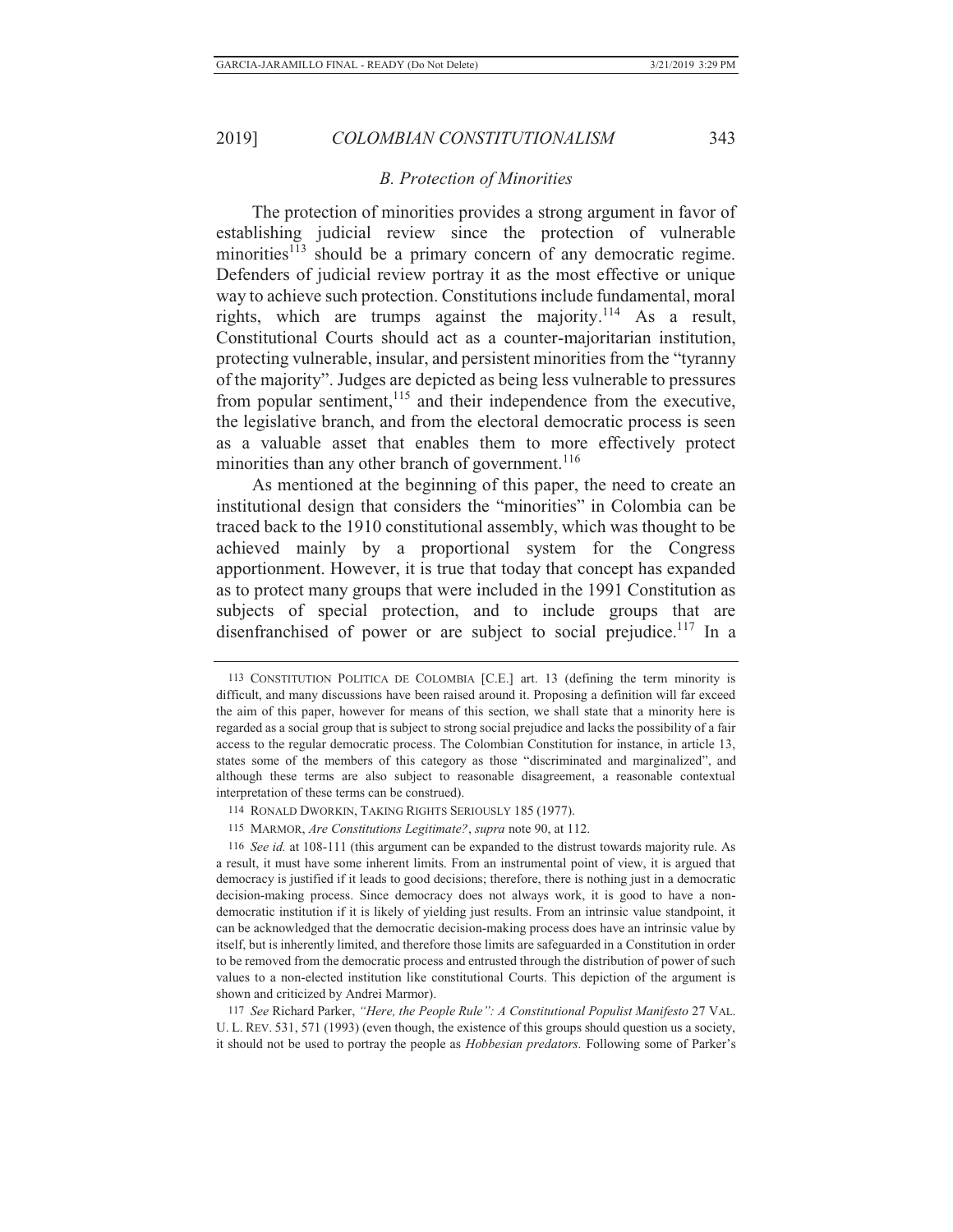constitution that acknowledges democracy as a fundamental principle as well as the respect for human dignity, all people should be equally respected and their reasonable claims considered when deliberating and deciding. Even defending democracy on procedural grounds requires some commitment to equality in the decision-making process, regardless of being part of a majority or a minority group.<sup>118</sup>

The question that should be raised is not whether minority groups, especially those subject to persistent social prejudice and exclusion from the political process deserve consideration and protection in a constitutional regime, but rather what institutional design is more effective to achieve such protection. Today there is almost a consensus in constitutional law literature that the best institution to defend these minority groups are the constitutional court with some empirical evidence supports their idea. From a normative point of view, it is possible to defend a limited intervention of the courts<sup>119</sup> in order to strengthen democracy by enhancing, promoting, and empowering those who are subject to social prejudice and exclusion from the political process, the "insular and discrete minorities" as the famous footnote of the *Carolene Products* decision states.<sup>120</sup>

This limited approach to the exercise of judicial review is plausible and is aimed at protecting minorities "that are particularly weak or vulnerable and tend to persist as minorities for a considerable period *of time*."<sup>121</sup> It acts as an antidote for "laws affecting minorities against whom the majority is prejudiced," and therefore constrains judicial review to a rather small institution. This approach demands a great amount of self-

argument, a compromise to protect the minorities does not entail portraying the majority, or better said, our fellow citizens, as childish, irrational, emotional, ignorant, irresponsible and so on, especially in a constitutional system, like the Colombian, that takes pride in being the result of a majoritarian and pluralist process, reached precisely through a democratic process).

<sup>118</sup> *See* HANS KELSEN, THE ESSENCE AND VALUE OF DEMOCRACY (Nadia Urbinati & Carlo Invernizzi Accetti eds., Brian Graf trans., Rowman & Littlefield Publishers 2013) (1920).

<sup>119</sup> *See* Michael C. Dorf & Samuel Issacharoff, *Can Process Theory Constrain Courts?*, 72 COLO. L. REV. 923, 934 (2001)(Dorf and Issacharoff have argued that this theory also relies mainly in the self-restraint of judges. "Once one acknowledges a role for courts in correcting failures of the political process, there is a temptation to find such failures everywhere. Our point here is not, as Ely's liberal critics have argued, that a line between substance and process cannot be sustained. Even if such line can be plausibly drawn, the problem is that adherence to it depends entirely on the self-restraint of judges").

<sup>120</sup> United States v. Carolene Products Co., 304 U.S. 144, 152 n.4 (1938) (the most influential work developing this theory is the work of John Hart Ely, which states that judicial review should be limited to representation reinforcement in order to promote the constitutional principle of democratic participation); *see* Michael C. Dorf, *The Coherentism of Democracy and Distrust*, 114 YALE L.J. 1237 (2005) (for a comprehensive account on this approach); *see generally* JOHN HART ELY, DEMOCRACY AND DISTRUST: A THEORY OF JUDICIAL REVIEW (1980).

<sup>121</sup> MARMOR, *Are Constitutions Legitimate?*, *supra* note 90, at 106.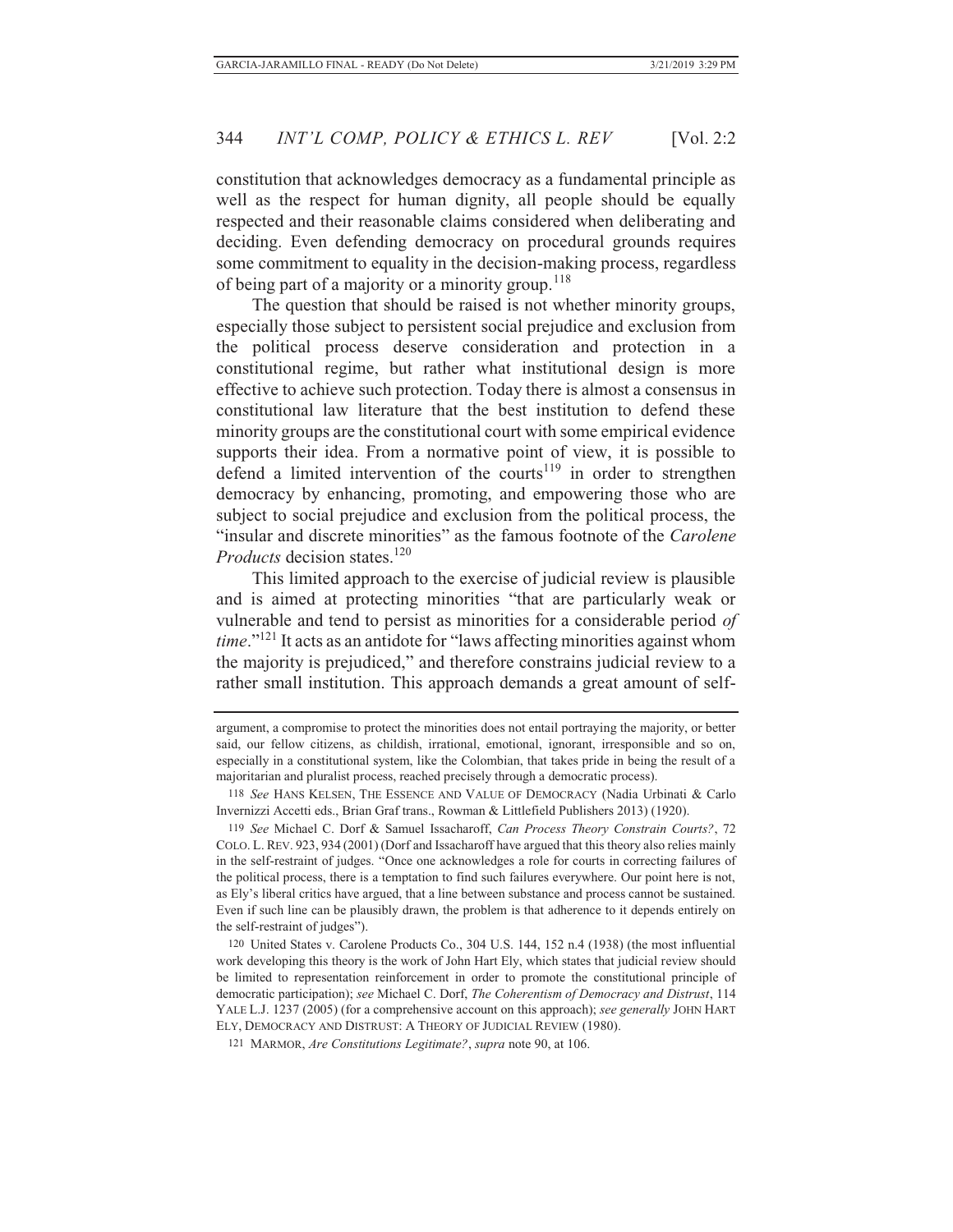restraint in the Court's members.122 However, this argument should be used with caution. As Marmor explains, this approach relies mostly on the good will and moral wisdom of the members of the Court, which might not be a stable mechanism for the protection of vulnerable minorities.<sup>123</sup> Even though judges are less vulnerable than politicians to pressure of popular sentiment, this premise may work sometimes while not in others.124

Also, from a normative perspective the possibility of a protection of the minorities' rights by majoritarian procedures should not be undervalued. When adopting the Constitution the majority also gave up some of its power in order to secure a better democratic regime, and unless we believe that the Constitution framers were extraordinary people whom we will never be able to replicate, $125$  there is no reason to believe that these generations will not be able to give up some power to construct a fair system of government, this is particularly true for an institutional design like the 1991 Constitution that seeks to empower democratic decision making, rather than to hinder it. Marmor, also stresses an argument here that is similarly defended by Kelsen in his theory of democracy,<sup>126</sup> "political actors operate under a partial veil of ignorance: those who from the majority today know that they may find themselves in the minority in the future."<sup>127</sup>

These arguments are not conclusive, and it is possible to rebut them by arguing that judicial review has given many societies, the Colombian included, "good" decisions, something which is undeniable. However, equally as important as producing good decisions, some attention should also be paid to the fairness of the procedures to reach such decisions. The aim here is not to call for the disappearance of judicial review, but to place the attention on how a system of "judicial supremacy" raises some doubts not only on moral-political grounds but also regarding institutional design.

<sup>122</sup> *See* TUSHNET, *supra* note 10, at 160 (Mark Tushnet casts some doubts on the real possibilities of having this approach. "[I]n principle judicial review ought to be available to guarantee the preconditions for populist constitutional law such as voting. But if we follow that principle we are likely to get judicial review that is really small, dealing with informal exclusions and pariah groups, or really big, dealing with informal exclusions resulting from economic circumstances. The theoretical approach we began with generates quite contradictory results in particular cases depending on how expansively the judges understand the approach").

<sup>123</sup> MARMOR, *Are Constitutions Legitimate?*, *supra* note 90, at 107.

<sup>124</sup> *See id.*

<sup>125</sup> *See id*.

<sup>126</sup> *See* KELSEN, *supra* note 118.

<sup>127</sup> MARMOR, *Are Constitutions Legitimate?*, *supra* note 90, at 107.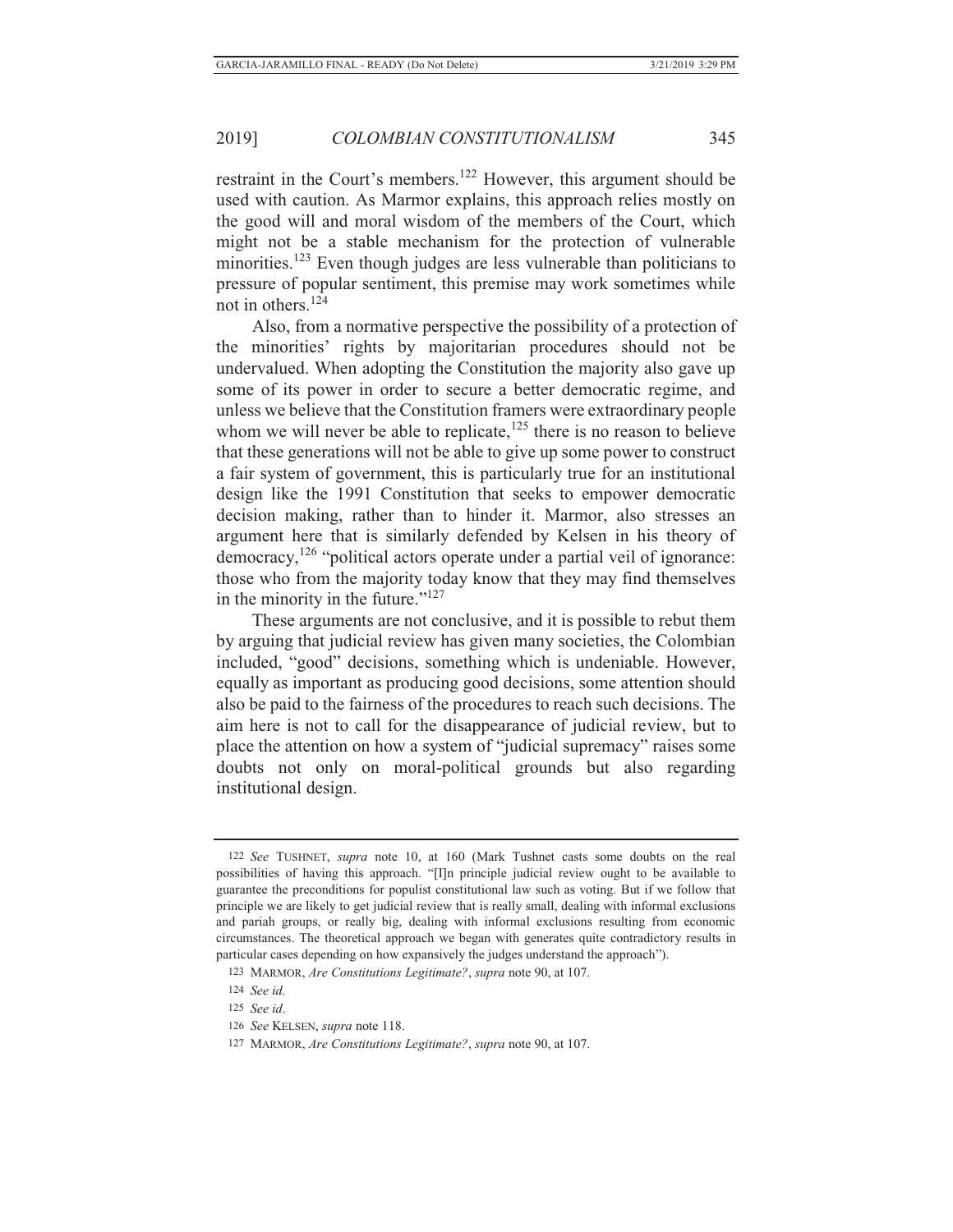# *C. Dysfunctional Legislative Branch<sup>128</sup>*

In order to defend judicial review, legislators are usually portrayed as self-interested individuals seeking only to win reelection and maximize their private interests. Thus, they are seen as untrustworthy people, and even more, as people who cannot take the constitution and its values and rights seriously.<sup>129</sup> They are not only depicted as being vulnerable to the public opinion as a result of being dependent on the electoral democratic process, but also as a Congress that itself is a dysfunctional institution worried only about bargaining but not achieving the well-being of the citizens. Congress is shown as being unable to have discussions of principle, while the judiciary is a "forum of principles."<sup>130</sup>

In Colombia, it is hard to rebut this argument from an empirical standpoint. The Colombian Congress is not a particularly dear institution to many Colombians and has also faced scandals that have raised serious questions on the legitimacy of the institution. But once again, one should not generalize, as there are legislators who take their job and the Constitution seriously, and who participate in debates and propose laws from a *bona fide* approach. On the other hand, it is not the objective of this section to undertake an empirical defense of Congress, but to show that a "rosy picture,"<sup>131</sup> or an aspirational idea<sup>132</sup> of Congress should be constructed.

Even if courts play a central role in modern constitutional theory, it must be acknowledged that Congress has not disappeared from constitutional arrangements. Congress, in a Constitution like the Colombian one, *is not a supreme institution*. It is limited by the

<sup>128</sup> For a more comprehensive account on legislative constitutionalism in the Colombian context see, Santiago Garcia-Jaramillo and Camilo Valdivieso-Leon, *Transforming the Legislative: A Pending Task of Brazilian and Colombian Constitutionalism*, *in* 5 REVISTA DE INVESTIGAÇÕES CONSTITUCIONAIS, CURITIBA (2018).

<sup>129</sup> *See* Parker, *supra* note 117; *see also* WALDRON, *supra* note 52; Elizabeth Garrett & Adrian Vermeule, *Institutional Design of a Thayerian Congress*, 50 DUKE L.J. 1277 (2001).

<sup>130</sup> Dworkin, *supra* note 66, at 470.

<sup>131</sup> The phrase "rosy picture" is usually used to describe courts.

<sup>132</sup> *See* Michael C. Dorf, *The Aspirational Constitution,* 77 GEO. WASH. L. REV. 1631, 1634 (2009) (I have borrowed this term from Michael C. Dorf, who uses it to describe a theory for the justification of constitutional rights); *id.* (according to this theory, Constitutions include aspirational rights, which are typically established as the culmination of a struggle to change the *status quo*, rather than to enshrine well-accepted fundamental values. Something similar can be said of Colombian institutional designs); *id.* at 1644 (in 1991, the Colombian Congress was a pariah institution weakened by the hyper-presidentialism that in the 1886 Constitution, and a prisoner of two hegemonic parties, which no longer represented the interests of the Colombian people. As some of the Constitutional Assembly debates show, the aim of the reforms introduced to the legislative branch not only aimed at changing this *status quo* of congress, but moreover had the aspiration of transforming it into a truly representative, pluralist, and deliberative institution).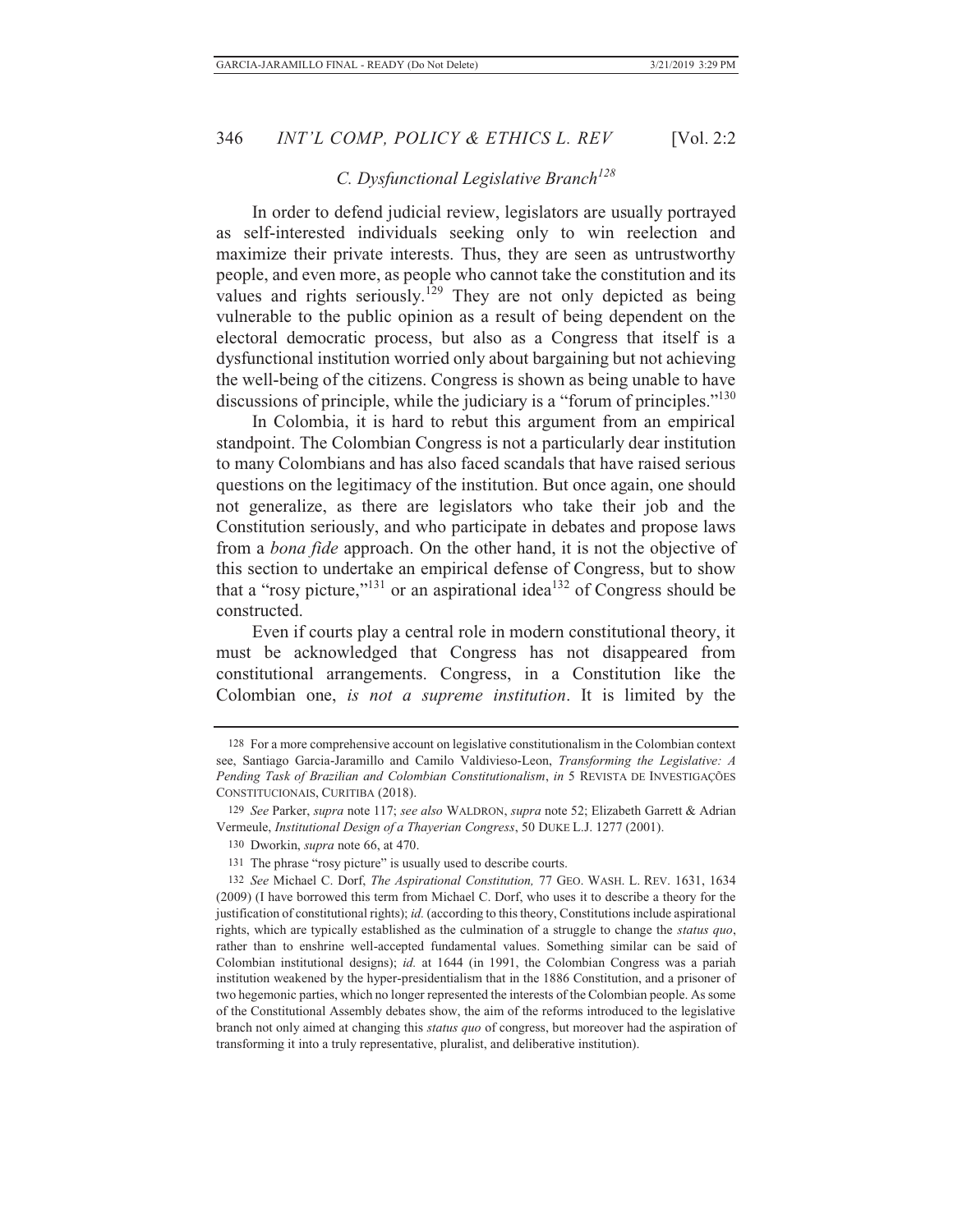constitution, as "this desirable limitation of the power of the legislature should not be taken to mean that is has lost its status as the best reflection within government of the source of political power-the people."<sup>133</sup> There is an urgent need to construct a narrative of Congress as an institution that, in the light of pluralism and disagreement, can truly respect the equality of all citizens by the democratic process of decision-making, by giving them the opportunity of having their interests equally considered,  $^{134}$  and by giving them the possibility to influence the decision stage. Thus, there is a need to recover the willingness of citizens to engage in a deliberative process with those who they disagree, in the political arena and not only through litigation.<sup>135</sup>

This section should be understood as a call upon scholars, lawyers, and citizens to rescue the place of Congress in a democratic regime. It asks that we think and propose formulas<sup> $136$ </sup> to rescue this institution from the ostracism to which it has been condemned, but certainly, this cannot be achieved when constitutional literature is mainly worried about how the courts decide, what is the best-balancing formula, or what comprehensive moral theory judges must embrace. It should be realized that judges are no Hercules, but rather human beings just like the legislators;<sup>137</sup> if the former are capable of reaching sound decisions for

134 *See* Christiano, *supra* note 3 (Thomas Christiano has constructed a persuasive argument in favor legislative-democratic authority. According to the last condition exposed by Christiano, democratic assemblies have genuine legitimacy if there is reasonable disagreement on the justice of the legislation at issue); *id.* (as a result, one is tempted to think that given disagreement most decisions on legislation should be considered as instantiating pure procedural justice, and that the fairness of the decision procedure is the decisive factor for its legitimacy since we do not have any other independent criteria at hand to value the soundness of its result); MARMOR, *Authority, Equality and Democracy*, *supra* note 52, at 87 (Marmor discusses this point by stating that the fact that controversy and pluralism do not necessarily render all the aspects of democratic process close enough to procedural justice, since "[c]ontroversy by itself does entail warranted skepticism. However, to the extent that skepticism about criteria for sound political results is objectively warranted in particular cases, the fairness of the decision procedure may become decisive in determining the reasons for following an authoritative decision"); *id.* (even with the doubts raised by Marmor, it can be concluded that a holistic approach toward legitimacy is needed, and when it is being considered attention should be paid not only to the likeness of yielding good decisions, but also to the fairness of the procedures to reach them).

135 A comprehensive account of this discussion, see generally MORTON & KNOPFF, *supra* note 49.

136 *See* Gavinson, *supra* note 1333, at 213.

137 *See* TUSHNET, *supra* note 10, at 56 (Tushnet makes an important point in this regard. A mistake made by one judge sitting in a Court of nine will be costlier than the mistakes of a few in Congress); *id.* (according to Tushnet, because there are fewer justices than congressmen, "at any time, a single justice may be more influential in the smaller group than a single senator or member of the House of Representatives"); *id.*

<sup>133</sup> Ruth Gavinson, *Legislatures and the Phases and Components of Constitutionalism, in* THE LEAST EXAMINED BRANCH 198, 213 (Richard W. Bauman & Tsvi Kahana eds., 2006).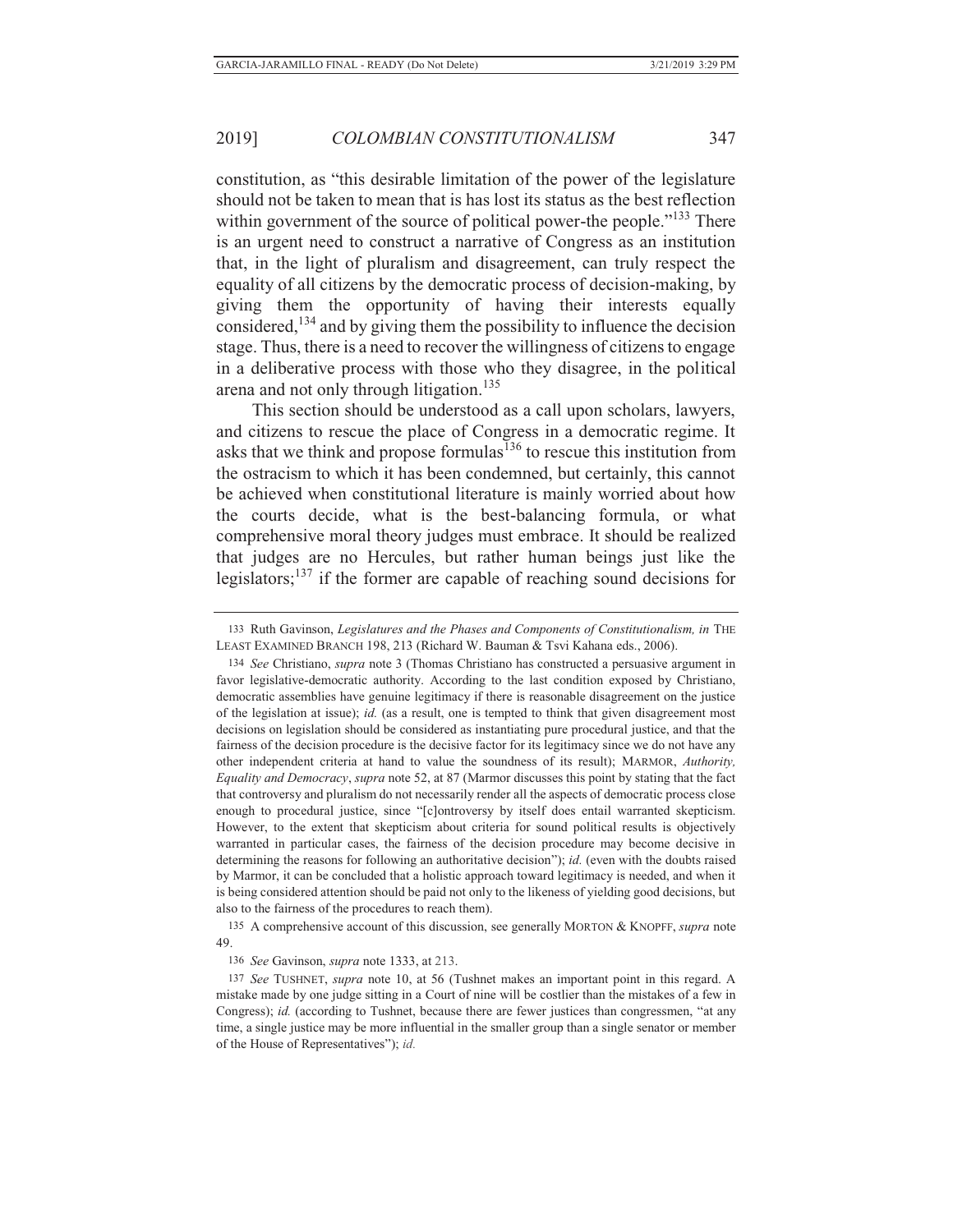the community, a well-working-legislature should also be able to do so, adding to it the legitimacy<sup>138</sup> that is associated with representativeness, accountability, and the respect for diverse and contending voices as a result of value pluralism. $139$  Thus, it is easy to imagine the defender of judicial review with a rebuttal to these arguments stating that is naïve to think that such a legislative institution can be achieved.

Building an aspiration idea of Congress can instantiate a healthy discussion on the legal and constitutional reforms that are needed to reshape the institution. Such an "aspirational idea" of Congress should acknowledge value pluralism as entailed by the Constitution. As a result, the Constitution includes abstract and open-ended clauses that are undeniably contested concepts.<sup>140</sup> Acknowledging this leads to the question of who should shape those general constitutional provisions. In a pluralist society, committed to some form of equal distribution of political power,  $141$  the answer seems to be in favor of the people themselves or through their elected and accountable representatives.

The aim of this work is not to provide a comprehensive description of what reforms should be undertaken to have well-ordered legislative branch. However, a sound institutional design of Congress must construe it as a truly deliberative institution that not only hears, but also values the voices of the minority groups, of regional interests, and of the laymen; it should be an institution with clear and easy to understand rules of deliberation that enhance debate and allow the intensity of preference to be duly channeled while also respecting equality at the decision stage. The electoral arrangements should be constructed in a way that allows elections to be truly ruled by the principle of one-person one-vote and not to be distorted through the flow of money to politics. Congress should be committed to deliberation, as Vermeule and Garrett explain:

[D]eliberation exploits the collective character of legislatures in ways that can, in principle, improve Congress's constitutional performance. Among the concrete benefits of deliberation are its tendencies to

<sup>138</sup> *See* Richard H. Fallon, Jr., *Legitimacy and the Constitution,* 118 HARV. L. REV. 1787 (2005) (political legitimacy is not its only source, as Richard H. Fallon argues; however, it cannot be undervalued in a democratic regime).

<sup>139</sup> *See* JEREMY WALDRON, THE DIGNITY OF LEGISLATION (1999) (providing a comprehensive account of the values associated with legislation).

<sup>140</sup> *See* Marmor, *Meaning and Belief in Constitutional Interpretation*, *supra* note 38, at 595 ("The general constitutional provisions containing abstract moral-political principles, according to this view, might be seen as a kind of vague and general framework, setting the language in which moral-political concerns need to be phrased, but leaving the content of the relevant expressions free for us to shape as we deem right at any given time."); *see generally* W.B. Gallie, *supra* note 38.

<sup>141</sup> *See* MARMOR, *Authority, Equality and Democracy*, *supra* note 52, at 57.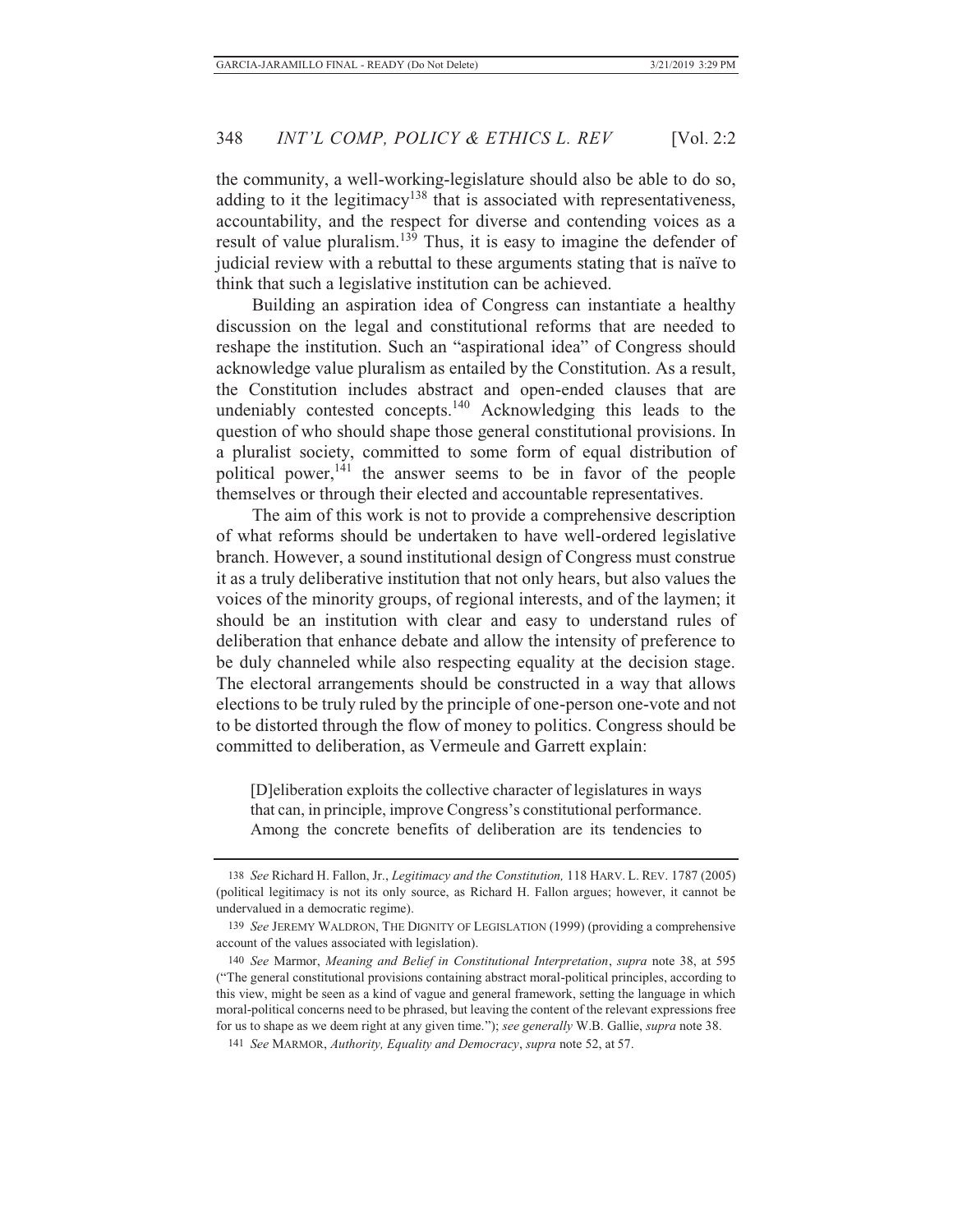encourage the revelation of private information, to expose extreme, polarized viewpoints to the moderating effect of diverse arguments, to legitimate outcomes by providing reasons to defeated parties, and to require the articulation of public-spirited justification for legislator's votes . . . . In addition, deliberation makes congressional decision-making more accessible and transparent to the public, which increases accountability of the decision makers and may enhance the perceived legitimacy of the outcome.<sup>142</sup>

Finally, a culture of accountability must be promoted among citizens, so that the self-interest of reelection can be connected to the broader interest of respect for the constitution and people's rights.

Thus, by writing positively about Congress, things will become better. Constitutional and legal reforms are needed, not only in the institutional design of Congress, but also in the rules of politics. Moreover, change will require promoting an active political culture that is respectful of disagreement, of the protection of rights, and of the processes of elections and self-government. These are certainly hard challenges, but it is worthy to undertake them rather than relying only on the good faith of transitory judicial majorities, as strengthening those institutions allows us to deliberate and decide by ourselves questions of principles while maintaining a faithful commitment to constitutions that establish human dignity, equality, democracy, and respect for the people's autonomy.<sup>143</sup>

Finally, it is important to note that judicial supremacy might be at odds with promoting a "well ordered" or "good shaped" legislature. Sometimes the argument for judicial supremacy departs from the presumption that "if legislators know in advance that a piece of legislation they seek to enact is likely to be struck down as unconstitutional, they would refrain from trying to enact it," but as Marmor explains,

[T]hat is just not necessarily, or even typically, the case; scholars have long pointed out that legislators often go ahead with an act they expect to be struck down as unconstitutional because it gives them the populist political benefit vis-à-vis their constituents without actually

<sup>142</sup> Garrett & Vermeule, *supra* note 129, at 1291.

<sup>143</sup> A cynical argument can be constructed to say that people are more comfortable having someone to blame for their wrong decision than taking responsibility for themselves. If such a picture of a polite citizens can be drawn, then the ideal of self-government is flawed.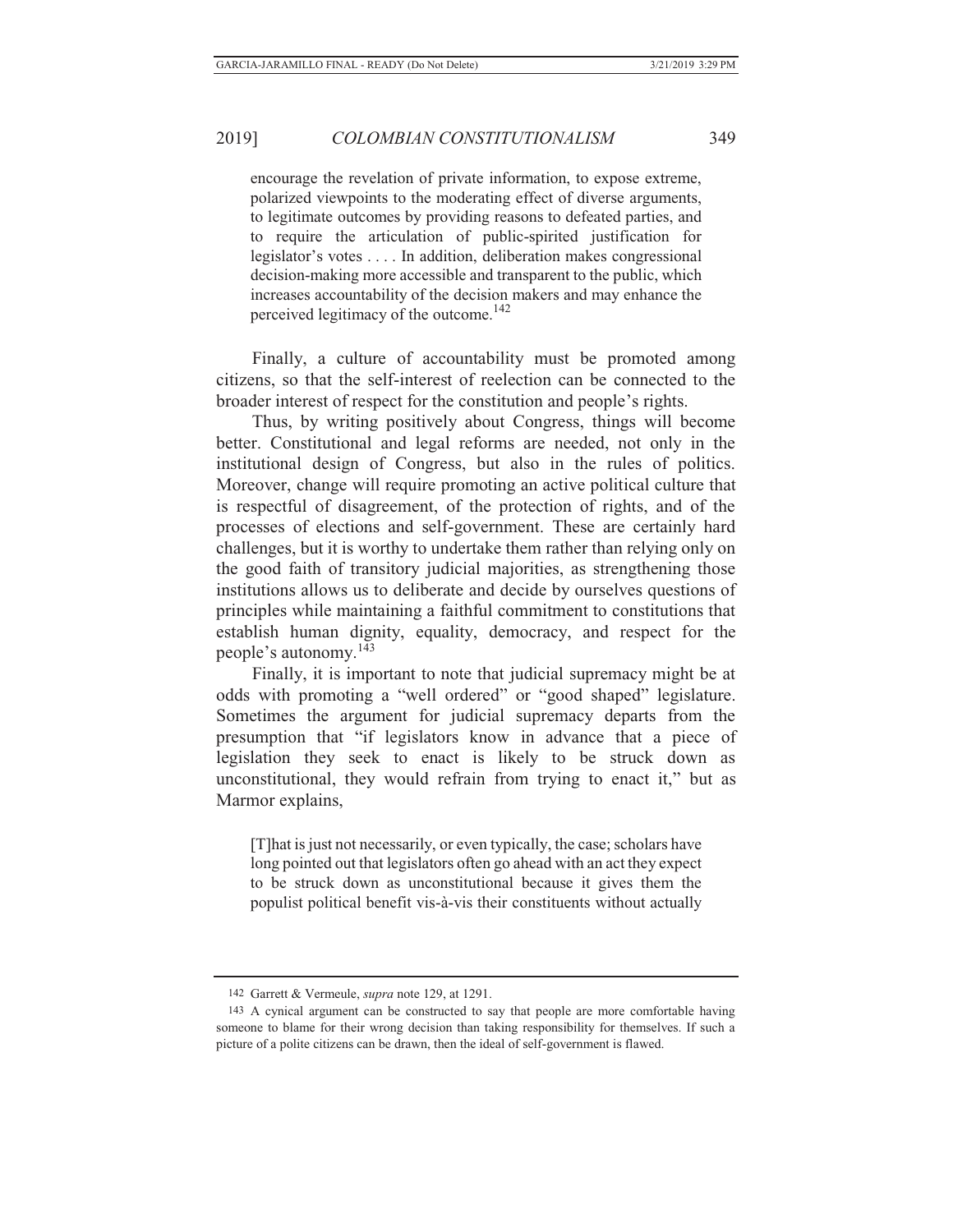bearing the responsibility for the unwanted consequences of the proposed legislation.<sup>144</sup>

Again, this shall not be taken as a conclusive argument for "*taking the Constitution away from the Courts*," since this is partly an empirical question, but it should ask for a breather on the promoting judicial supremacy.

Perhaps the only conclusion that can be derived from the previous arguments is that constitutional decision-making should not only consider the quality of an outcome, but also the quality and fairness of the procedure to reach it. It has been shown that in a society committed to value pluralism and personal autonomy, democratic procedures should be valued as a unique, public way of realizing equality among citizens without requiring agreement on the specific outcome of the decisionmaking to be legitimate.<sup>145</sup> However, these comments on institutional design also point out the limits of democratic authority, especially when they result in a violation of equality,  $146$  thus asking the courts to take an active role as a catalyzer of the regrettable flaws, that sometimes may pervade democratic decision-making. These considerations should give some restrain to the over-cheering of judicial review and open the minds of constitution-makers and scholars to constructing aspirational narratives of how institutional designs and political culture ought to be improved and made into reality in pluralistic polities.

### V. AN ALTERNATIVE INTERPRETATIVE CLAIM: A HUMBLE INTERPRETATION OF JUDICIAL REVIEW

This section will shorty examine the question of how judges should approach their power of judicial review, especially in those constitutional democracies where the power of judicial review is defined in the constitutional text.<sup>147</sup>

The first question to address is whether judges should exercise selfrestraint or take an activist approach to the way they exercise their legal competence of judicial review. To answer this question, some specifics

<sup>144</sup> Marmor, *Randomized Judicial Review*, *supra* note 108, at 23.

<sup>145</sup> This line of thought follows mainly the theory of legitimacy and authority grounded in equality as proposed by Thomas Christiano and Andrei Marmor. *See generally* Christiano, *supra* note 3; MARMOR, *Authority, Equality and Democracy*, *supra* note 52.

<sup>146</sup> *See generally* Christiano, *supra* note 3 (this follows the following argument for the limits to democratic authority proposed by Thomas Christiano).

<sup>147</sup> This section should not be read as being so ambitious as to propose a theory of constitutional interpretation.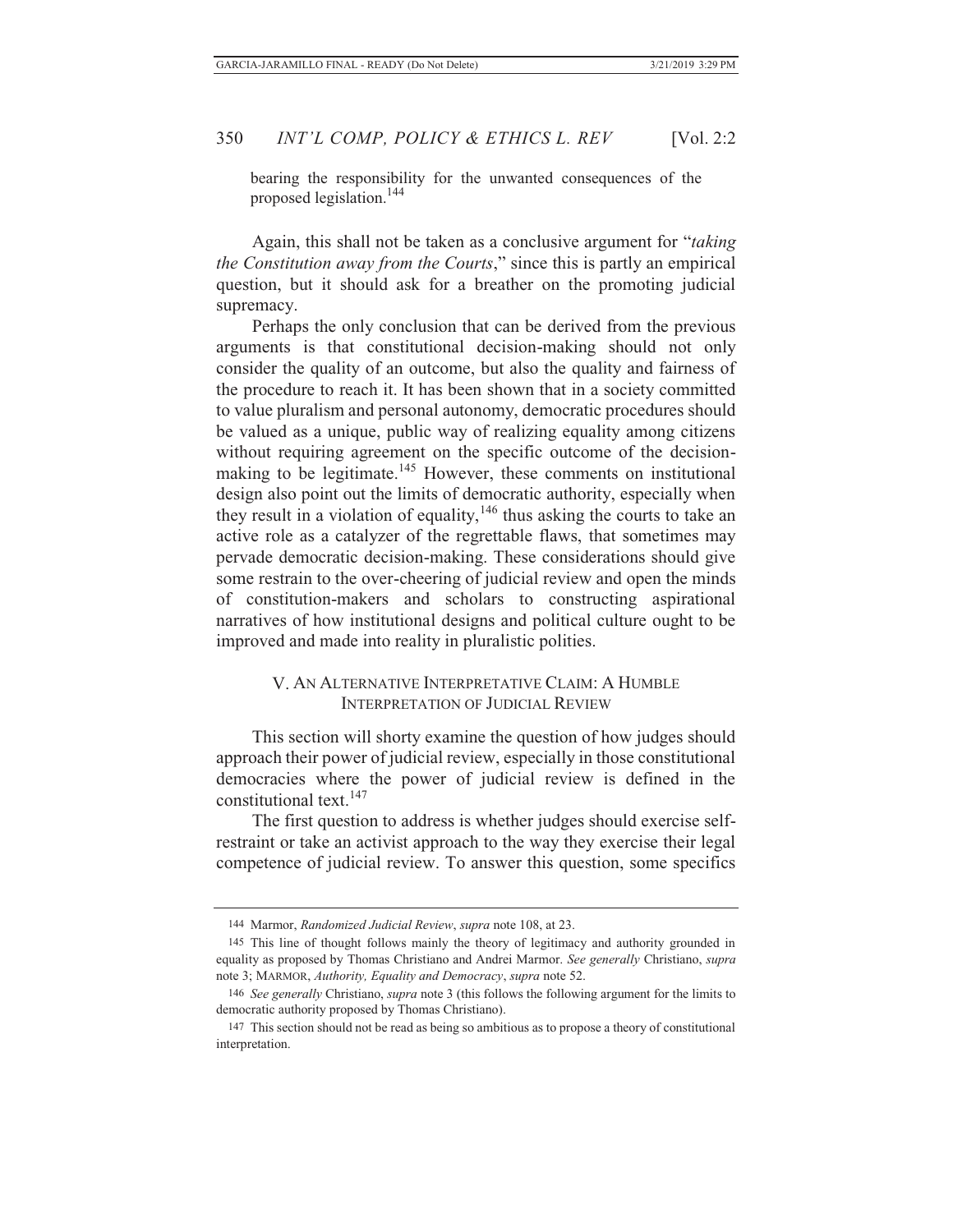must be made clear. First, as has been shown, the Colombian system of judicial review is explicitly included in the 1991 Constitution with "*strict*  and precise terms" on how it ought to be exercised.<sup>148</sup> Second, some specifications must be made on the word "activism." This term has been used in a pejorative manner, to say that the court is overreaching its powers, in a celebratory manner, as to state that the Court is taking a "progressive" constitutional interpretation, $149$  and to celebrate the willingness of a court to confront opposition and engage in a conflict with the other political branches of the government or with certain segments of the population.<sup>150</sup>

As Marmor explains, when the term "activism" is used to denote a progressive agenda, then the term is associated with the "moral or political agenda of the Court" rather than with its passivity or activism, since "[t]he nature of the moral objective does not determine the nature of constitutional interpretation strategy which is required to achieve it."<sup>151</sup> The second popular concept of activism, as willingness to confront opposition, is also questioned by Marmor, who states,

activism in this sense is neither related to the content of the moral views in question, nor does it entail anything about the nature of constitutional interpretation, as such . . . . Activism, in this sense, simply means the willingness to confront political opposition. What the opposition is, and what it takes to confront it, is entirely context dependent.<sup>152</sup>

<sup>148</sup> CONSTITUCIÓN POLÍTICA DE COLOMBIA art. 241.

<sup>149</sup> TRIBE & DORF, *supra* note 8, at 28 (even more, since the Constitution is made to encompass and to peacefully allow the coexistence of conflicting visions, one cannot ad scribe constitutional interpretation, as a whole, only to "progressive" or conservatives views. As Tribe and Dorf say, when talking about constitutional interpretation in the United States, "whatever else it may be, the Constitution certainly is not a charter for maximizing the influence of the federal judiciary in defense of liberal or, for that matter, conservative causes. Any mode of "interpretation" that distorts constitutional parts in support of any such whole is really not a mode of interpretation at all").

<sup>150</sup> *See* MARMOR, *Constitutional Interpretation*, *supra* note 4, at 166.

<sup>151</sup> *See id.* (Marmor expands this argument by giving some empirical examples from U.S. Supreme Court cases: "In this sense, we could say, for instance, that the Warren court was liberal and progressive, and the Rehnquist court is conservative. The moral and political agenda of the court, however, does not entail anything about the kind of constitutional interpretation which would be required to effectuate the relevant agenda. Sometimes, by exercising restraint or just not doing much, you get to advance a conservative agenda, at other times, you do not. The US [S]upreme [C]ourt during the Lochner era, for example, was activist in pursuing a very conservative agenda. It all depends on the base line and the relevant circumstances"); *id.* (we must not confuse the legitimacy of review with one concrete political agenda; otherwise, it may render it as an illegitimate institution when a preferred set of desires is not represented by constitutional interpretation, even if it is faithful to the constitutional text); *see id.*

<sup>152</sup> *Id.*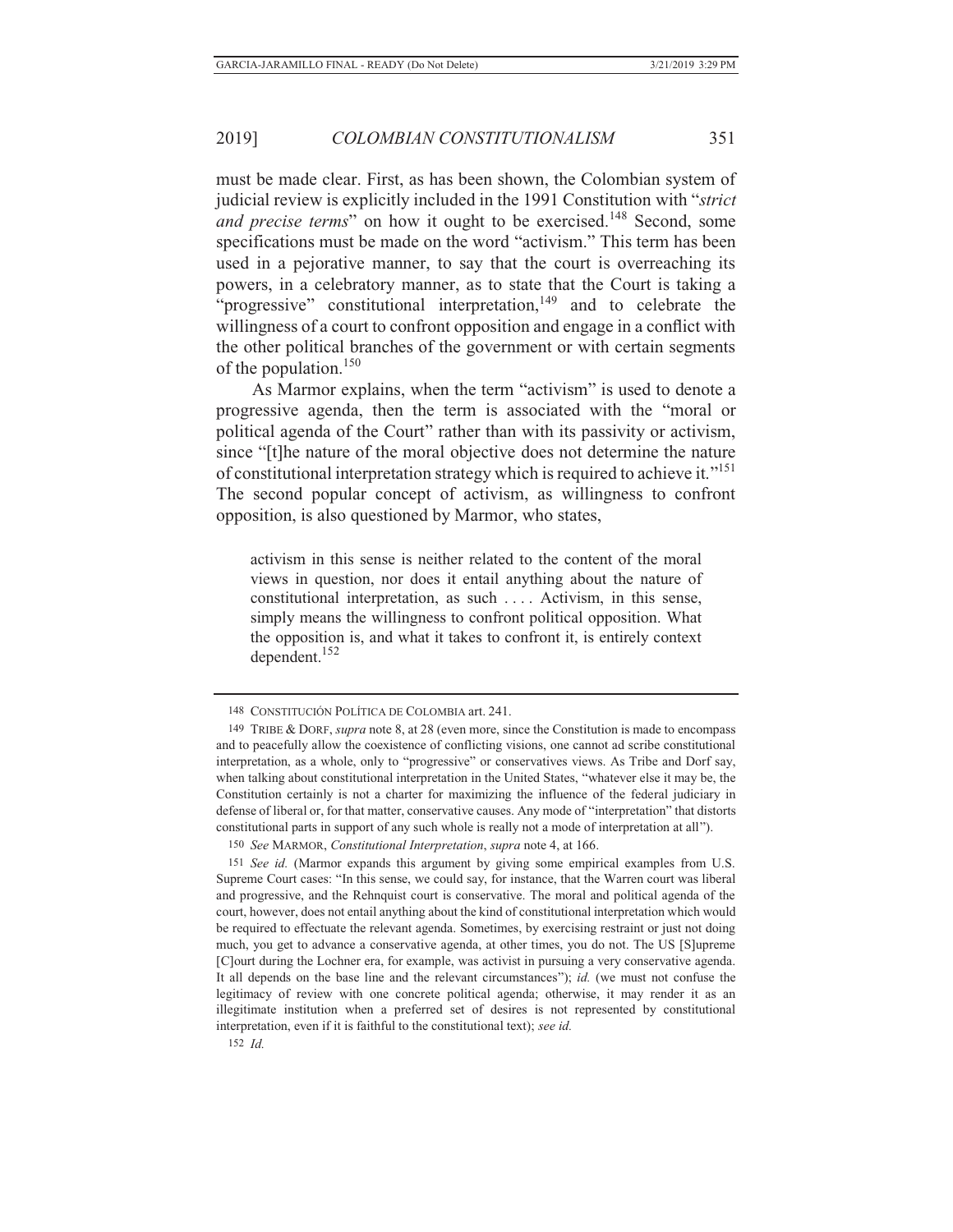It is important to note, as obvious as it may be, that activism or passivity by a court does not necessarily entail a progressive or conservative agenda;<sup>153</sup> activism can be driven by any moral/political agenda, and as such has to be valued in every particular context.

Once this is clear–and bearing in mind the moral-political objections that can be raised to the justification and institutional design of judicial review—it is possible to ask if self-restraint is the best approach for judges in the constitutional adjudication domain. At this point, most of the critics of judicial review, and especially those of judicial supremacy, will be ready to say yes, however Marmor gives the following answer:

Constitutional issues are mostly (or, at least, very often) moral issues. A sound constitutional decision has to be morally sound. In constitutional cases, judges have the power to make a significant moral difference. The doubts we raised about constitutionalism entail that judges should not have that kind of power. But they do not entail that if judges do have the power, then they should refrain from making the moral decision that is warranted under the circumstances. Consider the following example: Suppose that decisions about hiring new faculty ought to be done in a deliberative, inclusive, quasidemocratic process that includes the entire faculty. As it happens, however, in school X, such decisions are made only by the dean. (Assume that this is given, that there is no way in which the dean or anybody else can change this.) Now consider the following dilemma that the dean faces: There are two candidates for one hiring slot; one of the candidates is academically (and in all other relevant respects) better than the other. Or so the dean has good reasons to believe. She also has good reasons to believe that the faculty would have chosen the other, inferior, candidate. How should the dean decide? The argument under consideration would have us conclude that since the dean's authority to make such decisions is morally questionable, she should bow to the presumed wishes of the faculty and reach a decision that is, on the merits of the case, inferior. But I can see no good reason to substantiate such a conclusion. If it is given that the dean is the only one who has the authority to make the decision, doubtful as this authority may be, the right conclusion is that the dean should reach the best possible decision on the merits of the case. Otherwise, we just compile one error on top of the other: We will have a bad process and bad results. If the bad process cannot be changed, at least we should aspire to get the best possible results. Admittedly, the analogy with judicial review is not entirely accurate. In some constitutional cases judges have the option of actually rolling the decision back into the

<sup>153</sup> *See* CAMPBELL*, supra* note 51*.*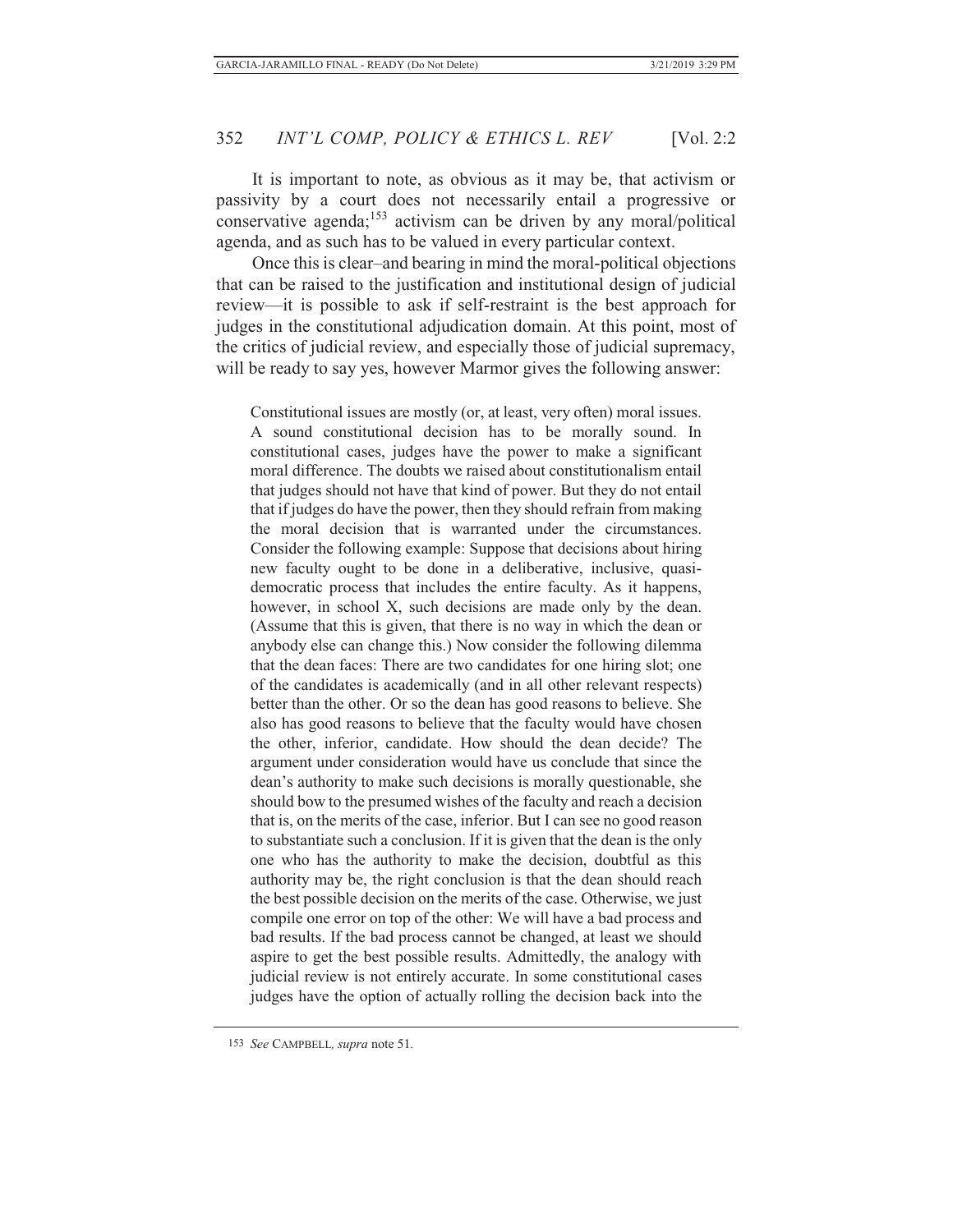democratic playfield. If that is an option, I see no argument against it.<sup>154</sup>

I will not argue against Marmor that judges should exercise their powers to best of their abilities and aiming to reach sound or good decisions—whatever that may mean according to each context. However, when reading this paragraph, I advise some caution.

First, it is false that a Constitutional Court is the only institution that can make such decisions, as Marmor himself acknowledges at the end of the example.155 Furthermore, in some institutional designs—such as the Colombian design—the powers to be exercised by such courts are delineated by the Constitution, and as any legal competence, are limited to be exercised in "*precise and strict terms.*"156 From the dean's analogy, activism can be understood as an authorization for surpassing those precise and strict terms under the excuse of reaching sound moral decisions, thus expanding what was meant to be a constraint.

To put it in the terms of Marmor's example, suppose that the dean reaches a good decision when hiring a new faculty member, even by surpassing a deliberative, inclusive, and quasi-democratic process. Perhaps the school members will be happy with the decisions reached by the dean. Assume now that, according to the school rules, there are other decisions that must be taken by a "school council," which is a deliberative, inclusive, quasi-democratic group that sometimes, but not always, arrives at good decisions. Wouldn't it be tempting to ask the dean to start deciding those cases too? Isn't it possible to think that, given the soundness of one decision, the dean might feel at least tempted to start making more decisions out of the scope where she began?<sup>157</sup> In the end, there is no clear boundary between being an activist within a prescribed domain and being an activist outside of the boundaries of that domain. Maybe I am pushing this example too hard, and perhaps my argument can be rebutted by saying that the dean may be interfering in favor of the school's common good, to overcome a dysfunctional "school council," or that simply she just cares too much for the school's well-being. Some

<sup>154</sup> MARMOR, *Are Constitutions Legitimate?*, *supra* note 90, at 120.

<sup>155</sup> *See id.*

<sup>156</sup> This is not to call for textualism in Constitutional interpretation, nor a formalistic approach, but instead to point out that if we value constitutions as much as we say, the text of it should also matter.

<sup>157</sup> For instance, take the example of the review of constitutional amendments: the Colombian Constitutional Court was granted the power to review them only on substantive grounds. But the argument that the Constitution has some "implicit principles" that are *unamendable* has expanded the scope of its review beyond substantive grounds.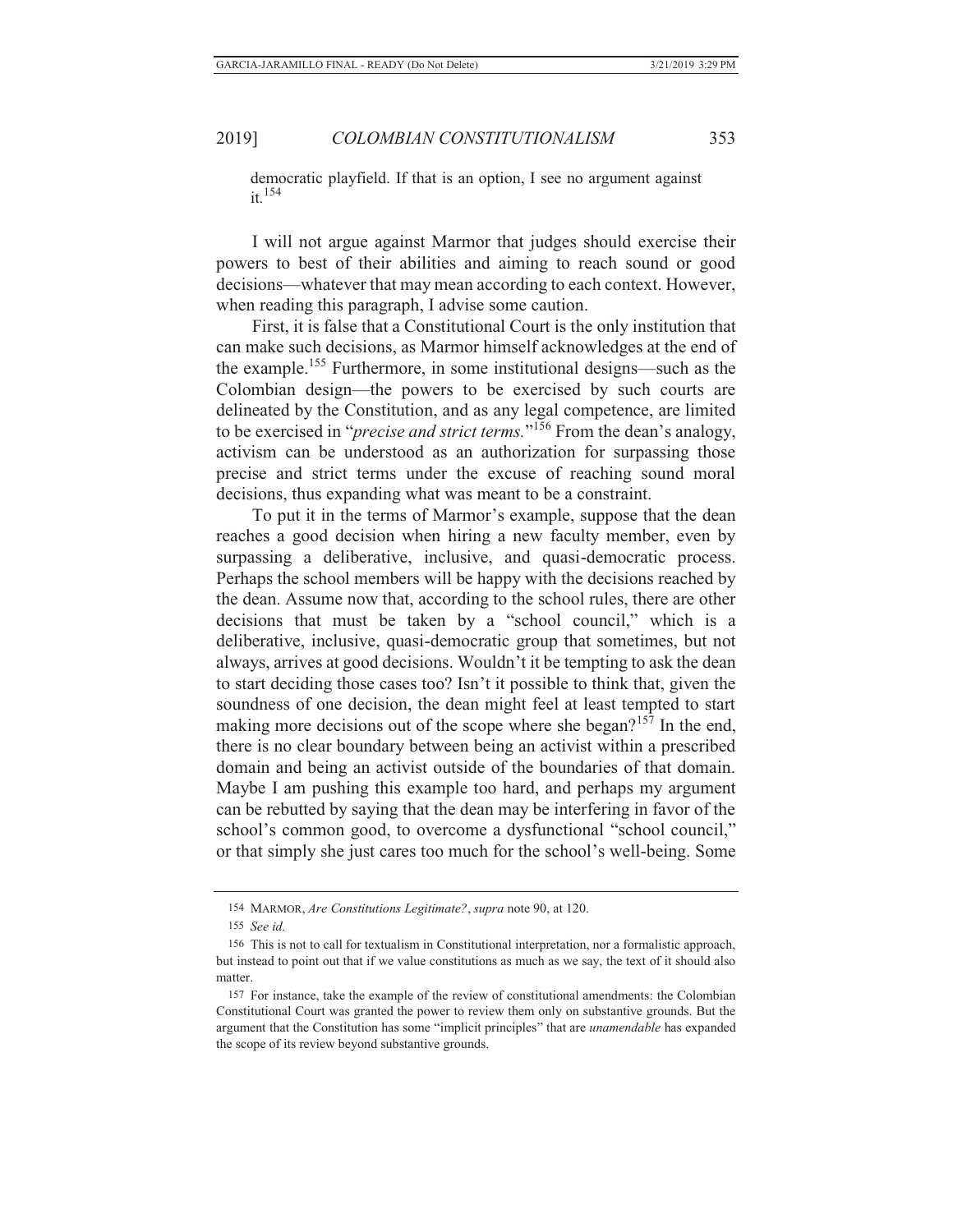of these arguments are plausible, and I must acknowledge that at least a couple of them may serve as a limited argument in favor of judicial review, but it cannot mean leaving all the decisions that should be taken by a deliberative, inclusive, and quasi-democratic process in the hands of a dean. It may be better to sit down and try to take the necessary steps to improve the design of that council, even if that involves making some tremendous efforts.

Furthermore, even if Marmor's argument is not meant to go that far, this paragraph can be understood as a call to see any matter of a law as a hard case of constitutional law.<sup>158</sup> Thus, understanding the Constitution "as a kind of seamless web, a 'brood omnipresence' that speaks to us with a single, simple, sacred voice expressing unitary vision of an ideal political society."<sup>159</sup>

This may lead to what can be called as an "*hyperconstitutionalization argument*"<sup>160</sup> which can be regarded as part of the consolidation of a narrative in favor of moving toward judicial supremacy while obscuring the text of the Constitution itself.<sup>161</sup> There is a growing attitude among constitutional experts to portray constitutional law as an

<sup>158</sup> *See* HANS KELSEN, QUIEN DEBE SER EL DEFENSOR DE LA CONSTITUCIÓN (1969) (one can imagine a rebuttal to this argument stating that, from a Kelsenian point of view, any discussion on a matter of law will leave to the Constitution. It is in the top—under the *grundnorm—*of the *chain of validity*); *id.* (however, one has to remind the arguer that when Kelsen proposed his theory of the "defender of the Constitution" in a Constitutional Court, he was cautious to say that Constitutions left on the hands of such guardians should be drafted in a way that avoided including many abstract concepts—he even used "liberty," "equality," and "justice" as terms that had to be avoided); *See id.* (for instance, those are terms that are now contested. Kelsen believed that those terms increased the discretion of judges thus opening the door to the possibility of displacing the power from parliament to the Courts); *id.* (if we look at most modern Constitutions, including the Colombian one, it can be affirmed that Kelsen's advice was simply ignored); *id.*

<sup>159</sup> TRIBE & DORF, *supra* note 8, at 24.

<sup>160</sup> *See* Emily Sherwin, *Rules and Judicial Review*, 6 LEGAL THEORY 299 (2000) (this happened, for example after 1991 when the Colombian Constitutional Court reviewed the legislation to attune it with the new constitutional order; instead of declaring unconstitutional most of the previous legislation, the Court issued several decisions applying some kind of severance, portraying its actions as deferent to the Legislature. However, this can have the opposite effect. Also, when the Court started to judicially enforce social and economic rights, the deference towards the policymaking executive and legislative branches was seriously reduced, although some recent decisions have started to overrule this approach); *see, e.g.*, Corte Constitucional [C.C.] [Constitutional Court], marzo 9, 2015, Sentencia T-091/18 (Colom.).

<sup>161</sup> *See* TRIBE & DORF, *supra* note 8, at 20-30 (in their theory of constitutional interpretation, Tribe and Dorf proposed that *hyper-integration* was not the correct way of reading the Constitution. They feared the dis-integration fallacy, which would mean reading things from the Constitution in order to bring the document into line with a theory); *id*. (I am afraid this is much of what reading the Constitution as to entail judicial supremacy means in the Colombian case. In order to affirm judicial supremacy, one must get away from the direct participation mechanisms and the entrenchment of democracy as a principle).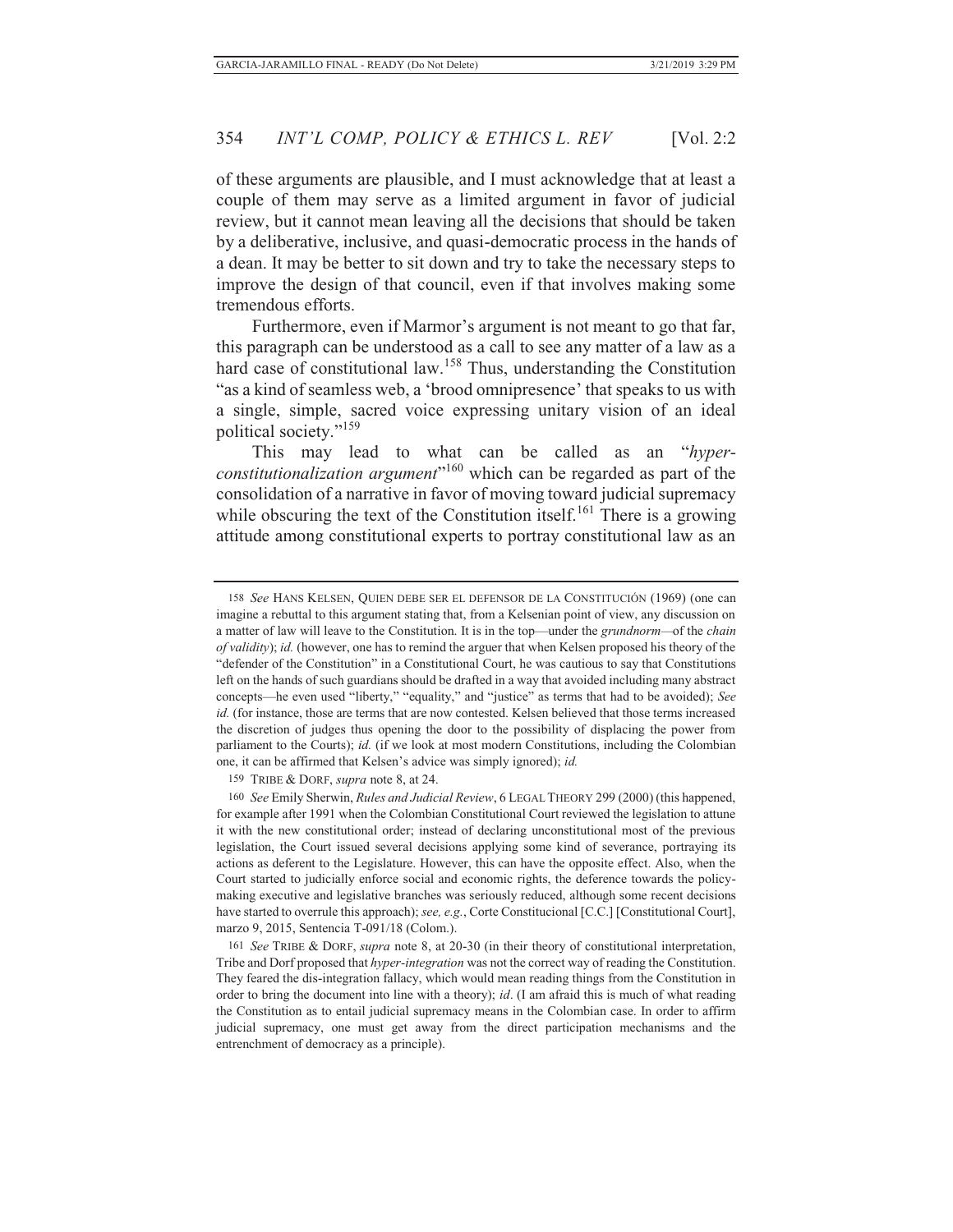all-encompassing branch of law. The Constitution irradiates the whole social context.<sup>162</sup> If this argument is to be understood, in a "humble" approach, as meaning that all citizens must take rights and discussions on principle seriously, I certainly can subscribe to that vision. However, such argument has been used the other way around, to show that nowadays we are subject to a "*rule of lawyers*."163 Since the Constitution is not portrayed as a document for the laymen, but a complex, almost "sacred book" encompassing an intricate comprehensive moral philosophy that only experts can understand and interpret; lawyers—especially experts in constitutional law—are shown as the only ones who know how the legal system works and can effectively achieve social change.<sup>164</sup>

Moreover, since constitutional law is portrayed as encompassing all areas of law and social life, judicial review may become an institution that does not only act as a check in a system of separation of powers, or as antidote to some regrettable pathologies of the democratic system, but as an institution that starts to expand its power. If judicial review was included in the Constitution, as in the Colombian case, to check the desires of the executive and the legislative branches as per the expansion of their powers, some attention should also be paid to a pervasive judiciary. The Colombian constitutional designers thought that a parchment barrier enumerating the powers granted to the Constitutional Court and stating that they should exercise in "strict and precise terms" would be enough to serve one of the main aims of any constitution: to limit and constrain power, regardless of its branch.<sup>165</sup> But this is hard to achieve, even with a parchment barrier, if judicial review is depicted as the ultimate feature of a democratic system. Perhaps the long Colombian

<sup>162</sup> BÖCKENFÖRDE, *supra* note 7, at 259 (this term is taken from German jurisprudence. However, the prominent scholar and former member of Germany's Constitutional Tribunal, Ernst-Wolfgang Böckenförde, is critical of this approach. Stating that it will imply "a change in the allocation of powers and a shift in the center of gravity between them. What takes place is a gradual transition from a parliamentary, legislating state to a constitutional court-based, jurisdiction state. This transition occurs through the emergence of fundamental rights as objective constitutional principles and the competency of the Constitutional Court to concretize them. The task of the Federal Constitutional Court shifts to that extent from law-applying adjudication to constitutionbased *jurisdictio* in the old sense, which pre-dates the separation of ... powers."). For a comprehensive criticism based mainly on institutional design, *see id.* at 266. For a critique on philosophical grounds, *see id.* at 217.

<sup>163</sup> MICHAEL C. DORF, NO LITMUS TEST: LAW VERSUS POLITICS IN THE TWENTY-FIRST CENTURY 235 (2006).

<sup>164</sup> *See* TUSHNET, *supra* note 10, at 141 ("[L]awyers are likely to overestimate the contributions we can make to social progress, for obvious and understandable reasons. Cautions about what we can actually accomplish help deflate our sense that we are essential contributors to social change.").

<sup>165</sup> Jeremy Waldron, *Constitutionalism: A Skeptical View*, SCHOLARSHIP @ GEO. L. 1 (2010), *available at* https://scholarship.law.georgetown.edu/hartlecture/4/.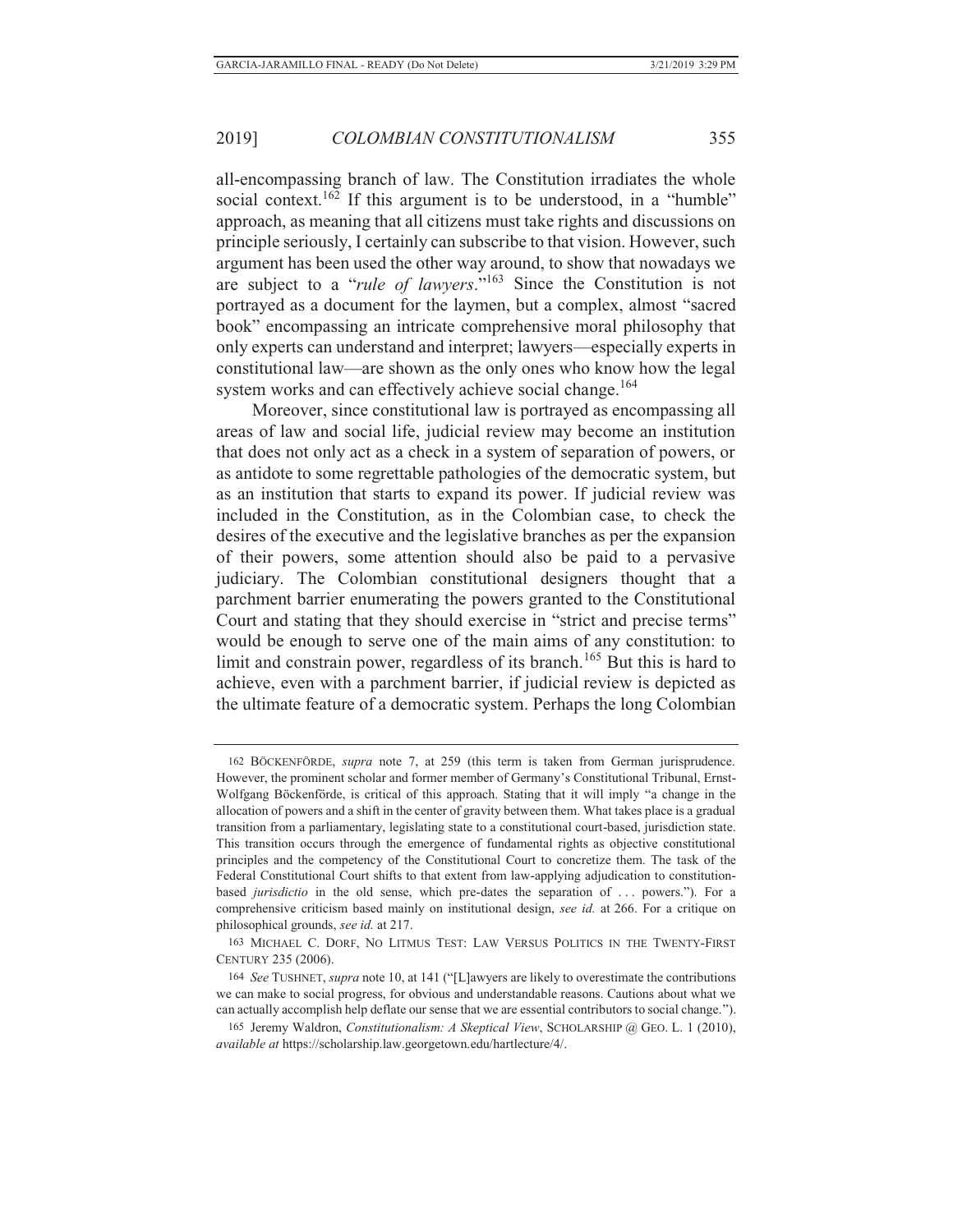tradition of constitutionally entrenched judicial review and our pride in supposedly having a "strong democratic history" generates certain perceptions that one equates with the other; even if one holds this to be true, the questions on institutional design should not be thrown under the rug.

Finally, Marmor's proposal, when being considered in reference to institutional designs that enumerate the scope of the exercise of judicial review, should be understood as a call to reach the "best possible results" inside the boundaries within those powers that were granted to the Constitutional Court, instead of in a self-aggrandizing manner. Furthermore, it should be taken as a call to exercise review with a modest approach, conscious of the tensions it may create with certain valuable constitutional principles, such as democracy and pluralism, and therefore to be aware that even if the opened-ended provisions included in the Constitution leave room for a strong exercise of judicial discretion, there is no need to confine all the questions of principle to constitutional adjudication.<sup>166</sup>

To sum up, the interpreters of the Constitution, in the context of a pluralist society, should be cautious as not to take advantage of their discretion in order to "superimpose their own preferred vision of what the Constitution is 'really' meant to do, and then to sweep aside all aspects of its text, history, and structure that do not quite fit the preferred grand design,"<sup>167</sup> but rather leave an open room for political deliberation. Judicial review can be exercised first as a tool to enforce "*existence conditions*" of non-constitutional law—as a part of a system of checks and balances<sup>168</sup>—emphasizing the review of procedures of legislature, and deliberation—such as careful consideration, and equality of participation—while leaving substantive power to legislate.<sup>169</sup>

<sup>166</sup> *See* TRIBE & DORF, *supra* note 8, at 29-30 (it seems like a truism when Tribe and Dorf proposed that the Constitution "at the very least, establishes strong presumption in favor of leaving most policy choices to democratic majorities in the absence of some applicable prohibition"); *id.* (if that is considered a truism in a Constitution like the American one which does not entrench democracy as a principle, nor does include political participation as a fundamental right, in contrast with the Colombian one, and neither includes the comprehensive catalogue of direct democratic participation mechanisms which are included the Colombian, it should sound more like a truism in the context of the second one. However, Colombian constitutionalism does not recognize the existence of "political questions," which is usually an argument stressed by defenders of judicial review in the United States to argue that there is no such a thing as "judicial supremacy").

<sup>167</sup> *Id.* at 25.

<sup>168</sup> And thus, as a healthy check on the hyper-presidentialism in a country like Colombia, when undertaking the review of the executive actions under states of emergency, or when extraordinary powers to legislate are given by Congress to the President.

<sup>169</sup> *See* Jeffrey Goldsworthy, *Structural Judicial Review and the Objection from Democracy,* 60 U. TORONTO L.J. 137 (2010) (discussing judicial review and the objection from democracy).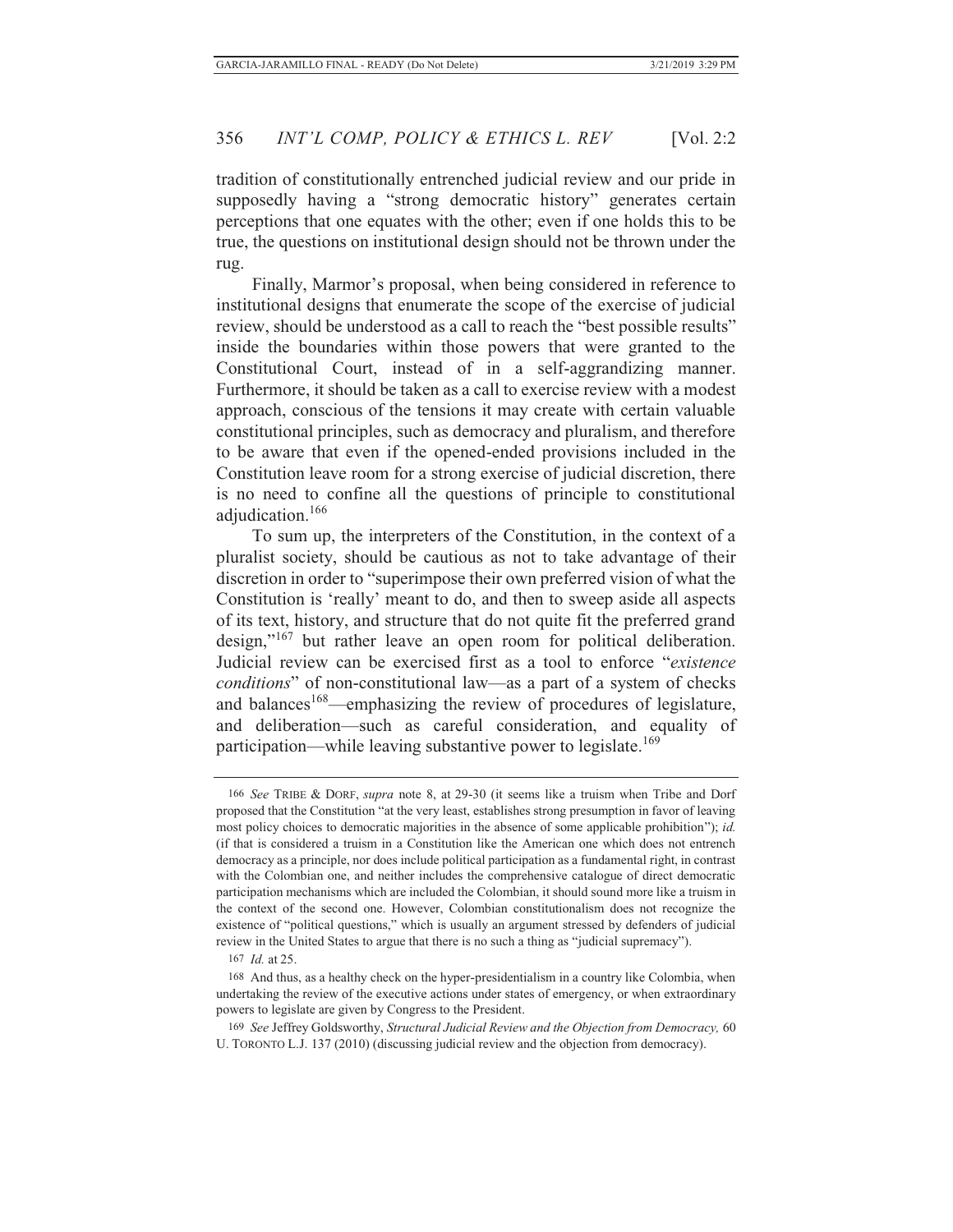Second, judicial review can be used as an antidote to the prejudice and exclusion of minorities from the democratic process, demanding judges to have an active role when enforcing the intelligible framework that has been created to allow democratic participation, especially when it is aimed at guaranteeing equality of participation, equal electoral capacity, freedom of speech, and government accountability.170 It can be argued, that these are essentially contested terms by themselves, however, a rule-governed democratic process is needed in order to solve coordination-process within a determinate society.171 Thus, judges should avoid seeing unlimited flaws in democratic process, as to enlarge their discretion powers by recourse to this framework. As proposed here, judicial intervention should be the exception (an antidote), to enhance democratic participation, and not the rule (or the paramount of democratic government).

Thus, this section, without providing a comprehensive constitutional interpretation theory, should shed some light on what a humble theory of constitutional interpretation would comprise. First, for constitution makers it is important to include a comprehensive enumeration of Constitutional Court's scope of action, as clear legal instructions with a high level of specification,<sup>172</sup> as *directed powers* in the notion advanced by Raz,173 making it clear when such powers are to be exercised with a substantial or procedural scope, and thus deferring must of the substance to the ordinary democratic procedures. On the other side, this should call constitution makers to think about the ordinary democratic procedures in ways that allow minority groups to be included (i.e., election rules, special constituencies) and to promote their ability to bargain and compromise in the legislatures and in the direct democracy mechanisms (i.e., supermajorities, participation thresholds). Within this framework, judges should avoid over-interpreting<sup>174</sup> their directed powers, or selfaggrandizing them, especially when in doing so, they aim at implementing their particular morality, instead of having a fidelity to the

<sup>170</sup> *See* CAMPBELL, *supra* note 51, at 259-261.

<sup>171</sup> *See* WALDRON, *supra* note 52 (Waldron advances an argument in this respect. However, I tend to agree with Waluchow's observation that this argument can imply a "Cartesian dilemma" where disagreement can be raised against the right of participation or the "democratic conditions"); WALUCHOW, *supra* note 27 (as a result, I take the argument advanced by Tom Campbell and Richard Stacey in the need for a clear set of rules governing democracy, and a modest intervention of the judiciary to uphold them); CAMPBELL, *supra* note 51; Richard Stacey, *Democratic Jurisprudence and Judicial Review: Waldron's Contribution to Political Positivism*, 30 OXFORD J. LEGAL STUD. 749 (2010).

<sup>172</sup> *See* ANDREI MARMOR, PHILOSOPHY OF LAW 42 (2011).

<sup>173</sup> *See id.* at 93 (for a descriptive account on this term).

<sup>174</sup> *See generally id.* (providing a comprehensive critic on the law as interpretation).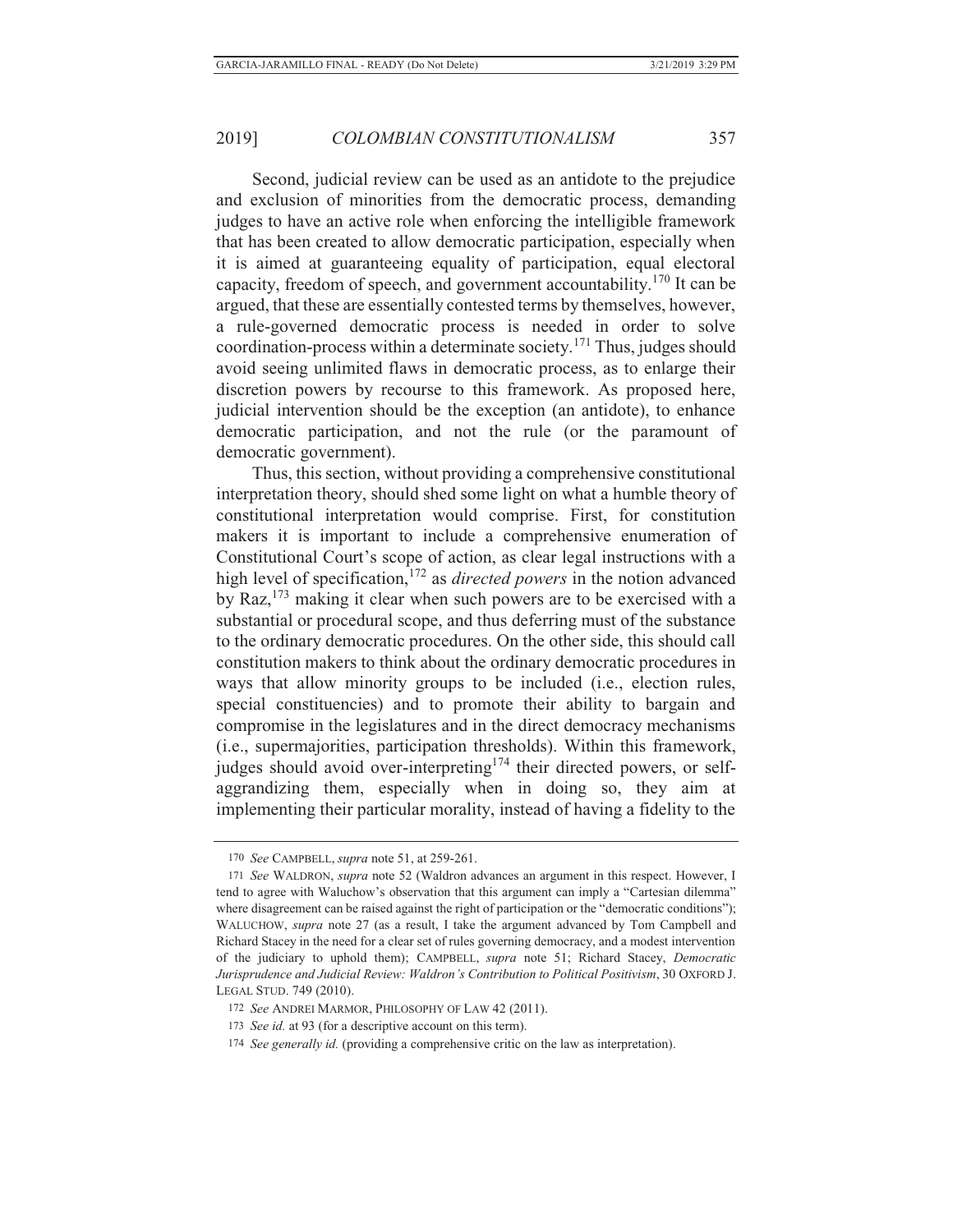law of their community as their source of legal authority. Failure to do so, will create what I call the "*watchmen paradox*" where judges overreach their powers arguing that the constitution should be taken seriously, while departing in such a high degree from the constitutional text and the parchment barriers established for the judiciary that they end up not taking the constitution seriously themselves.

In established constitutional democracies, where parchment barriers for the judiciary are delignated, it is not "self-restraint" that is asked from judges undertaking constitutional interpretation, but fidelity to the constitution. However, when in presence of constitutions, encompassing a generous catalogue of rights, and including highly general legal instructions as well as an elevated number of essentially contested terms,<sup>175</sup> judges should not pretend to interpret all of them, and thus selfrestraint should be understood as to avoid policy-making and completely obstructing the democratic process.

# VI. RETHINKING INSTITUTIONAL DESIGN: A THOUGHT EXPERIMENT

Let me propose an imaginary example in which the possibility of having a humble constitutional interpretation in a system that includes a strong system of judicial review fails. As a result, the conditions ascribed to the "judicial supremacy" spectrum continue their self-aggrandizing tendency, and the democratic elected branches of government as well as the direct mechanisms of democracy continue to be disenfranchised. In such a system, people will become dependent on judicial decisions in many of the aspects that were initially designed to be undertaken by the ordinary democratic processes, such as ordinary policy-making, and thus lose their energetic engagement with the process of constitutional selfgovernance. It can also be assumed that, due to the activism of the court during the last decades, the laymen have become familiar with the rights discourse, and there is a culture of "rights protection" in the society.<sup>176</sup> Our imaginary court also lacks a strong check from any other branch of government and has the power to substantially review constitutional amendments as well as the exercise of any ordinary democratic mechanism.

<sup>175</sup> I have intentionally avoided using the term "principles," since in Colombian constitutionalism, as well as in most of "new constitutionalism" accounts, constitutional provisions are to be regarded as principles, and to be interpreted, mostly, by judges. For an account on the terms "legal instructions" and their levels of specification or generality, *see generally id*.

<sup>176</sup> There are many doubts among scholars that this is a necessary consequence of judicial review, but it can be assumed for the sake of this thought experiment.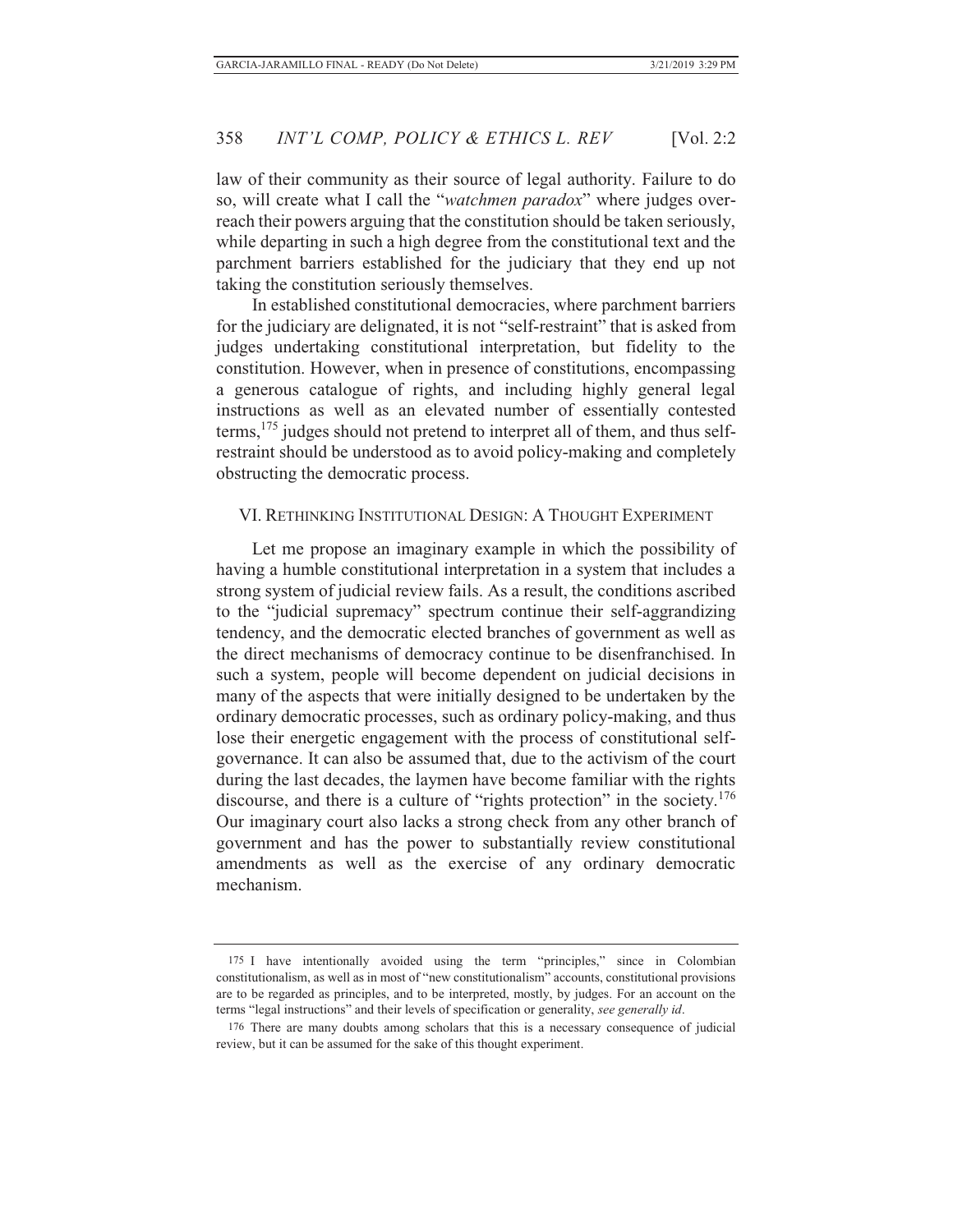Would it not be desirable to include something as a nonwithstanding clause in this system? Such a clause could be construed as to give the legislatures the possibility to over-ride a constitutional interpretation made by the court. Using such a check would require a qualified majority in the legislature, $177$  as well as clear statement on the reasons for doing it, therefore demanding the legislators to assume the political responsibility that it entails. For instance, one can add that an override must be ratified by Congress at the beginning of each term, thus promoting constitutional interpretation among non-judicial actors, as well as political accountability, that can result in improvement of citizens political deliberation.

An objection to our experiment can be construed by saying that the whole point of having a court is to absolutely take some questions away from the domain of majoritarian politics, but as described above, this undervalues many of the ideals associated with pluralism and selfgovernment, as well as over-estimates the counter-majoritarian possibilities of courts.178 Such argument also underestimates the role that social movements, and popular deliberation can play in constitutional interpretation, as Dorf states "before an argument or emotional appeal succeeds in changing the minds of lawmakers (including judges) it must first change the minds of a mass of the public."<sup>179</sup>

On the other hand, some critics of the Canadian notwithstanding clause state that is barely used. However, this does not have to be demonized. Given our assumptions of the self-aggrandizing scope of our imaginary court, wouldn't such clause act as a healthy check on the court? Perhaps if it is rarely used, is because citizens do not exercise much political pressure to their representatives as to exercise it. But having this additional check, as mechanism not impossible to be exercised, can promote a dialogue among the different branches of government, while

<sup>177</sup> In fact, giving a strong weight to the minority votes, will enhance their chances to reasoning, bargaining and compromise. For example, Marmor and Waluchow coincide in the fact that supermajorities might be helpful in reinforcing the power of minorities in representative bodies. MARMOR, *Authority, Equality and Democracy*, *supra* note 52, at 78 (as Marmor states, "we sometimes need a supermajority decision procedure as a corrective measure when certain social forces make it very unlikely that a simple majority voting rule will implement an equal distribution of political power"); *see also* WALUCHOW, *supra* note 27.

<sup>178</sup> *See, e.g.*, FRIEDMAN, *supra* note 10, at 274-77 (it also should be noted that some authors in the United States—again defenders and critics of judicial review—have noted that courts may not be as counter-majoritarian as it is thought that they are. Noting that a court might be insufficiently counter-majoritarian as to protect minority rights when they are truly threatened); TUSHNET, *supra* note 10; Dorf, *supra* note 10.

<sup>179</sup> Michael C. Dorf, *The Paths to Legal Equality: A Reply to Dean Sullivan,* 90 CAL. L. REV. 791, 807 (2002).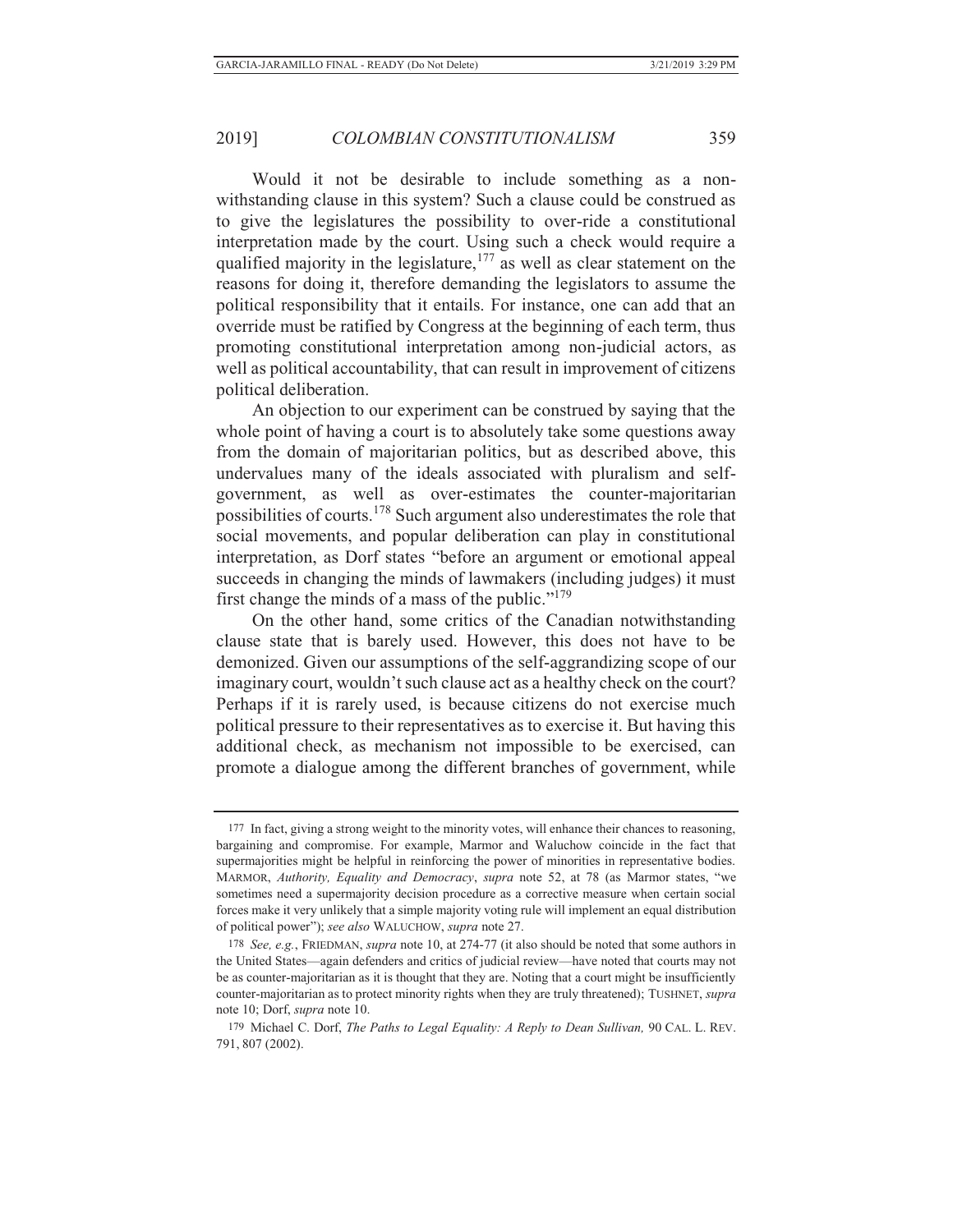leaving the final word on the people, and making legislators more accountable for taking constitutional interpretation seriously.<sup>180</sup>

### VII. CONCLUSION

If this thought-experiment is plausible, then it is hard to justify the passivity among scholars to acknowledge the limits of what courts can achieve, or as Tom Gerarld Daly recently put it, to "move beyond our court obsession."181 There is no need to despise Constitutional Courts to affirm that one should be skeptical, at least to some degree, of their legitimacy in pluralistic and democratic societies, and that healthy skepticism should call upon us to undertake profound researches and proposals regarding institutional design.<sup>182</sup>

The proposed approach to a judicial review, then, is a humble one. It must be acknowledged that even if it is formally entrenched in a constitution, one must not "read out" of the constitution the fact that it is a legal competence, and that as such, it can only be exercised within the boundaries of the actions authorized by it. Similarly, it must be taken into account that many constitutions which entrench the judicial review, such as the Colombian Constitution, are highly democratic charters, and even though the entirety of the Constitution is not about democracy, it certainly has a prominent role. As a result, the means to enhance ordinary democratic institutions that are not in good shape cannot be avoided by simply yielding in the fact that judicial review produces "good results," but rather it is necessary to undertake legal and constitutional reform to put in order such institutions that enhance the civil deliberation of citizens as equals.

It is necessary to realize as well that one of the most valuable principles of a constitution is value pluralism. Therefore, instead of

<sup>180</sup> *See* Jeffrey Goldsworthy, *Judicial Review, Legislative Override and Democracy* 38 WAKE FOREST L. REV. 451, 453 (2003).

<sup>181</sup> DALY, *supra* note 63, at 302.

<sup>182</sup> *See* CHARLES HOWARD MCILWAIN, CONSTITUTIONALISM: ANCIENT AND MODERN 136–37 (Liberty Fund, Inc. 2007) (1940) (perhaps this is all too idealistic, and it is easy to imagine a rebuttal with something like this phrase by Charles Howard McIlwain in 1947: "We must leave open the possibility of an appeal from the people drunk to the people sober, if individual and minority rights are to be protected in the periods of excitement and hysteria from which we unfortunately are not immune." However, such an argument can be answered by using McIlwain's own words, stating that not only attention should be paid to the former, but that some work in achieving a "balance between *jurisdiction* and *gubernaculum*," among will and law is needed, in order to affirm "the legal limits to arbitrary power and a complete political responsibility of government to the governed," and this will certainly require questioning even the dearest institutions of an existing constitutional democracy, as well as proposing idealized institutional designs that are worth achieving); *id.*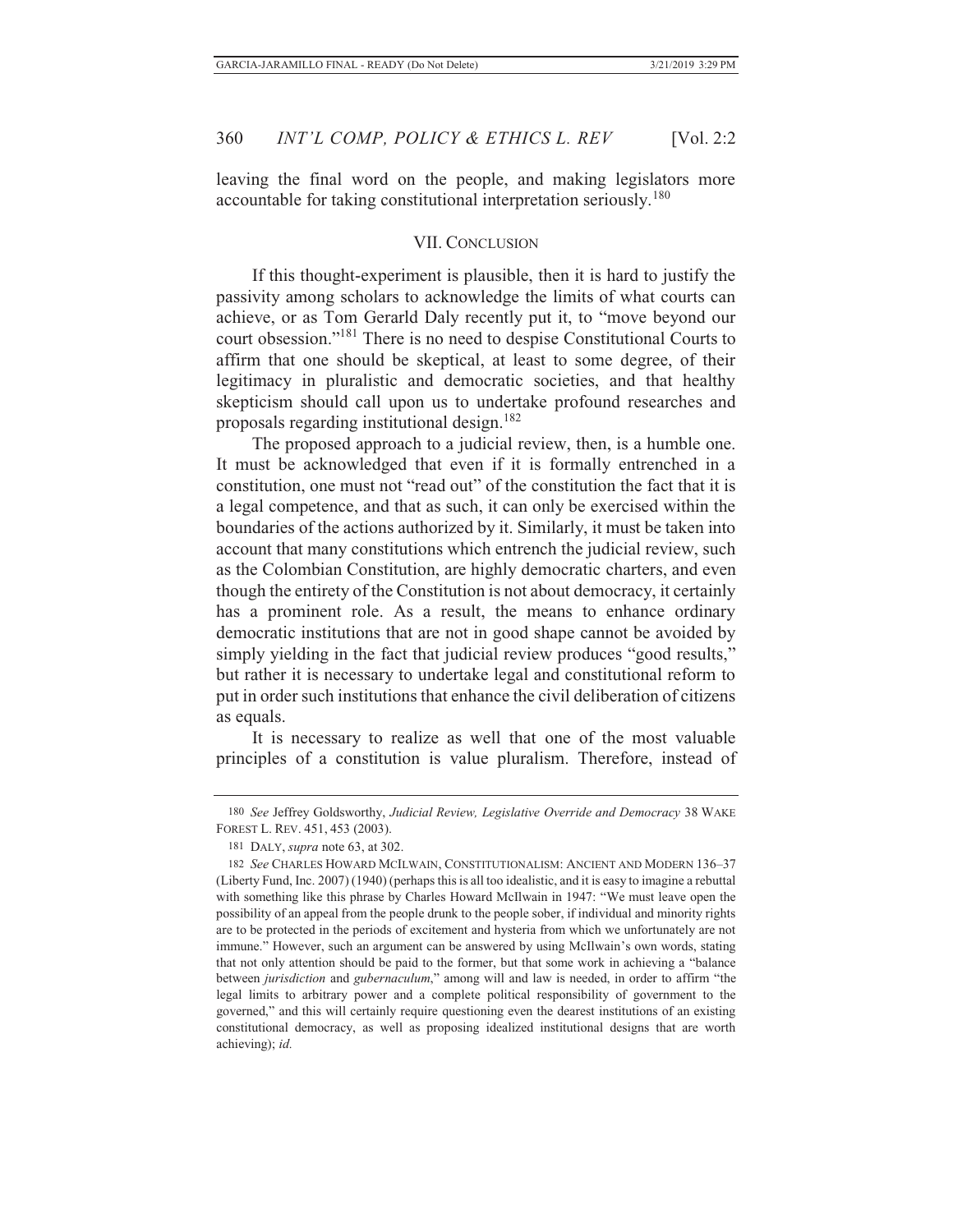finding a "coherent political theory" or "coherent political philosophy,"183 however sympathetic and human, we might find its substance in its text. It must be acknowledged that "it seems almost a contradiction in terms to suppose that one could read a constitution composed as ours and think it were an expression of any unified philosophy,"184 and thus a humble and restrained action from the judges when deciding constitutional adjudication is required, leaving some questions of principle to be decided by the people themselves as well as their representatives, hence avoiding an hyper-inclusive interpretation of a constitution by courts that makes of every question of law—and why not of politics—a question of constitutional law.

A humble theory of judicial review, as proposed here, highlights the following points on institutional design: (1) the understanding of the Court, as an additional check on Congress and sometimes on the executive, but mainly confined to the review of the "existence conditions"<sup>185</sup> of non-constitutional law, when undertaking procedural review, and also by a well-reasoned exercise of discretion when reading the essentially contested terms that are included in the Constitution, when undertaking substantial review,<sup>186</sup> preferably deferring some of those questions to the legislative branch; (2) to acknowledge that the Constitution does not entail judicial supremacy, and as such, the need to undertake, not only research and academic debates on how to strengthen the elected and accountable branches of government but also legal and constitutional reforms to achieve such goal; and (3) to acknowledge that judicial review is better to be defended as an antidote to regrettable dysfunctions in the democratic process, but as any antidote, should be taken with caution. Otherwise, as the critics have argued, one might

<sup>183</sup> TRIBE & DORF, *supra* note 8, at 28 (quoting David Richards, *Interpretation and Historiography*, 58 S. CAL. L. REV. 489, 452 (1985)).

<sup>184</sup> *Id.* at 29 (this line of Tribe and Dorf addresses the US Constitution, as to emphasize that it has been constructed over a long period of time, encompassing many moral theories. However, it can easily be conveyed to the Colombian constitutional context, if one considers the pluralist and democratic origin of the 1991 Assembly).

<sup>185</sup> *See* Matthew D. Adler & Michael C. Dorf, *Constitutional Existence Conditions and Judicial Review*, 89 VA. L. REV. 1105, 1108–10 (2003) (I took the term from an article written by Adler and Dorf); *id. (*the term can be briefly defined as the conditions included in a Constitution, which determines what counts as non-constitutional law); *id.*

<sup>186</sup> Michael C. Dorf & Charles F. Sabel, *A Constitution of Democratic Experimentalism,* 98 COLUM. L. REV. 267, 389 (1998) (although it is not the aim of this paper to develop a comprehensive theory of Constitutional Interpretation, it is time to move away from the obsession with proportionally and explore different approaches to constitutional interpretation. One worthy to be analyzed is the experimentalist, in which "courts can serve democracy better not only because they presume to provide fewer definitive answers to legal, social and ultimately political questions, but also because they can inquire into more of the political actor's own deliberative capacities").